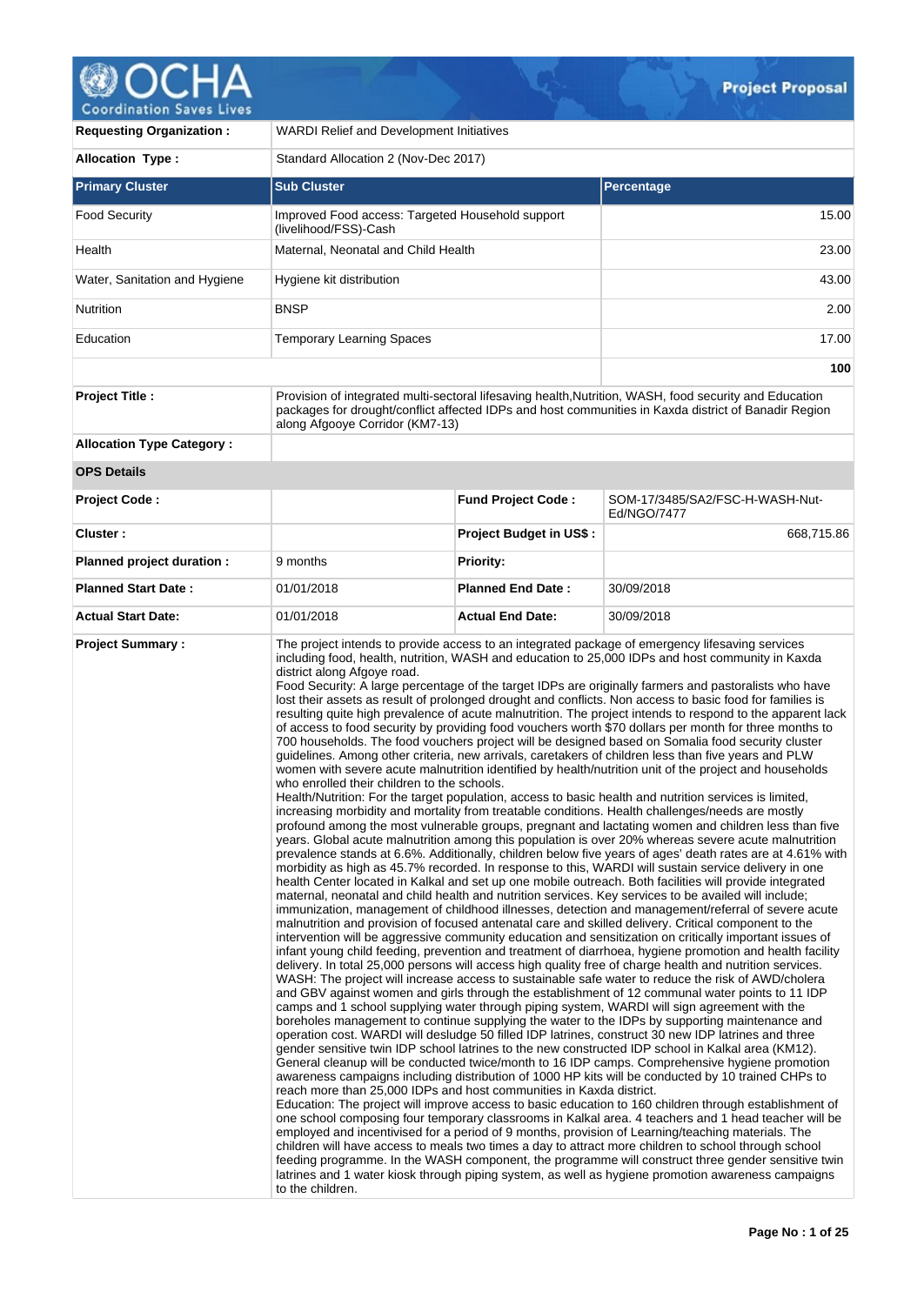#### **Direct beneficiaries :**

| <b>Men</b> | <b>Women</b> | Boys' | <b>Girls</b> | <b>Total</b> |
|------------|--------------|-------|--------------|--------------|
| 6,125      | 7,575        | 5,100 | 6,200        | 25,000       |

# **Other Beneficiaries :**

| <b>UUIGI DEIIGIIUIGIIIGS.</b>   |            |       |             |              |              |
|---------------------------------|------------|-------|-------------|--------------|--------------|
| <b>Beneficiary name</b>         | <b>Men</b> | Women | <b>Boys</b> | <b>Girls</b> | <b>Total</b> |
| Internally Displaced People     | 4,288      | 5,302 | 3,570       | 4,340        | 17,500       |
| People in Host Communities      | 1,837      | 2,273 | 1,530       | 1,860        | 7,500        |
| <b>Indirect Beneficiaries:</b>  |            |       |             |              |              |
| 18000                           |            |       |             |              |              |
| <b>Catchment Population:</b>    |            |       |             |              |              |
| 75000                           |            |       |             |              |              |
| Link with allocation strategy : |            |       |             |              |              |

The proposed proposal is inline with the intentions and purpose of SHF second allocation integrated package and the location aimed to reduce morbidity through food security, nutrition, health, education and WASH interventions for IDPs and host communities and using basic service facilities among key entry point. the project is aimed to sustain gains made in averting famine while at the same time preventing cascading towards famine following poor rains and displacements.The intervention particularly targets internally displaced populations severely affected by the existing humanitarian crisis and are said to be in IPC 3 and 4. Its intended that the project will provide integrated food security, health/nutrition and WASH support to an estimated 25,000 people.Further, the allocation will target IDPs in Kaxda districts, specifically those between K7 to K13,an area largely inhabited by IDPs and thus prioritized for support by the SHF.

#### **Sub-Grants to Implementing Partners :**

| <b>Partner Name</b>                                   | <b>Partner Type</b> | <b>Budget in US\$</b> |
|-------------------------------------------------------|---------------------|-----------------------|
|                                                       |                     |                       |
| Other funding secured for the same project (to date): |                     |                       |
| <b>Other Funding Source</b>                           |                     | Other Funding Amount  |

#### **Organization focal point :**

| <b>Name</b>             | Title    | Email              | <b>IPhone</b>     |
|-------------------------|----------|--------------------|-------------------|
| Hussein Abdi Isak       | Chairman | wardiorg@yahoo.com | +252- 615 501 688 |
| _ _ _ _ _ _ _ _ _ _ _ _ |          |                    |                   |

#### **BACKGROUND**

#### **1. Humanitarian context analysis**

Over 3.1 million people are in Crisis (IPC Phase 3) and Emergency (IPC 4) and will face acute food insecurity through the end of 2017 (FSNAU Report). The number of people in the Emergency has doubled from 439,000 to 800,000 over a five-month period. An estimated 388,000 children under the age of five are acutely malnourished, 87,000 of them severely and at risk of death. The deterioration of the overall nutrition situation in Somalia is largely attributed to the acute and widespread of food insecurity and increased morbidity as a result of limited health availability, poor health-seeking behaviour, sub-optimal feeding practices, and difficulty of accessing safe WASH services. According to the health cluster Bulletin September 2017; there were outbreaks of Measles cases, which remained at epidemic levels with a total f 17,233 cases seen between January and September 2017. Increasing morbidity and mortality as well as malnutrition overwhelming the already precarious health care system. Cumulative dry seasons including the below average to poor Gu rains have resulted in severe livestock losses and poor or limited cereal production consequently leading to reductions in milk and meat as well as increase in cost of minimum expenditure basket. Poor households in crop dependent and pastoral livelihoods face destitution, increasing indebtedness and have little or no food stocks. Drought remains the largest driver of displacement in Somalia, followed by conflict, accounting for over 804,000 of the more than 975,000 people displaced in 2017 alone. Findings from the IOM-led Joint IDP Profiling Service (JIPS) 2016 profiling activity indicate that the majority of displaced people have in the last three years shifted from more central districts in Mogadishu to districts in the periphery of the city. An estimated 40 to 100 people were received daily in IDP settlements in Kahda and Daynille districts in the outskirts of Mogadishu starting Sep. 2017. The new arrivals either join already congested settlements or establish new temporary ones around the area. IDPs remain most vulnerable and continue to face discriminatory practices that deny them equitable access to limited services available including shelter. They face exploitation; child separation, sexual and gender based violence, and have limited livelihood and coping options. Number of children out of schools in Somalia are estimated around 3 million out of 4.9 million, which is 61% of the total school aged children. The influx of the drought driven populations to the big towns increased the number of school dropout children, as the displaced locations have no enough learning spaces to the new comers. Deleterious effect of the drought on IDPs revealed deterioration in the nutrition situation in most of the 13 main settlements with the majority being in either Crisis or Emergency. Drought has led to a lack of clean water and the largest cholera outbreak in the last five years, with more than 76,236 cases and 1,157 cumulative deaths reported as of 31 July 2017. Health partners, together with national health authorities, scaled up its efforts to respond to this event by setting up CTCs in affected districts and providing support in water and sanitation to prevent the spread of the disease. Due to ongoing efforts, the number of cholera cases fatalities (CFR) in Somalia has steadily declined from a peak of 4 percent (above epidemic threshold) in February to the lowest rate of 0.3 percent in July. The number of cholera cases has also declined from a peak of 16 911 in April to the low rate 6 344 cases in July. A sustained effort of safe WASH services, food security, nutrition, health and education as an entry point is required in order to keep the outbreak under control and decrease the mortality and morbidity of children and pregnant women.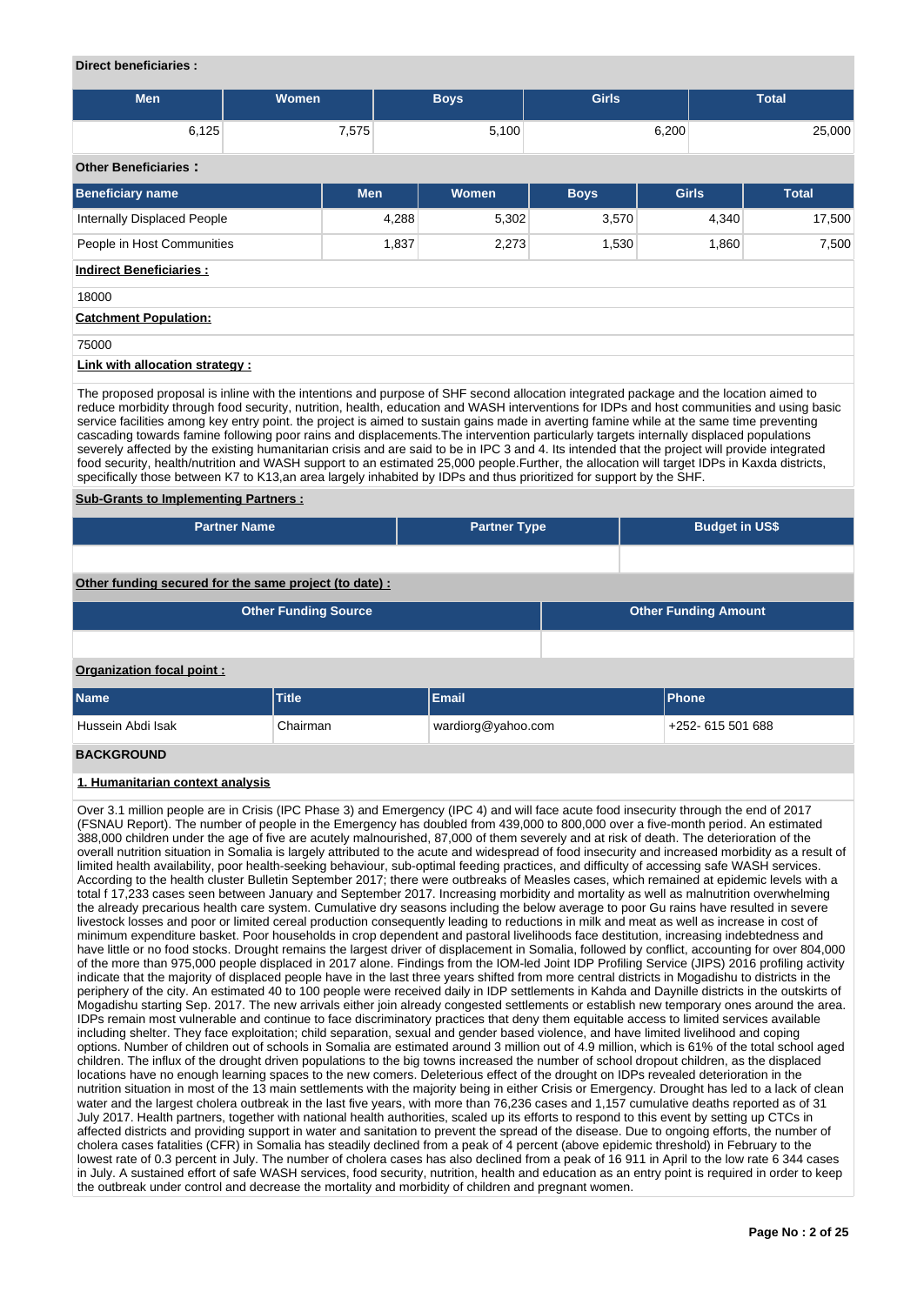#### **2. Needs assessment**

WARDI Organization has been operational in the target areas since 2014 implementing WASH, Health, Nutrition, Food Security and Protection (GBV) Projects assisting thousands of most vulnerable IDPs and Host Communities households. Currently, WARDI is implementing ongoing WASH, Health and Nutrition Projects in the target areas, which will end December 2017, while completed in October 2017 a Pilot Project with E-Vouchers Unconditional Cash Transfer to 3,000 households in 21 IDP camps in Kaxda and Dharkenley IDPs and host communities. WARDI made a rapid need assessment on 12-13 November 2017 visiting 16 IDPs camps in Kaxda district. The main aims of the visit were: (1) To identify the target locations for the proposed 2nd SHF Proposal; (2) Verify the specific locations of these IDP camps and get the contact details of the camps, (3) Conduct situational analysis of the areas in terms of humanitarian access; (4) observe other operations by Aid organizations, and (4) Identify existing needs of men, women, girls and children and response gaps. The team had first organized discussion meetings with the various camps leaders, done interactions with the old and new IDPs households in each camp with equal share of men and women. Discussion points among others included, estimated number of IDP HHs; new arrivals of conflict IDPs, if any; observations of vulnerability at the camps; existence of humanitarian aid agencies & their operations in the areas; status of the livelihoods aspects of the areas, in terms of food security, WASH, Health, Nutrition and Education. The finding of the assessment is summarized as follows: (1) New arrivals of IDPs because of the recent confrontations between SNF Forces/AMISOM and AS in Bariire, Jambaluul, Kooli and Baqdaad in L/Shabelle and Basra and Daniga in Balad, M/Shabelle region, about 50 more IDP families join to the old IDP camps/day that are in dire need for support, which resulted poor access to essential limited services (2) WASH services due to the increase number of the IDPs and limited WASH services in the area; some of the new arrived IDPs are buying water from private wells at a cost of USD0.01, but the quality and affordability is questionable, as water is not well disinfected; there are some boreholes in the area that can benefit IDPs if funds are availed (the nearest distances of access to these wells for some IDP camps range 600-800 meters; (3) about 50% of those camps reported not having toilets or having only one or two toilets per 30HHs, due to lack of land for constructing new latrines while around 50 IDP latrines (25 for men and 25 for women) are filled-up and need desludging/rehabilitation; (4) garbage are scattered through out the assessed camps; (5) poor hygiene and sanitation awareness; (6) only few camps use WARDI Health and Nutrition Center at Kalkal Area (Km 12), but, the project will end at the end of December due to funding availability and supplies are limited to cover all the needs of the new IDPs and the old ones; (7) poor health and nutrition conditions of children, PLW and elderly; (8) presence of AWD and other infectious disease across the camps; (9) there is only one MCHN center in nearby areas at KM13 run by WARDI; (10) 45% of children visiting Kalkal health posts are malnourished particularly children under five and pregnant/lactating women (PLW); (11) only one school supporting by World Concern is functioning in the area, while the number of school-aged children is increasing, which the school cannot accommodate. Thus, there is increasing number of school out children particularly girls; (12) poor access to food though food is available in the city due to lack of IDPs purchasing power; (13) due to funding availability there is limited humanitarian interventions in the area, particularly shelter and education services; and finally (14) the overall security situation in the area is quite good and humanitarian access is possible.

# **3. Description Of Beneficiaries**

The intended intervention targets an estimated population of 25,000 (20,000 IDPs and 5000 Host community) residing IDP settlements in Kaxda district along the Afgoye corridor in the area between KM7-13. Majority of the IDPs (about 80%) are people displaced from lower Shabele and other parts of south central Somalia due to the drought and conflicts.The target population live in a precarious situation and lack of basic services including health, nutrition, WASH, education and food. Majority the IDPs are women and children and thus the proposed intervention will target the needs of these group.

#### **4. Grant Request Justification**

The proposed project will aim to provide food security, nutrition, health, education and WASH interventions to 20,000 drought affected IDPs and 5000 persons from the host community.

(1) Health/Nutrition: It is proposed that services in an existing health center in Kalkal area (KM 12) funded by SHF and funding ending in December 2017 will be maintained and scaled up. One well-equipped mobile team will be enabled and attached to the health center to increase reach by taking services closer to the population. The health center and the mobile health/nutrition unit will provide essential primary health care services including basic maternal and reproductive health services, child health services including routine immunization and integrated management of childhood illnesses, support outbreak prevention and prevention at community level, health education and community mobilization, identification and management of SAM without complication and referral of SAM with complications. (2) Food security: 700 households with malnourished children identified by WARDI health/nutrition mobile team and households with school aged children, who are ready to enroll their children to the schools, will have their access to food enhanced for a period of 3 months to cushion them against hunger through unconditional food voucher to address the acute food insecurity needs of populations in emergency and crisis. WARDI will provide monthly food voucher worth \$70 per household based on cash working group minimum basket and unconditional transfer guidelines.

(3) WASH: The project will increase access to sustainable safe water to reduce the risk of AWD/cholera and reduce the risk of GBV to women and girls through the establishment and maintenance of 12 communal water points (11 in the IDP camps and 1 in an IDP school). To increase the sustainability of the WASH services, the project will improve the capacity of the community to manage the constructed/rehabilitated water points and undertake continuous monitoring and evaluation. The project will improve the environmental sanitation through increasing sanitation facilities and carrying out general cleanup to 16 IDP camps. WARDI will also carry out comprehensive hygiene promotion activities including construction including distribution of 1000 HHs hygiene promotion kits to reduce morbidity and mortality related to poor hygiene and sanitation.

(4) Education: The project target areas have only one functioning school, which cannot accommodate the increasing number of displaced school aged children. Thus the project will give space of learning to 160 school aged children (90 girls and 70 boys) through establishing protective learning spaces, giving teachers and head teacher incentives, distributing teaching/learning materials, feeding programs, supporting food voucher to households who enroll their children to schools (FS component), constructing water kiosk, constructing school latrines and conducting HP activities (WASH component).

Central to the entire program will be intensive community mobilization, sensitization and education to improve general knowledge on health, nutrition, education and WASH and thus facilitate the emergence of optimal behavior that will enhance community health and improve child survival.

If implemented, the planned integrated interventions will be able to provide immediate support to families in crisis and significantly reduce morbidity and mortality.

#### **5. Complementarity**

WARDI has huge presence in Banadir and Kaxda District to be specific, where it has significantly contributed to the response to the prolonged drought. With funding from SHF first allocation, WARDI is providing health, WASH and nutrition support to about 30,000 IDPs in Kaxda district. In addition, WARDI in partnership with IOM is providing clean drinking water to 6000 HHs in Sarkusta area, while at the same time providing basic health services to this population through funding from ACTION MEDEOR - Germany.These projects however are coming to an end by the end of this year, thus the need for sustaining and scaling up services is much needed. It is therefore, the intention of the planned intervention to avert possible gaps and sustain service delivery to these population that are in crisis and emergency.

#### **LOGICAL FRAMEWORK**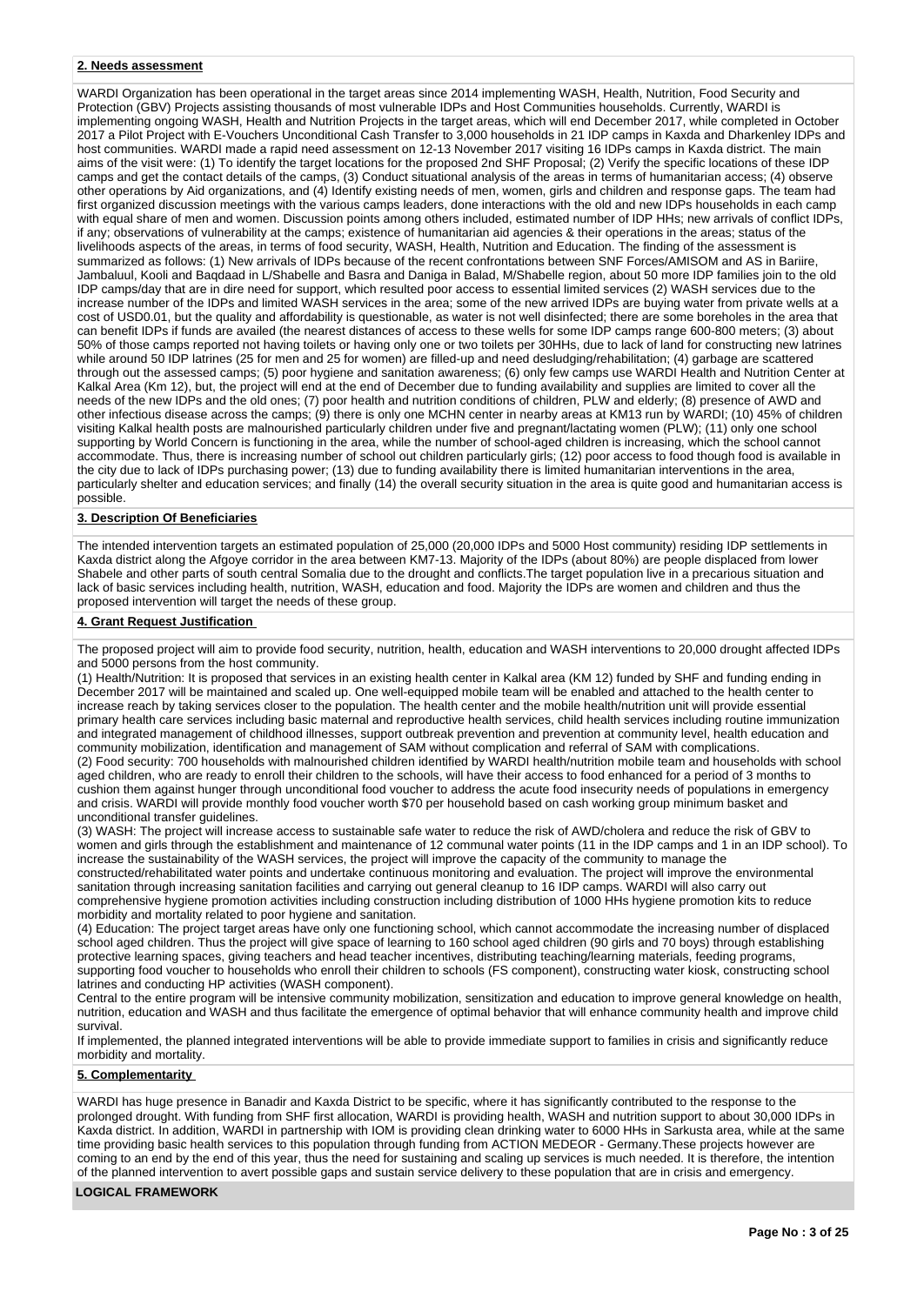#### **Overall project objective**

**Food Security**

To provide emergency integrated package of food security, nutrition, health and WASH interventions and using education and other basic services as key entry points to 25,000 IDPs and host communities in Kaxda district of Banadir region along KM7 to KM13 to reduce excess morbidity and mortality resulting from shocks of drought and conflict.

| <b>Cluster objectives</b>                                                                                                                                                                                                   | <b>Strategic Response Plan (SRP) objectives</b>                                                                                                                                                     | <b>Percentage of activities</b> |
|-----------------------------------------------------------------------------------------------------------------------------------------------------------------------------------------------------------------------------|-----------------------------------------------------------------------------------------------------------------------------------------------------------------------------------------------------|---------------------------------|
| Improve household immediate access to food<br>through provision of unconditional transfer<br>depending on the severity of food insecurity<br>as per IPC classification, vulnerability and<br>seasonality of the livelihoods | 2017-SO1: Provide life-saving and life-<br>sustaining integrated multi-sectoral<br>assistance to reduce acute humanitarian<br>needs and reduce excess mortality among<br>the most vulnerable people | 100                             |

**Contribution to Cluster/Sector Objectives :** The proposed project aims to contribute to food security cluster objective one by providing access to immediate life-saving and life-sustaining food to 700 IDPs most vulnerable IDP households for a period of 3 months though distribution of unconditional food vouchers.The project will target the most vulnerable population including new arrivals and households of children with severe acute malnutrition.The project aims to improve household food insecurity thereby reducing preventable morbidity and mortality.WARDI will distribute unconditional vouchers through a defined food basket methodology based on the Food Security and Nutrition Analysis Unit's Minimum Food Basket for Somalia (Urban town – South). Each \$70 voucher will provide for approximately 80% of a HH's monthly food needs. 700 beneficiary HHs will receive vouchers each month for a three-month period. The vouchers will be redeemable at identified local vendors for a defined basket of commodities. .

#### **Outcome 1**

Reduced acute food insecurity needs for 700 households composing 4,200 persons (1273 women, 1029 men, 857 boys and 1041 girls) in emergency and crisis through food voucher for a period of 3 months.

# **Output 1.1**

#### **Description**

700 Households in emergency/crisis have immediate access to food for a period of three month through food voucher system based on the food security cluster basket value of \$70 per month per household.

#### **Assumptions & Risks**

#### Assumptions;

- 1.Security will allow for the implementation of the project.
- 2. The community and local leadership will accept to support the program.
- 3. The IDPs will stay in the target location for the entire project period.

Risks;

- 1. Insecurity that may affect project implementation
- 2. Resource based conflicts emanating from selection process.

#### **Indicators**

|                                                                             |                      |                                                                                                  | <b>End cycle beneficiaries</b> |                      |  | End<br>cycle |               |
|-----------------------------------------------------------------------------|----------------------|--------------------------------------------------------------------------------------------------|--------------------------------|----------------------|--|--------------|---------------|
| Code                                                                        | <b>Cluster</b>       | <b>Indicator</b>                                                                                 | <b>Men</b>                     | Women   Boys   Girls |  |              | <b>Target</b> |
| Indicator 1.1.1                                                             | <b>Food Security</b> | Number of community meetings held.                                                               |                                |                      |  |              | 3             |
| <b>Means of Verification:</b> meeting minutes, Photos with GPS coordinates. |                      |                                                                                                  |                                |                      |  |              |               |
| Indicator 1.1.2                                                             | <b>Food Security</b> | Number of people in crisis and IDPs receiving<br>unconditional support to improve access to food |                                |                      |  |              | 700           |

**Means of Verification :** Monthly voucher transfer receipts from Dahabshil, Phone calls.

#### **Activities**

#### **Activity 1.1.1**

#### **Standard Activity : Voucher distribution**

Prior to targeting of beneficiaries, undertake community meeting where WARDI will inform the community on the intended project, share and revise the inclusion criteria the community and with their support and using the criteria list identify the beneficiaries. Soon after every transfer cycle, conduct community level meetings to get feedback on the program, address grievances and bottlenecks. Outcomes from such review meetings will be utilized to better transfer in the next month.

#### **Activity 1.1.2**

#### **Standard Activity : Voucher distribution**

Prepare and distribute food voucher valuing USD70/month for 3 consecutive months to 700 households in Crisis/Emergency giving priority female-headed households, households with malnourished children, households ready to bring school aged children to the schools and households with disability person to meet their basic food needs. The total monthly value of the household food vouchers will be US\$70, which will enable HHs to meet part of their daily caloric needs. WARDI will distribute unconditional vouchers through a defined food basket methodology based on the Food Security and Nutrition Analysis Unit's Minimum Food Basket for Somalia (Urban town – South). Each \$70 voucher will provide for approximately 80% of a HH's monthly food needs. 700 beneficiary HHs will receive vouchers each month for a three-month period. The vouchers will be redeemable at identified local vendors for a defined basket of commodities.

**Additional Targets :** Other indirect beneficiaries of the food security sector include dependents of the 2000 targeted households during the project period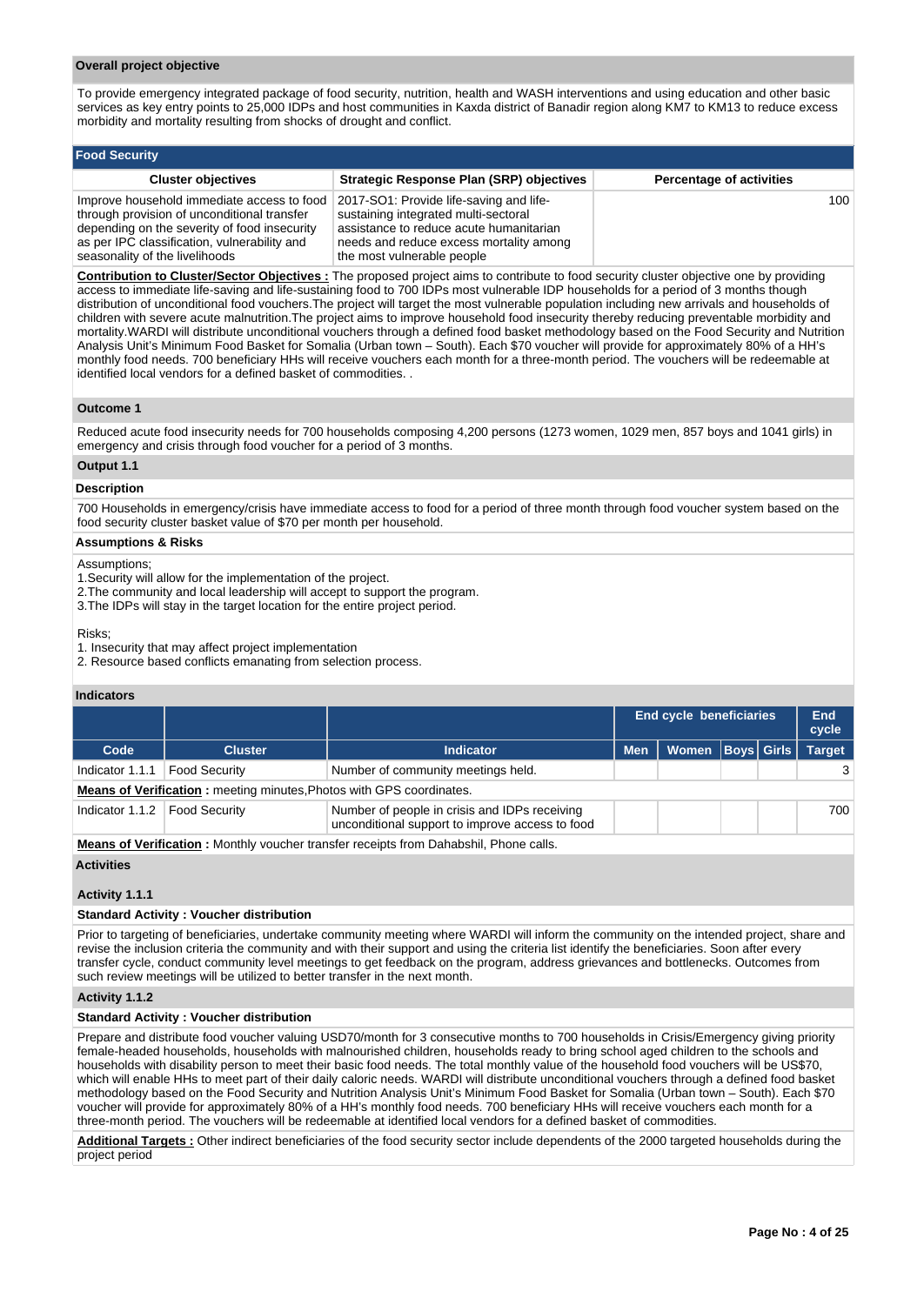| <b>Health</b>                                                                                                                                                                                       |                                                                                                                                                                                                     |                                 |  |  |  |  |  |
|-----------------------------------------------------------------------------------------------------------------------------------------------------------------------------------------------------|-----------------------------------------------------------------------------------------------------------------------------------------------------------------------------------------------------|---------------------------------|--|--|--|--|--|
| <b>Cluster objectives</b>                                                                                                                                                                           | Strategic Response Plan (SRP) objectives                                                                                                                                                            | <b>Percentage of activities</b> |  |  |  |  |  |
| Improved access to essential lifesaving<br>health services (quality primary and<br>secondary health care) for crisis-affected<br>populations aimed at reducing avoidable<br>morbidity and mortality | 2017-SO1: Provide life-saving and life-<br>sustaining integrated multi-sectoral<br>assistance to reduce acute humanitarian<br>needs and reduce excess mortality among<br>the most vulnerable people | 50                              |  |  |  |  |  |
| To contribute to the reduction of maternal<br>and child morbidity and mortality                                                                                                                     | 2017-SO1: Provide life-saving and life-<br>sustaining integrated multi-sectoral<br>assistance to reduce acute humanitarian<br>needs and reduce excess mortality among<br>the most vulnerable people | 50                              |  |  |  |  |  |

**Contribution to Cluster/Sector Objectives :** The project aims to contribute to the following two health cluster objectives: Objective 1: support to provide access lifesaving health services (quality primary and secondary health care care) for drought affected IDPs and host communities in Kaxda district of Banadir region Objective.

2: The project will contribute to the reduction of maternal and child morbidity and mortality with special focus on maternal/child health and prevention, response and control of AWD outbreaks to crisis/emergency drought population in K7-13 along Afgoye corridor, Kaxda District, Banadir region, South Central Somalia.

# **Outcome 1**

Improved access to essential life-saving health services with special focus on maternal/child health and prevention, response and control of AWD outbreaks in crisis/emergency drought population in K7-13 along Afgoye corridor, Kaxda District, Banadir region, South Central Somalia

#### **Output 1.1**

#### **Description**

25,000 men, women and children including 20,000 internally displaced persons and 5,000 host community have access to essential primary healthcare services through one health center and a mobile health unit.

#### **Assumptions & Risks**

Assumptions;

1.Essential medicines will be procured in time for smooth running of project.

- 2.Security will allow for the continuation of the project uninterrupted.
- 3. Target community member will continue utilizing health services availed to them.

#### **Indicators**

|                                                                                                                                                                                                                                       |                                                               |                                                                                                                                                                                                   | <b>End cycle beneficiaries</b> |              |                   | End<br>cycle |               |  |  |
|---------------------------------------------------------------------------------------------------------------------------------------------------------------------------------------------------------------------------------------|---------------------------------------------------------------|---------------------------------------------------------------------------------------------------------------------------------------------------------------------------------------------------|--------------------------------|--------------|-------------------|--------------|---------------|--|--|
| Code                                                                                                                                                                                                                                  | <b>Cluster</b>                                                | <b>Indicator</b>                                                                                                                                                                                  | <b>Men</b>                     | <b>Women</b> | <b>Boys Girls</b> |              | <b>Target</b> |  |  |
| Indicator 1.1.1                                                                                                                                                                                                                       | Health                                                        | Number of health facilities/mobile outreach<br>provided with adequate stock of essential drugs.                                                                                                   |                                |              |                   |              | 2             |  |  |
|                                                                                                                                                                                                                                       | <b>Means of Verification:</b> HMIS reports, stock reports     |                                                                                                                                                                                                   |                                |              |                   |              |               |  |  |
| Indicator 1.1.2                                                                                                                                                                                                                       | Health                                                        | Number of children below five years and women<br>of child-bearing age immunized/vaccinated<br>against Vaccine preventable diseases (VPD).                                                         |                                |              |                   |              | 900           |  |  |
|                                                                                                                                                                                                                                       | <b>Means of Verification: HMIS reports,</b>                   |                                                                                                                                                                                                   |                                |              |                   |              |               |  |  |
| Indicator 1.1.3                                                                                                                                                                                                                       | Health                                                        | Number of functional health facility with Basic<br>Emergency Obstetric Care (BEmOC) per 500,000<br>population                                                                                     |                                |              |                   |              |               |  |  |
|                                                                                                                                                                                                                                       | <b>Means of Verification : Monthly HMIS reports</b>           |                                                                                                                                                                                                   |                                |              |                   |              |               |  |  |
| Indicator 1.1.4                                                                                                                                                                                                                       | Health                                                        | Number of health workers trained on common<br>illnesses and/or integrated management of<br>childhood illnesses, surveillance and emergency<br>preparedness for communicable disease<br>outbreaks. |                                |              |                   |              | 13            |  |  |
|                                                                                                                                                                                                                                       | <b>Means of Verification:</b> Training report.                |                                                                                                                                                                                                   |                                |              |                   |              |               |  |  |
| Indicator 1.1.5                                                                                                                                                                                                                       | Health                                                        | Number of outpatient consultations per person per<br>year (attendance rate or consultation rate)                                                                                                  |                                |              |                   |              | 2,610         |  |  |
|                                                                                                                                                                                                                                       | <b>Means of Verification: HMIS Data, outpatient Registers</b> |                                                                                                                                                                                                   |                                |              |                   |              |               |  |  |
| <b>Activities</b><br>Activity 1.1.1                                                                                                                                                                                                   |                                                               |                                                                                                                                                                                                   |                                |              |                   |              |               |  |  |
| Standard Activity: Essential drugs and Medical equipments distribution                                                                                                                                                                |                                                               |                                                                                                                                                                                                   |                                |              |                   |              |               |  |  |
| Provide adequate drugs and medical supplies to the target health facility (KalKal Health centre) and one mobile health/nutrition unit based on<br>morbidity data. Drugs to be procured will be based on Somalia Essential Drugs List. |                                                               |                                                                                                                                                                                                   |                                |              |                   |              |               |  |  |
| Activity 1.1.2                                                                                                                                                                                                                        |                                                               |                                                                                                                                                                                                   |                                |              |                   |              |               |  |  |
|                                                                                                                                                                                                                                       | <b>Standard Activity: Immunisation campaign</b>               |                                                                                                                                                                                                   |                                |              |                   |              |               |  |  |

Provide quality and safe routine immunization to 900 children under the age of one year, 450 boys and 450 girls and at the static health center and mobile outreach.Vaccines will be sourced from the ministry Health managed Banadir region cold room.

**Activity 1.1.3**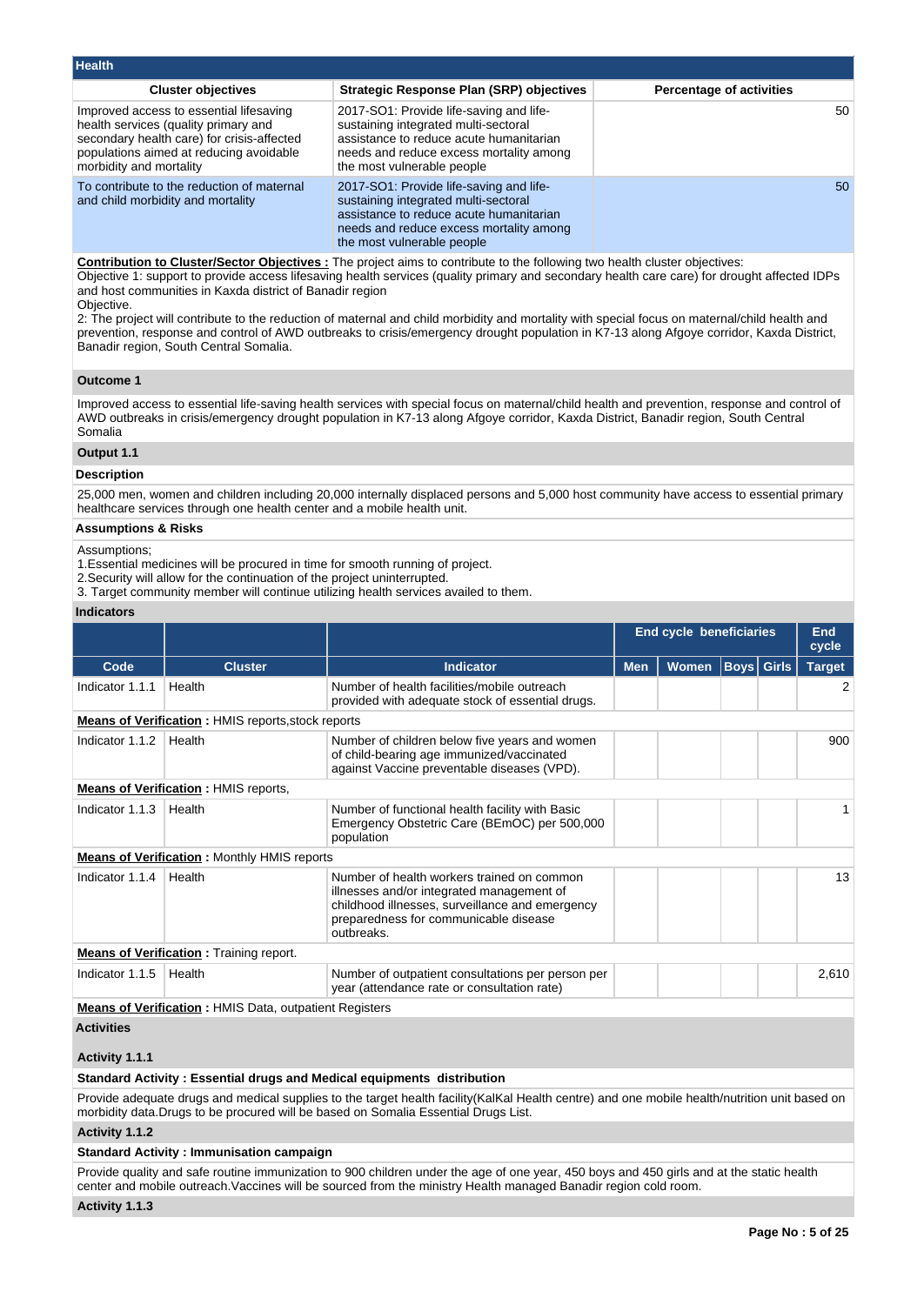#### **Standard Activity : Emergency Obstetric Care - Basic and Advacned**

Provide Basic Emergency Obstetric care to 1250 pregnant women by fully equipping and staffing the kalkal Health centre.Provide focused antenatal care, skilled delivery and postnatal care.Complicated cases requiring CEmONC will be referred to Banadir Hospital and Hamar Jajab referral health centre.

#### **Activity 1.1.4**

#### **Standard Activity : Emergency Preparedness and Response capacities**

Conduct 5 days classroom training for 9 (3 nurses,3 midwives and 3 auxiliary nurses) front line health staff on common illnesses and/or integrated management of childhood illnesses, surveillance and emergency preparedness for communicable disease outbreaks to enable them competently provide the healthcare needs of the target population and adequately respond to AWD/cholera outbreaks

#### **Activity 1.1.5**

#### **Standard Activity : Primary health care services, consultations**

Provide consultations of non- communicable diseases such as pneumonia, malaria, diarrhoea, measles, skin conditions, injury care in children and urinary tract infections,Sexually transmitted infections among others in women,men,boys and girls through one static health facilities and a mobile outreach.90 consultations per day per health facility for nine month.

#### **Outcome 2**

Improved awareness and understanding of the target communities on common communicable diseases with emphasis on Acute watery disease and practice community based prevention and response strategy.

#### **Output 2.1**

#### **Description**

15,000 beneficiaries( 9300 women and 5700 men) have their knowledge on common communicable conditions improved through daily targeted and mass sensitization activities in health centers and at community level by outreach team.

#### **Assumptions & Risks**

# **Indicators**

|                               |                |                                                                                           | <b>End cycle beneficiaries</b> |       |     | End<br>cycle |               |
|-------------------------------|----------------|-------------------------------------------------------------------------------------------|--------------------------------|-------|-----|--------------|---------------|
| Code                          | <b>Cluster</b> | <b>Indicator</b>                                                                          | <b>Men</b>                     | Women |     | Boys Girls   | <b>Target</b> |
| Indicator 2.1.1               | Health         | Number of people (men, women, boys and girls)<br>reached by health promotion message.     | 2.300                          | 3.400 | 750 | 750          | 7.200         |
| <b>Means of Verification:</b> |                |                                                                                           |                                |       |     |              |               |
| Indicator 2.1.2               | Health         | Number of persons (community members) taking<br>part in community sensitisation workshop. |                                |       |     |              | 50            |

**Means of Verification :** event Report,Photos with GPS coordinates

# **Activities**

# **Activity 2.1.1**

# **Standard Activity : Awareness campaigns and Social Mobilization**

Conduct 8 community mobilization/awareness raising sessions(one session per week per facility, one health centre and one mobile unit)to create awareness on common communicable diseases with emphasis on AWD, malaria, maternal and reproductive health, child health and nutrition through health facility staff and community health workers.Each mobilization session will target at least 50 persons with 7200 persons targeted.

#### **Activity 2.1.2**

#### **Standard Activity : Awareness campaigns and Social Mobilization**

Conduct one day community education and sensitization workshop targeting 50 persons(35 women and 15 men) including influential members of the community, leaders, women groups and religious leaders with the aim of facilitating a dialogue around the common health challenges the community faces including AWD, childhood and maternal illnesses,malnutrition and the role they can play in influencing their community members to attain optimum attitude and behaviors that support prevention and response to these health problems

#### **Additional Targets :**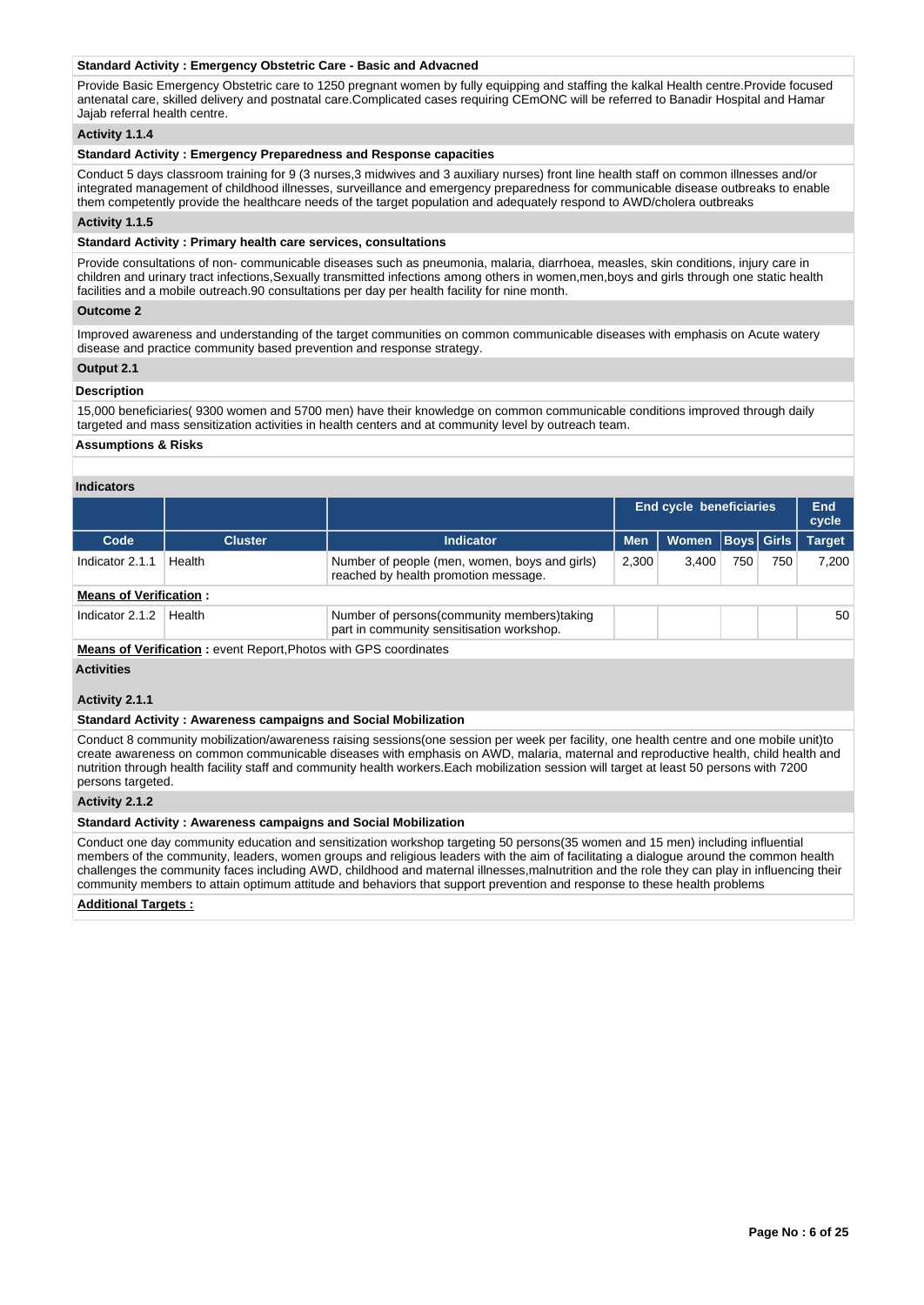| <b>Water, Sanitation and Hygiene</b>                                                                                                                                                                                                                                                                                                                                                                                                                                                                                                                                                                                                                                                                                                                                                                                           |                                                                                                                                                                                                     |                                 |  |  |  |  |
|--------------------------------------------------------------------------------------------------------------------------------------------------------------------------------------------------------------------------------------------------------------------------------------------------------------------------------------------------------------------------------------------------------------------------------------------------------------------------------------------------------------------------------------------------------------------------------------------------------------------------------------------------------------------------------------------------------------------------------------------------------------------------------------------------------------------------------|-----------------------------------------------------------------------------------------------------------------------------------------------------------------------------------------------------|---------------------------------|--|--|--|--|
| <b>Cluster objectives</b>                                                                                                                                                                                                                                                                                                                                                                                                                                                                                                                                                                                                                                                                                                                                                                                                      | Strategic Response Plan (SRP) objectives                                                                                                                                                            | <b>Percentage of activities</b> |  |  |  |  |
| Provide access to safe water, sanitation and<br>hygiene for people in emergency                                                                                                                                                                                                                                                                                                                                                                                                                                                                                                                                                                                                                                                                                                                                                | 2017-SO1: Provide life-saving and life-<br>sustaining integrated multi-sectoral<br>assistance to reduce acute humanitarian<br>needs and reduce excess mortality among<br>the most vulnerable people | 100.                            |  |  |  |  |
| <b>Contribution to Cluster/Sector Objectives:</b> The project will address:<br>WASH Cluster contribution objective 1 and 2:<br>Live saving intervention by providing 25,000 drought/AWD affected IDPs and host communities reliable WASH services. WARDI will provide<br>fuel and maintenance to 3 borehole, construct/rehabilitate IDP latrines and improve the sanitation and hygiene to 25,000 men, women and<br>children IDPs and host communities affected drought and conflict to safe their lives. Continuous capacity building of community institutions<br>in operation and maintenance of developed water infrastructure shall be throughout the project implementation period, which will ensure that<br>there is a local technical skill to ensure sustainability of developed WASH facilities beyond the project. |                                                                                                                                                                                                     |                                 |  |  |  |  |
| Outcome 1                                                                                                                                                                                                                                                                                                                                                                                                                                                                                                                                                                                                                                                                                                                                                                                                                      |                                                                                                                                                                                                     |                                 |  |  |  |  |
| Increased emergency and Sustained access to Safe Water for 12,000 (2940 men, 3636 women, 2448 boys and 2975 girls) drought/AWD<br>affected IDPs and host communities to reduce incidences of malnutrition, AWD and GBV affecting mainly women/girls.                                                                                                                                                                                                                                                                                                                                                                                                                                                                                                                                                                           |                                                                                                                                                                                                     |                                 |  |  |  |  |
| Output 1.1                                                                                                                                                                                                                                                                                                                                                                                                                                                                                                                                                                                                                                                                                                                                                                                                                     |                                                                                                                                                                                                     |                                 |  |  |  |  |
| <b>Description</b>                                                                                                                                                                                                                                                                                                                                                                                                                                                                                                                                                                                                                                                                                                                                                                                                             |                                                                                                                                                                                                     |                                 |  |  |  |  |

At least 12000 (2940 men, 3636 women, 2448 boys and 2975 girls) drought and AWD affected IDPs and host communities have access to safe water through supporting 3 boreholes on fuel, operation and maintenance, establishment of 12 communal water points water, chlorination of boreholes and capacity building to WASH committees, well operators and Community Committees.

# **Assumptions & Risks**

- security is stable

- communities willingness to support the project

# - funding availability

#### **Indicators**

|                                                                                                                                                                                                                                                                                                                                                                                                                                                                                                                        |                                                               |                                                                                                                                                                 | <b>End cycle beneficiaries</b> |              |                   | End<br>cycle |               |  |
|------------------------------------------------------------------------------------------------------------------------------------------------------------------------------------------------------------------------------------------------------------------------------------------------------------------------------------------------------------------------------------------------------------------------------------------------------------------------------------------------------------------------|---------------------------------------------------------------|-----------------------------------------------------------------------------------------------------------------------------------------------------------------|--------------------------------|--------------|-------------------|--------------|---------------|--|
| Code                                                                                                                                                                                                                                                                                                                                                                                                                                                                                                                   | <b>Cluster</b>                                                | <b>Indicator</b>                                                                                                                                                | <b>Men</b>                     | <b>Women</b> | <b>Boys</b> Girls |              | <b>Target</b> |  |
| Indicator 1.1.1                                                                                                                                                                                                                                                                                                                                                                                                                                                                                                        | Water, Sanitation and<br>Hygiene                              | Number of people with sustained access to safe<br>water                                                                                                         |                                |              |                   |              | 12,000        |  |
| <b>Means of Verification :</b> - photos during the construction of the water points<br>- monitoring and evaluation reports<br>- signed agreement between WARDI, boreholes committees and IDP committees<br>- Third part monitoring report                                                                                                                                                                                                                                                                              |                                                               |                                                                                                                                                                 |                                |              |                   |              |               |  |
| Indicator 1.1.2                                                                                                                                                                                                                                                                                                                                                                                                                                                                                                        | Water, Sanitation and<br>Hygiene                              | Number of water sources<br>rehabilitated/constructed (3 bore holes and 12<br>water points)                                                                      |                                |              |                   |              | 15            |  |
| <b>Means of Verification :</b> - photos during the construction of the water points<br>- monitoring and evaluation reports<br>- signed agreement between WARDI, boreholes committees and IDP committees<br>- Third part monitoring report                                                                                                                                                                                                                                                                              |                                                               |                                                                                                                                                                 |                                |              |                   |              |               |  |
| Indicator 1.1.3                                                                                                                                                                                                                                                                                                                                                                                                                                                                                                        | Water, Sanitation and<br>Hygiene                              | Number of boreholes chlorinated                                                                                                                                 |                                |              |                   |              | 3             |  |
| - Third part monitoring report                                                                                                                                                                                                                                                                                                                                                                                                                                                                                         | - monitoring and evaluation reports                           | <b>Means of Verification:</b> - photos during the construction of the water points<br>- signed agreement between WARDI, boreholes committees and IDP committees |                                |              |                   |              |               |  |
| Indicator 1.1.4                                                                                                                                                                                                                                                                                                                                                                                                                                                                                                        | Water, Sanitation and<br>Hygiene                              | Number of wash committee members who have<br>participated in capacity building activities                                                                       |                                |              |                   |              | 211           |  |
| <b>Means of Verification:</b> - photos during the construction of the water points<br>- training reports<br>- signed attendance sheets<br>- Third part monitoring report                                                                                                                                                                                                                                                                                                                                               |                                                               |                                                                                                                                                                 |                                |              |                   |              |               |  |
| <b>Activities</b>                                                                                                                                                                                                                                                                                                                                                                                                                                                                                                      |                                                               |                                                                                                                                                                 |                                |              |                   |              |               |  |
| Activity 1.1.1                                                                                                                                                                                                                                                                                                                                                                                                                                                                                                         |                                                               |                                                                                                                                                                 |                                |              |                   |              |               |  |
|                                                                                                                                                                                                                                                                                                                                                                                                                                                                                                                        | Standard Activity: Water point construction or rehabilitation |                                                                                                                                                                 |                                |              |                   |              |               |  |
| Establishment of 12 communal water points (11 in IDP camps and 1 in school) using existing boreholes through piping system and sign an<br>agreement with water source owner to provide 180 metric cubic of safe water per day to 2000 HHs (approximately 12,000 persons). Women<br>and girls will be consulted the location and design of the water points to preserve their safety and avoid SGBV during the water fetching as<br>both women and girls fell the responsibility of water collecting to the households. |                                                               |                                                                                                                                                                 |                                |              |                   |              |               |  |

# **Activity 1.1.2**

**Standard Activity : Operation and Maintenance of WASH Infrastructure**

Support fuel, operation and maintenance to 3 boreholes in a period of 3 months to supply 180 cubic meter/day chlorinated safe water to 12 communal water points (11 in IDP camps and 1 in school) through piping system. WARDI, borehole owners and IDP committees (40% of the committees are women) and representative from the local authority will sign an agreement letter indicating the amount of water supplied to the IDPs/day and the number of months. Clean and safe water will be provided to 2000 households(12000 persons).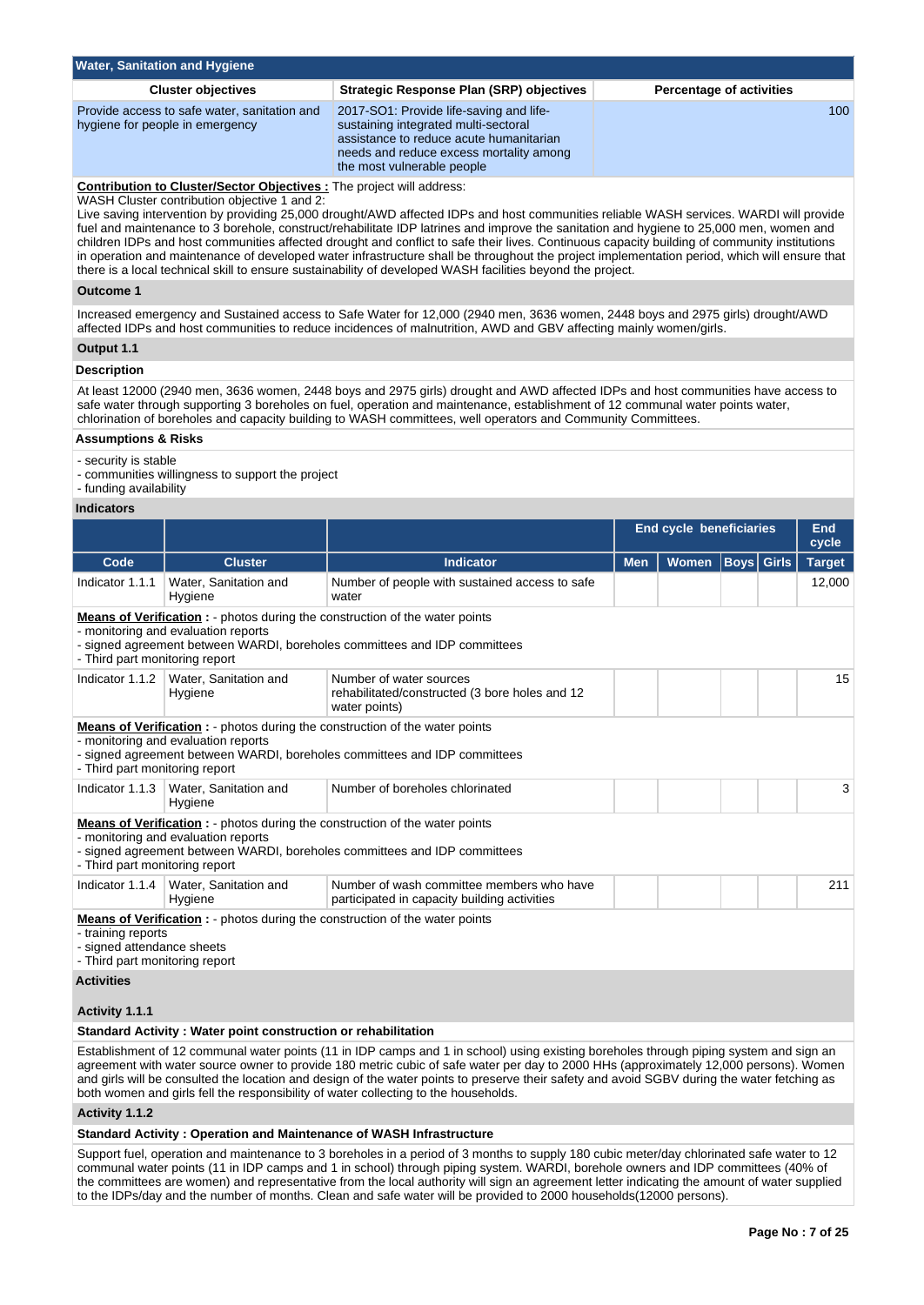#### **Activity 1.1.3**

#### **Standard Activity : Chlorination (stand alone separate to O&M)**

Chlorinate the 3 boreholes and conduct daily monitor the free chlorine residual testing (FRC) by providing the well operators training and equipping with appropriate amount of chlorine needed to disinfect the wells on daily basis. Chlorination of wells is vital to avoid the recurrent AWD/cholera diseases outbreak in the IDPs caused by unsafe water. To keep the sustainability of the chlorination of the wells, WARDI has stocks of chlorine in store and will provide on weekly basis the required amount of chlorine/borehole/week, Secondly, the trained operators are from the community, who will be stationed in the wells and they will be trained to chlorinate the wells on daily basis.12000 persons (approximately 2000 Households) will access safe water.

#### **Activity 1.1.4**

# **Standard Activity : Capacity building (water committees and WASH training)**

In consultation with the community members, identify, select and conduct continuous capacity building of community institutions in operation and maintenance of developed water infrastructure throughout the project implementation period, which will ensure that there is a local technical skill to ensure sustainability of developed water facilities beyond the project. The training will be given:

(1) 15 WASH committees, each committee will compose 7 members (4men, 3women) will be trained on better water resource management, HHWT use, and maintenance of water facilities.

(2) 6 well operators from the 3 boreholes will be trained on O&M; the training will also include the chlorination of the wells to keep the sustainability of the chlorination.

(3) As a cross cutting, 100 community members (50 men and 50 women) shared equally by men and women, will also be given one day training on disaster and risk reduction response (DRR) and conflict resolution mechanisms (water resources conflict mostly occurs among the communities due to its scarcity during the dry seasons).

#### **Outcome 2**

Improved environmental sanitation to 25,000 (6125men, 7575women, 5100boys and 6200girls) drought affected IDPs and host communities to reduce the spread of AWD diseases.

# **Output 2.1**

#### **Description**

Improved environmental sanitation through rehabilitating 30 IDP flood proof latrines (15 for male and 15 for female), construction of 30 flood proof latrines (15 for male and 15 for women), construction of 6 latrines (2 for girls, 2 for boys and 2 for school staffs (1 for men and 1 for women), construct benefiting around 490 children (278 boys and 212 girls), and conducting clean-up and garbage collection campaigns to all the IDP settlements and distribution of 76 sanitation sets.

#### **Assumptions & Risks**

- Community willingness to support the project

- Security of the locations are safe
- Funding availability

|                                                                                                                                           |                                                                               |                                                                                                                            | <b>End cycle beneficiaries</b> | End<br>cycle |             |              |               |  |  |  |
|-------------------------------------------------------------------------------------------------------------------------------------------|-------------------------------------------------------------------------------|----------------------------------------------------------------------------------------------------------------------------|--------------------------------|--------------|-------------|--------------|---------------|--|--|--|
| Code                                                                                                                                      | <b>Cluster</b>                                                                | <b>Indicator</b>                                                                                                           | <b>Men</b>                     | <b>Women</b> | <b>Boys</b> | <b>Girls</b> | <b>Target</b> |  |  |  |
| Indicator 2.1.1                                                                                                                           | Water, Sanitation and<br>Hygiene                                              | Number of people assisted with access to<br>sustainable sanitation                                                         |                                |              |             |              | $\Omega$      |  |  |  |
| - third part monitoring report                                                                                                            | <b>Means of Verification:</b> - photos<br>- monitoring and evaluation reports |                                                                                                                            |                                |              |             |              |               |  |  |  |
|                                                                                                                                           | Indicator 2.1.2   Water, Sanitation and<br>Hygiene                            | Number of people with access to emergency<br>sanitation facilities                                                         |                                |              |             |              | $\Omega$      |  |  |  |
| <b>Means of Verification: - photos</b><br>- monitoring and evaluation reports<br>- third part monitoring report                           |                                                                               |                                                                                                                            |                                |              |             |              |               |  |  |  |
| Indicator 2.1.3                                                                                                                           | Water, Sanitation and<br>Hygiene                                              | Number of people assisted with access to<br>sustainable sanitation                                                         |                                |              |             |              | 167           |  |  |  |
| - third part monitoring report                                                                                                            | <b>Means of Verification:</b> - photos<br>- monitoring and evaluation reports |                                                                                                                            |                                |              |             |              |               |  |  |  |
| Indicator 2.1.4                                                                                                                           | Water, Sanitation and<br>Hygiene                                              | Number of people disaggregated by gender and<br>age benefited the improvement of the<br>environmental sanitation campaigns |                                |              |             |              | 25,000        |  |  |  |
| - third part monitoring report                                                                                                            | <b>Means of Verification:</b> - photos<br>- monitoring and evaluation reports |                                                                                                                            |                                |              |             |              |               |  |  |  |
| Indicator 2.1.5                                                                                                                           | Water, Sanitation and<br>Hygiene                                              | Number of people with access to emergency<br>sanitation facilities                                                         |                                |              |             |              | 600           |  |  |  |
| <b>Means of Verification:</b> photos (during and after construction<br>WASH committees telephone contacts<br>Third part monitoring report |                                                                               |                                                                                                                            |                                |              |             |              |               |  |  |  |
| <b>Activities</b>                                                                                                                         |                                                                               |                                                                                                                            |                                |              |             |              |               |  |  |  |
| Activity 2.1.1                                                                                                                            |                                                                               |                                                                                                                            |                                |              |             |              |               |  |  |  |
|                                                                                                                                           | <b>Standard Activity: Desludging of latrines</b>                              |                                                                                                                            |                                |              |             |              |               |  |  |  |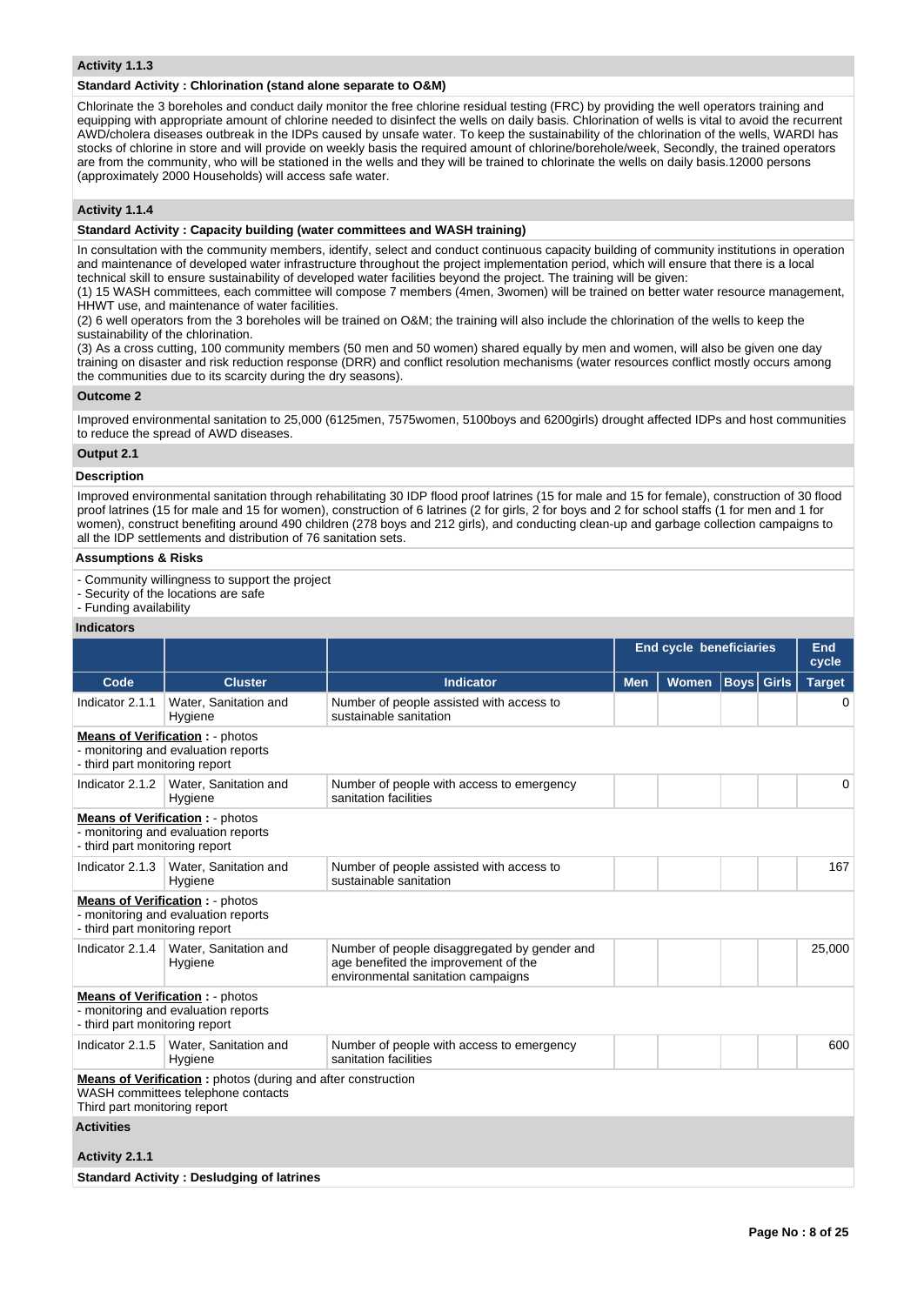NOT IMPLEMENTED: Desludge 50 filled-up IDP latrines (25 for men and 25 for women) by using pump, carrying donkey cart to dump to appropriate place identified by WARDI and local authority (WARDI has long experience for emptying filled latrines) to improve the sanitation of 5 IDP camps in Kaxda along Afgoye road and repair the hand washing basins and doors. The latrines will be disinfected to ensure safety inside and around the latrines.

#### **Activity 2.1.2**

# **Standard Activity : Latrine construction or rehabilitation**

NOT IMPLEMENTED: Construct 30-flood proof desludging latrines (15 for male and 15 for female) with lockable doors and hand-washing facilities to the newly arrived IDPs. Women and girls will participate the selection of the latrines' location to keep their safety and to avoid SGBV against them. The aim of desluging latrines (recommended by WASH cluster) is when filled, it can be easily emptied and no need to construct new latrines (space limitation and land ownership issue), For the sustainability of the desludging, WARDI will mobilize the community to promote appropriate hygiene practices related to the design, use and maintenance of the facilities.

#### **Activity 2.1.3**

#### **Standard Activity : Institutionsl Latrine construction**

Construct 3 gender sensitive flood proof IDP school twin latrines (1 for boys, 1 for girls and 1 for school staff with hand washing facilities and lockable doors to the constructed school (education component of the project). The infrastructure will insure the safety of boys and girls.

#### **Activity 2.1.4**

#### **Standard Activity : Solid Waste Management**

Conduct environmental sanitation awareness campaigns to 16 IDP settlements participating women and men. The action includes: (1) Distribution of sanitation sets. Each IDP settlement will receive 4 sanitation sets; each set contains (1 wheel barrow, 1 pick axe, 2 shovel/spades, 4 brooms, 2 rakes, and 1 barrel for collection of garbage). (2) Excavation of 1 garbage collection pit/IDP settlement. The cleanup campaigns will be held twice per month. Men and women will participate equally the general cleanup and collection of garbage campaigns.

#### **Activity 2.1.5**

#### **Standard Activity : Latrine construction or rehabilitation**

Construct 20-flood proof desludging latrines (10 for male and 10 for female) with lockable doors and hand-washing facilities to the newly arrived IDPs. Women and girls will participate the selection of the latrines' location to keep their safety and to avoid SGBV against them. The aim of desluging latrines (recommended by WASH cluster) is when filled, it can be easily emptied and no need to construct new latrines (space limitation and land ownership issue), For the sustainability of the desludging, WARDI will mobilize the community to promote appropriate hygiene practices related to the design, use and maintenance of the facilities.

#### **Outcome 3**

Improved awareness and knowledge on preventive measures to WASH related diseases and Hand washing with soap practices among 25,000 (6125men, 7575women, 5100boys and 6200 girls) vulnerable drought/AWD affected IDPs and host communities men, women, boys and girls.

# **Output 3.1**

#### **Description**

25,000 (6125men, 7575women, 5100boys and 6200 girls) vulnerable drought/AWD affected IDPs and host communities increased their knowledge on preventive measures to WASH related diseases by implementing appropriate comprehensive hygiene promotion activities with increased widespread adaption of safe hygiene practices both at public and household level to practice safe hygiene by participating in hygiene promotion campaigns (e.g. door to door campaigns, institutional campaigns and public awareness activities) by the end of the project.

#### **Assumptions & Risks**

- Community willingness to participate the project implementation
- the security of the location is stable
- funding availability

|                                                                                                                                             |                                                       |                                                                           | <b>End cycle beneficiaries</b> |              | <b>End</b><br>cycle |  |               |  |  |  |
|---------------------------------------------------------------------------------------------------------------------------------------------|-------------------------------------------------------|---------------------------------------------------------------------------|--------------------------------|--------------|---------------------|--|---------------|--|--|--|
| Code                                                                                                                                        | <b>Cluster</b>                                        | <b>Indicator</b>                                                          | <b>Men</b>                     | <b>Women</b> | <b>Boys</b> Girls   |  | <b>Target</b> |  |  |  |
| Indicator 3.1.1                                                                                                                             | Water, Sanitation and<br>Hygiene                      | Number of people who have participated in<br>hygiene promotion activities |                                |              |                     |  | 25,000        |  |  |  |
| <b>Means of Verification:</b> - photos<br>- KAP survey reports<br>- Community hygiene promoters contacts<br>- third part monitoring reports |                                                       |                                                                           |                                |              |                     |  |               |  |  |  |
| Indicator 3.1.2                                                                                                                             | Water, Sanitation and<br>Hygiene                      | Number of people who have received hygiene kits                           |                                |              |                     |  | 6,000         |  |  |  |
| <b>Means of Verification: - photos</b><br>- signed distribution sheets<br>- some beneficiaries contacts<br>- third part monitoring report   |                                                       |                                                                           |                                |              |                     |  |               |  |  |  |
| <b>Activities</b>                                                                                                                           |                                                       |                                                                           |                                |              |                     |  |               |  |  |  |
| Activity 3.1.1                                                                                                                              |                                                       |                                                                           |                                |              |                     |  |               |  |  |  |
|                                                                                                                                             | <b>Standard Activity: Community Hygiene promotion</b> |                                                                           |                                |              |                     |  |               |  |  |  |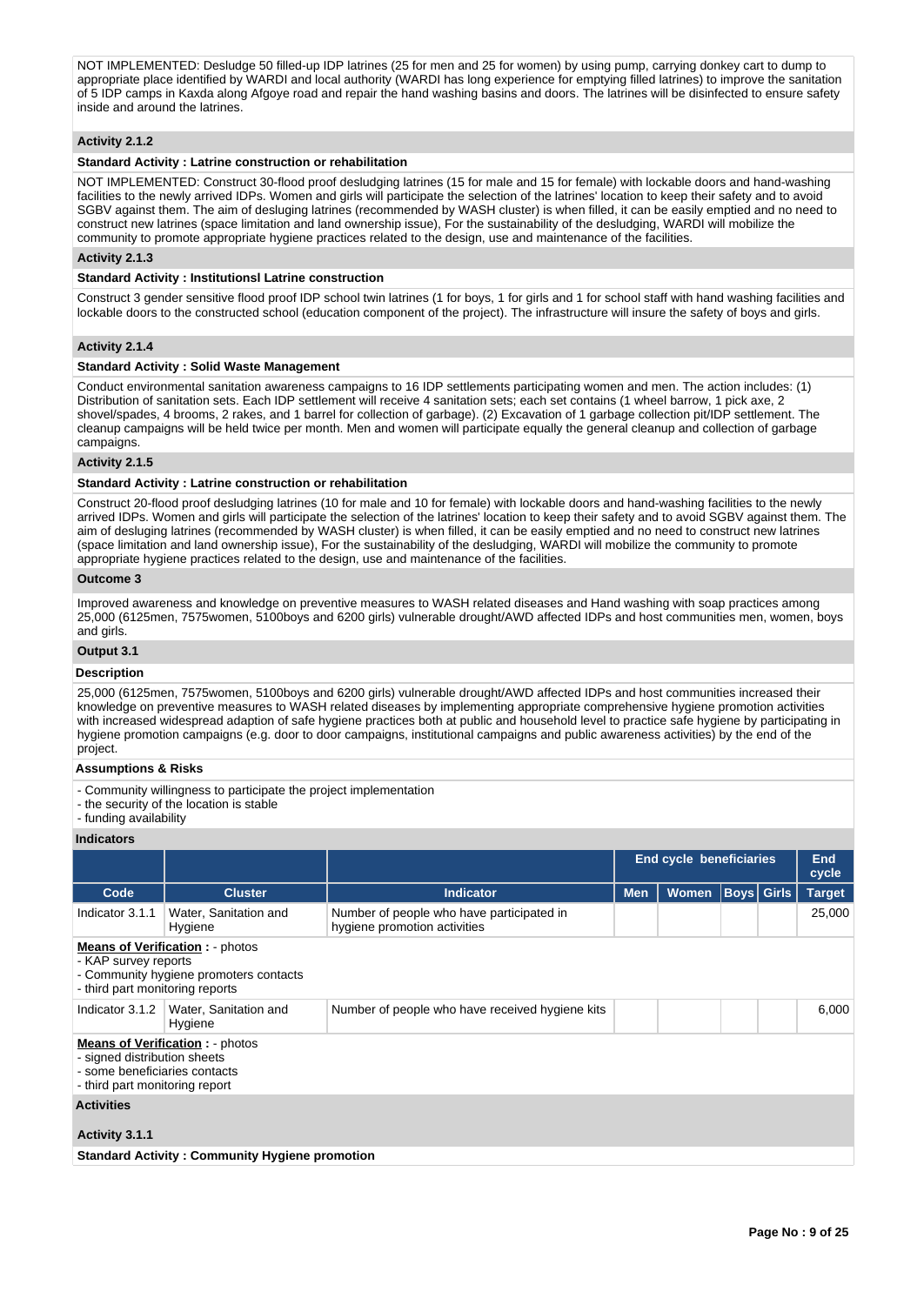Conduct: (1) KAP survey at the inception of the project, to identify the gaps of hygiene, factors; (2) Based on the survey findings, trained 10 CHPs will conduct comprehensive hygiene awareness to 25,000 (6125men, 7575women, 5100boys and 6200girls) AWD/drought affected IDPs and host communities through visiting house-to-house, health facilities, schools and community gathering places; (3) Conduct at the end of the project another KAP survey to evaluate the effectiveness of the HP interventions.

#### **Activity 3.1.2**

#### **Standard Activity : Hygiene kit distribution (complete kits of hygiene items)**

Distribute 1,000 HP kits to 1,000 IDP households benefiting around 6000 (1818women, 1450men, 1224boys and 1488girls) persons from households with malnourished children, households at risk of AWD/cholera diseases and households with discharged patients identified by health and nutrition staffs from health/nutrition component of the project. Each HP kit contains (200 aqua tabs, 1 Jerry can (20l Capacity), 1 bucket (20l capacity and 5 bars of soaps (each 800mg).

#### **Additional Targets :**

| <b>Nutrition</b>                                                                                                                                                                                                                               |                                                                                                                                                                                                     |                                 |
|------------------------------------------------------------------------------------------------------------------------------------------------------------------------------------------------------------------------------------------------|-----------------------------------------------------------------------------------------------------------------------------------------------------------------------------------------------------|---------------------------------|
| <b>Cluster objectives</b>                                                                                                                                                                                                                      | <b>Strategic Response Plan (SRP) objectives</b>                                                                                                                                                     | <b>Percentage of activities</b> |
| Improve equitable access to quality lifesaving<br>curative nutrition services through systematic<br>identifi cation, referral and treatment of<br>acutely malnourished cases                                                                   | 2017-SO1: Provide life-saving and life-<br>sustaining integrated multi-sectoral<br>assistance to reduce acute humanitarian<br>needs and reduce excess mortality among<br>the most vulnerable people | 50                              |
| Strengthen lifesaving preventive nutrition<br>services for vulnerable population groups<br>focusing on appropriate infant and young<br>child feeding practices in<br>emergency, micronutrient interventions and<br>optimal maternal nutrition. | 2017-SO1: Provide life-saving and life-<br>sustaining integrated multi-sectoral<br>assistance to reduce acute humanitarian<br>needs and reduce excess mortality among<br>the most vulnerable people | 50                              |

#### **Contribution to Cluster/Sector Objectives :** The project will support:

Objective 1: The project will improve access to quality lifesaving curative nutrition services through systematic identification, referral and treatment of malnutrition cases. the project will undertake weekly anthropometric screening and identification for all children 6-59 months and pregnant and lactating women (PLW) Dwith the aim of admitting them to the SAM program for management and/or referral to sites where they can receive appropriate care.5970 people including 4500 children under five and 1470 Pregnant and Lactating Women will be targeted for screening.

Objective 2: the project will strength preventive nutrition services for vulnerable IDPs focusing on appropriate IYCF practices in emergency micro-nutrient intervention and optimal maternal nutrition. the project will support to conduct IYCF-E promotion sessions at facility and community level through mobile unit and CHWs. Weekly promotion sessions will be conducted targeting at least 25 persons per session. At the end of the program, it is planned that 1800 persons would have taken part in IYCF-E sessions.

#### **Outcome 1**

Improved access to basic nutrition services to contribute to the reduction of excess morbidity and mortality related to malnutrition.

#### **Output 1.1**

#### **Description**

25,000 people in Kaxda District, Banadir region including 20,000 people from 16 IDP camps and 5,000-host community, have access to Integrated Management of acute Malnutrition (IMAM) services leading to reduction in morbidity and mortality related to Malnutrition.

# **Assumptions & Risks**

#### Assumption:

1.Access to target beneficiaries will be possible and that there will be no access restrictions resulting from insecurity.

2.The target beneficiaries, most IDPs will remain in their camps until the end of the project.

2.essential including Ready To Use Foods and drugs will be made available in time to enable smooth running of the project and avoid disruptions.

Risk;

1.Insecurity that will limit access.

2.Further displacement of the target IDPs.

4.delays/inadequate in supplies, specially RUTF that is supplied by UNICEF Somalia.

|                                                                                                                  |                                                         |                                                                                                                                            |            | <b>End cycle beneficiaries</b> |                   |           | End<br>cycle  |  |  |
|------------------------------------------------------------------------------------------------------------------|---------------------------------------------------------|--------------------------------------------------------------------------------------------------------------------------------------------|------------|--------------------------------|-------------------|-----------|---------------|--|--|
| Code                                                                                                             | <b>Cluster</b>                                          | <b>Indicator</b>                                                                                                                           | <b>Men</b> | <b>Women</b>                   | <b>Boys</b> Girls |           | <b>Target</b> |  |  |
| Indicator 1.1.1                                                                                                  | Nutrition                                               | Number of sites providing Basic Nutrition services.                                                                                        |            |                                |                   |           |               |  |  |
| <b>Means of Verification:</b> Monitoring/Site verification visits, monthly reports, Photos with GPS coordinates. |                                                         |                                                                                                                                            |            |                                |                   |           |               |  |  |
| Indicator 1.1.2                                                                                                  | Nutrition                                               | Number of children (6-59 months) and pregnant<br>and lactating women screened                                                              |            | 1.570                          | 2,20<br>O         | 2,20<br>0 | 5,970         |  |  |
| <b>Means of Verification: HMIS Report, MUAC screening reports</b>                                                |                                                         |                                                                                                                                            |            |                                |                   |           |               |  |  |
| Indicator 1.1.3                                                                                                  | Nutrition                                               | Number of children between 6-59 months with<br>SAM admitted to the programme.                                                              |            |                                |                   |           | 2,300         |  |  |
|                                                                                                                  | <b>Means of Verification: OTP reports, HMIS reports</b> |                                                                                                                                            |            |                                |                   |           |               |  |  |
| Indicator 1.1.4                                                                                                  | Nutrition                                               | Number of children between 6-59 months with<br>MAM and SAM with complications and/or lack<br>appetite referred for appropriate management. |            |                                |                   |           | 2,700         |  |  |
| <b>Means of Verification:</b> Referral Sheets, OTP reports                                                       |                                                         |                                                                                                                                            |            |                                |                   |           |               |  |  |
| <b>Activities</b>                                                                                                |                                                         |                                                                                                                                            |            |                                |                   |           |               |  |  |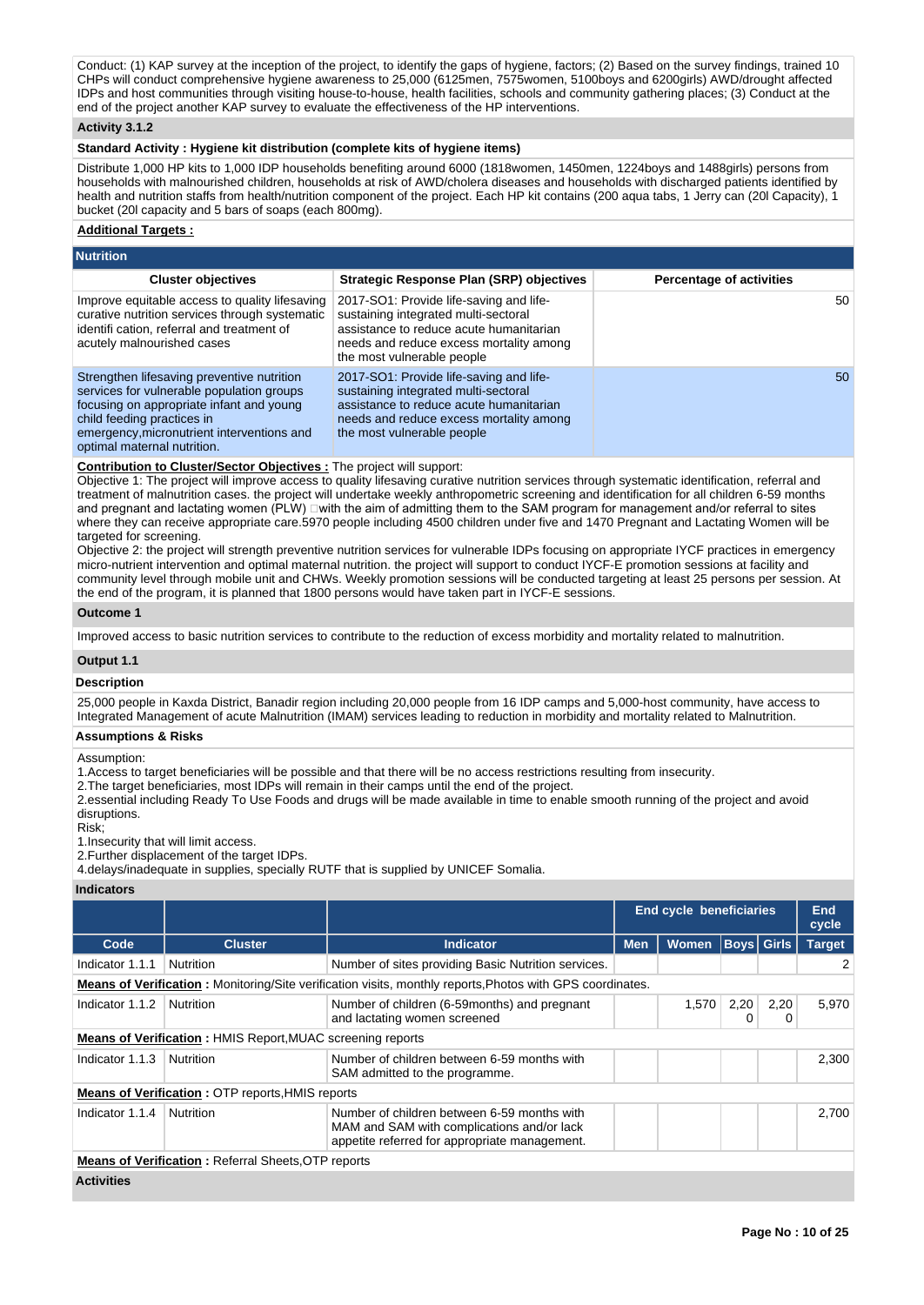#### **Activity 1.1.1**

#### **Standard Activity : Treatment of severe acute malnutrition in children 0-59months**

Sustain nutrition services including SAM management, IYCF-E, referral of SAM with complications and MAM in one health center and a mobile unit that will serve a catchment population of 25,000 people.

#### **Activity 1.1.2**

# **Standard Activity : Community screening for malnutrition and referral**

Undertake weekly anthropometric screening and identification for all children 6-59 months and pregnant and lactating women (PLW)  $\Box$ with the aim of admitting them to the SAM program for management and/or referral to sites where they can receive appropriate care.5970 people including 4500 children under five and 1470 Pregnant and Lactating Women will be targeted for screening.

# **Activity 1.1.3**

#### **Standard Activity : Treatment of severe acute malnutrition in children 0-59months**

Provide treatment of SAM without medical complication for 2300 children under five.This will be done by health workers based in the target health centre and at community level through a mobile unit providing integrated health and nutrition services.

#### **Activity 1.1.4**

#### **Standard Activity : Community screening for malnutrition and referral**

Undertake referral of MAM and SAM with complication and failed appetite for appropriate care. A total of 2700 children will be referred (2500 MAM cases and 200 SAM with complication or/and failed appetite.

#### **Output 1.2**

# **Description**

Target Beneficiaries have their knowledge and information on nutrition improved through group and targeted education, sensitization and information sharing sessions in health facility and at community level by Nutrition Health and Hygiene Promoters.

#### **Assumptions & Risks**

#### **Indicators**

|                                                                                                             |                                           |                                                                                                                                |            | <b>End cycle beneficiaries</b> |                   |  | <b>End</b><br>cycle |  |  |
|-------------------------------------------------------------------------------------------------------------|-------------------------------------------|--------------------------------------------------------------------------------------------------------------------------------|------------|--------------------------------|-------------------|--|---------------------|--|--|
| Code                                                                                                        | <b>Cluster</b>                            | Indicator                                                                                                                      | <b>Men</b> | <b>Women</b>                   | <b>Boys</b> Girls |  | <b>Target</b>       |  |  |
| Indicator 1.2.1                                                                                             | <b>Nutrition</b>                          | Number of individuals (male and female)<br>attending IYCF(E) awareness sessions                                                |            |                                |                   |  | 432                 |  |  |
| <b>Means of Verification:</b> Session reports, Dully signed attendance sheets, photos with GPS coordinates. |                                           |                                                                                                                                |            |                                |                   |  |                     |  |  |
| Indicator 1.2.2                                                                                             | <b>Nutrition</b>                          | Number of Pregnant and lactating women<br>individually counselled on IYCF (-E) at the<br>community and facility level.         |            |                                |                   |  | 360                 |  |  |
|                                                                                                             |                                           | <b>Means of Verification:</b> Attendance sheets with details of those counseled, interim reports, photos with GPS coordinates. |            |                                |                   |  |                     |  |  |
| Indicator 1.2.3                                                                                             | <b>Nutrition</b>                          | Number of PLW receiving multiple micronutrients                                                                                |            |                                |                   |  | 2,200               |  |  |
|                                                                                                             | <b>Means of Verification: OTP reports</b> |                                                                                                                                |            |                                |                   |  |                     |  |  |
| Indicator 1.2.4                                                                                             | Nutrition                                 | Number of male and female Staff/Community<br>Health Workers/outreach workers trained on<br>Nutrition Health, Hygiene Promotion |            |                                |                   |  | 10                  |  |  |
| <b>Means of Verification:</b> Training Reports                                                              |                                           |                                                                                                                                |            |                                |                   |  |                     |  |  |
| Indicator 1.2.5                                                                                             | Nutrition                                 | Number of children under five provided with<br>Vitamin A supplementation and dewormed.                                         |            |                                |                   |  | 4,500               |  |  |

**Means of Verification :** HMIS reports

#### **Activities**

**Activity 1.2.1** 

#### **Standard Activity : IYCF Knowledge Attitude and Practice survey**

Conduct IYCF-E promotion sessions at facility and community level through mobile unit and CHWs. Weekly promotion sessions will be conducted targeting at least 12 persons per session(36 sessions). At the end of the program, it is planned that 432 persons would have taken part in IYCF-E sessions.

**Activity 1.2.2** 

#### **Standard Activity : Infant and young child feeding counselling**

Conduct weekly individual one on one counselling of PLW on Infant Young Child feeding in emergencies. Counseling sessions will be facilitated by Trained IYCF counsellors at health facility and community level through the mobile health unit.10 mothers will be targeted every week

#### **Activity 1.2.3**

#### **Standard Activity : Multiple micronutrients supplementation for pregnant and lactating women**

Provide Multiple micronutrients supplementation to 2200 pregnant and lactating women to reduce micronutrient deficiency among Pregnant and lactating women.

#### **Activity 1.2.4**

#### **Standard Activity : Nutrition health and Hygiene promotion**

Train 10 Nutrition, Health and Hygiene promoters (NHHP) for a period of three days to provide them with the knowledge and requisite skills required to appropriately conduct promotion sessions to individual clients or group to groups. Promotion sessions will be planned around key nutrition, health and hygiene challenges facing target IDP camps.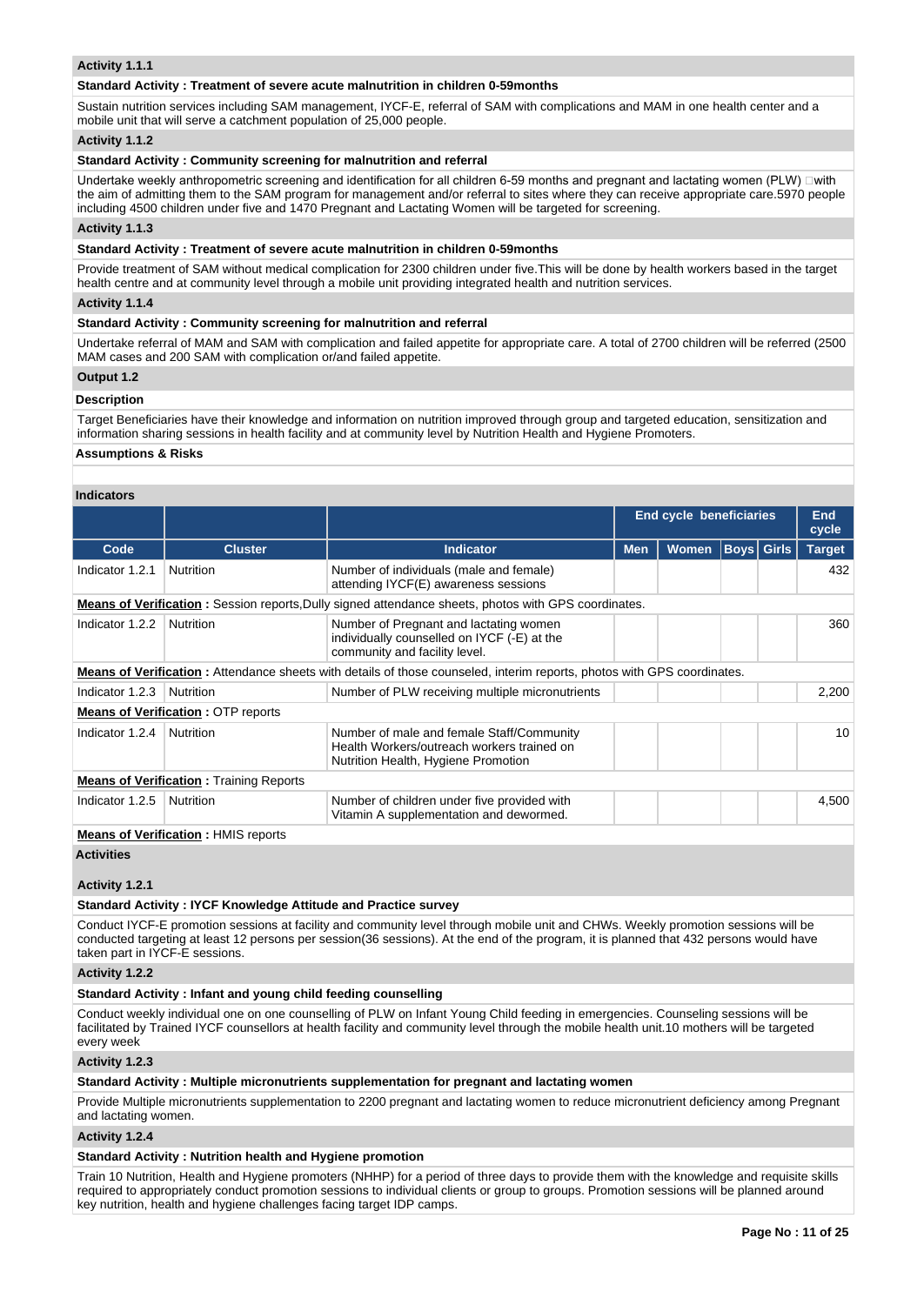# **Activity 1.2.5**

#### **Standard Activity : Supplementation Vitamin A**

Provide vitamin A supplementation and deworming to 4,500 children under five (90% of children U5 in the target population.) with the aim of improving their general health and survival.

# **Additional Targets :**

| Education                                                                                                                                                                                                                       |                                                                                                                                                                                                     |                                 |  |  |  |  |  |  |  |
|---------------------------------------------------------------------------------------------------------------------------------------------------------------------------------------------------------------------------------|-----------------------------------------------------------------------------------------------------------------------------------------------------------------------------------------------------|---------------------------------|--|--|--|--|--|--|--|
| <b>Cluster objectives</b>                                                                                                                                                                                                       | Strategic Response Plan (SRP) objectives                                                                                                                                                            | <b>Percentage of activities</b> |  |  |  |  |  |  |  |
| Ensure emergencies and crises affected<br>children and youth have access to safe and<br>protective learning environments                                                                                                        | 2017-SO1: Provide life-saving and life-<br>sustaining integrated multi-sectoral<br>assistance to reduce acute humanitarian<br>needs and reduce excess mortality among<br>the most vulnerable people | 100                             |  |  |  |  |  |  |  |
| <b>Contribution to Cluster/Sector Objectives:</b> The project will contribute cluster;<br>Ohioethic 1: The project will enoure the drawpht offected objidres to hous cessor of shild friendly temperany learning appeal through |                                                                                                                                                                                                     |                                 |  |  |  |  |  |  |  |

Objective 1: The project will ensure the drought affected children to have access of child friendly temporary learning space through construction of traditional 4 classrooms and teachers' office.

# **Outcome 1**

increased access to emergency basic education to 160 school going IDP children, with equal access of boys and girls (90 girls and 70 boys).

# **Output 1.1**

# **Description**

160-school going children with equal access of boys and girls are provided with basic education through the establishment of temporary learning spaces (IDP school)

# **Assumptions & Risks**

- community willingness to participate the project

- security is stable
- parents are ready to allow their children to go to school.

|                                                                                                           |                                                                          |                                                                                            |            | End cycle beneficiaries |    |                   | End<br>cycle  |  |  |  |
|-----------------------------------------------------------------------------------------------------------|--------------------------------------------------------------------------|--------------------------------------------------------------------------------------------|------------|-------------------------|----|-------------------|---------------|--|--|--|
| Code                                                                                                      | <b>Cluster</b>                                                           | <b>Indicator</b>                                                                           | <b>Men</b> | <b>Women</b>            |    | <b>Boys</b> Girls | <b>Target</b> |  |  |  |
| Indicator 1.1.1                                                                                           | Education                                                                | Number of children (Male&Female) enrolled in<br>protected learning spaces                  |            |                         |    |                   | 160           |  |  |  |
| <b>Means of Verification:</b> Monthly reports, school registers, photos and third part monitoring reports |                                                                          |                                                                                            |            |                         |    |                   |               |  |  |  |
| Indicator 1.1.2                                                                                           | Education                                                                | Number of children (Boys&Girls) provided with<br>learning supplies                         |            |                         |    |                   | 160           |  |  |  |
|                                                                                                           |                                                                          | <b>Means of Verification:</b> Pupils registers with details of pupils, beneficiary records |            |                         |    |                   |               |  |  |  |
| Indicator 1.1.3                                                                                           | Education                                                                | Number of teachers receiving emergency<br>incentives                                       |            |                         |    |                   | 5             |  |  |  |
|                                                                                                           | <b>Means of Verification:</b> Monthly/interim and end of project reports |                                                                                            |            |                         |    |                   |               |  |  |  |
| Indicator 1.1.4                                                                                           | Education                                                                | Number of school children (boys/girls) reached<br>with school feeding                      |            |                         | 70 | 90                | 160           |  |  |  |
| <b>Means of Verification:</b> Photos, school attendance registers, third part monitoring report.          |                                                                          |                                                                                            |            |                         |    |                   |               |  |  |  |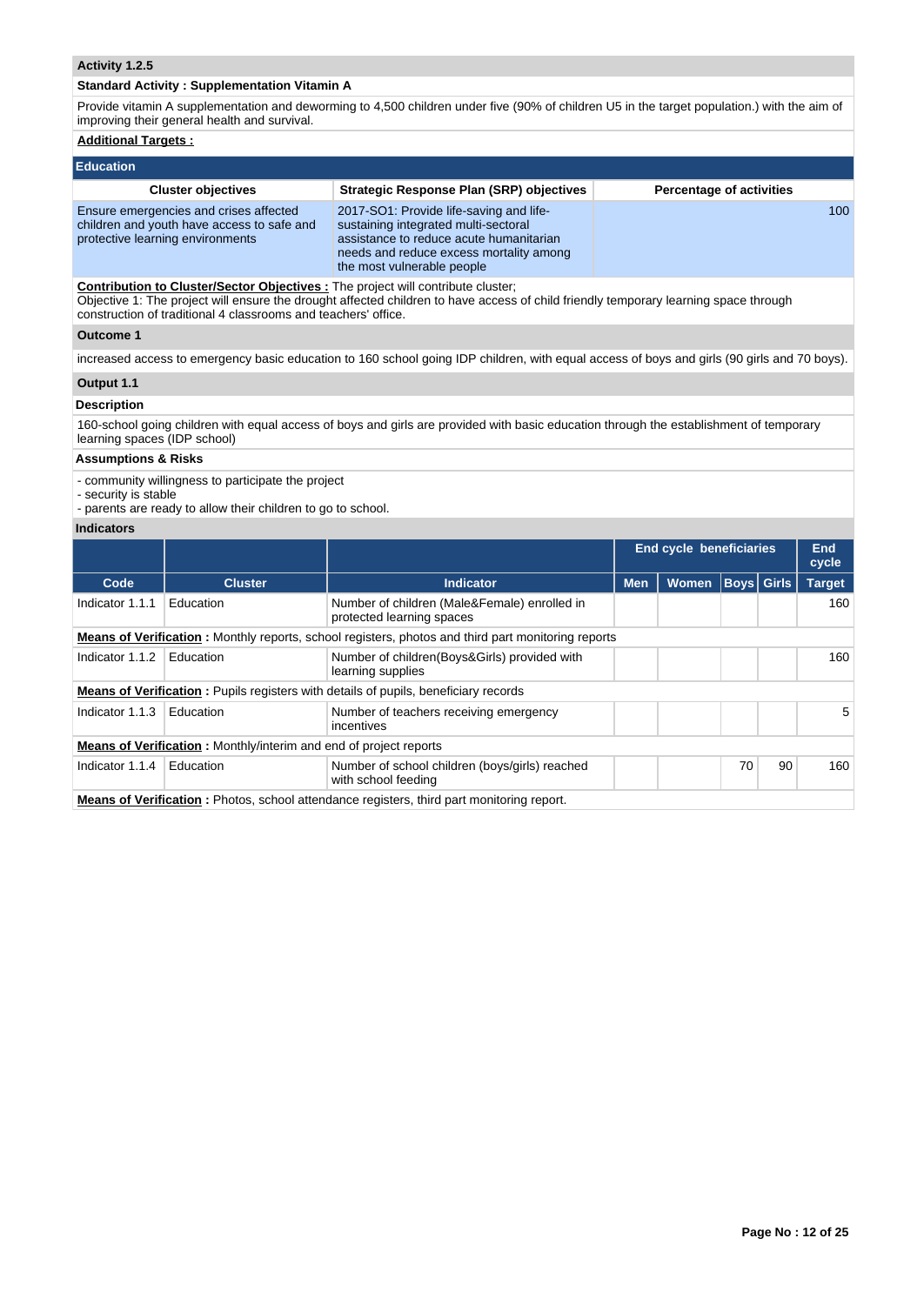#### **Activities**

#### **Activity 1.1.1**

#### **Standard Activity : Construction of learning spaces**

Establishment of one temporary learning spaces (school) with gender friendly WASH facilities  $\Box$ in Kalkal area in K12, to provide education opportunity to 160 (70 boys and 90 girls) school going IDP children. The action includes: construction of four temporary classrooms (40 pupils/classroom) and office; establishment of gender friendly WASH facilities including establishment of water kiosk through piping system and construction of 3 gender sensitive twin IDP school latrines from our integrated WASH component; sensitization and mobilization of the community through go to school campaign leading by established community education committees composing (7 men and 11 women).

# **Activity 1.1.2**

#### **Standard Activity : School equipment and material learning distribution**

Provide Teaching and Learning materials: (1) learning materials include textbooks, exercise books, pens, rulers, sharpeners and rubbers to 160 pupils (90 girls and 70 boys) to facilitate learning in schools. (2) Teaching materials include teachers' teaching textbooks, chalks, dusters, and registers for enrolling the children, pens, pencils, files and A4 papers. (3) School furniture including desks for children and tables, chairs for the teachers and the office and blackboards.

#### **Activity 1.1.3**

#### **Standard Activity : Incentive for teachers**

Provide emergency incentives to 4 teachers (2 men and 2 female) and 1 head teacher.

#### **Activity 1.1.4**

#### **Standard Activity : School feeding**

Provide School feeding to 160 pupils (90 girls and 70 boys) to act as attraction to school and prevent excess dropouts. Two times a day meals will be provided; break time and lunch time meals. The action will also include distribution of food voucher through our integrated food security project to the households who allow their children to go to school giving priority school aged girls.

# **Additional Targets :**

#### **M & R**

# **Monitoring & Reporting plan**

Participatory monitoring and evaluation will be employed with regard to the frequency, keeping track/ assessing the effectiveness of the interventions with the aim of working within and where necessary adjusting the work plan to enhance efficiency and realization of project objectives. Our project M&E Officer together with the program team and beneficiaries will employ routine information gathering systems through weekly field/site visits, prepare progress reports, carry out rapid monthly assessments on project activities. The field's reports will be sent to the Program Manager who will then assemble the project team to analyze and match actual reporting with indicators in the Logical Framework Matrix and project activities in the work plan. Disparities will be explained and appropriate remedial action taken in consultation with the program manager. In this project, WARDI will use four tier level monitoring approaches (i) reporting against agree work plan (ii) staff field visit, meetings, supervision and technical support, (iii) Baseline assessment and post project assessment will be conducted to measure the impact of the intervention (iv) Community Feedback and Response Mechanism (CFRM) to check on satisfaction, curb aid diversion and re-evaluation and possible re-adjustments of the intervention. The PM develops a detailed monitoring plan and participatory monitoring tools to ensure all the stakeholders including the beneficiaries participate in M&E of the activities. KAP surveys will be conducted in the target locations at the inception/completion of the project to form basis for monitoring hygiene promotion component. Telephone numbers of community members and authorities will be collected to allow independent and remote monitoring to OCHA, clusters and WARDI top management. Monitoring reports of the project activities accompanied by photographic evidence with GPS tags (before start, ongoing and completion) will be sent to the WARDI program director and OCHA for evidence. Project Manager and the other project staff will monitor the project activities on daily basis, such as daily monitoring tools to record population reached based on gender, registration books and weekly reports will be kept for evidence. WARDI will develop elaborate beneficiary complain and feedback tool, project beneficiaries and stakeholders will be given 1 day workshop on how to use the complaint / feedback system to enhance transparency and accountability. Monthly and quarterly progress reports with photographic evidence by the project team to inform WARDI senior management on progress and support requirements will be developed. The target locations are accessible, thus the Project Manager will make day-to-day site visits to supervise and monitor progress. WARDI regularly update the 4W matrix and inform the WASH cluster and OCHA on the progress. Structured quarterly monitoring and internal end of project evaluation is anticipated to measure effects and/or impact made by the project and learn lessons accordingly. Finally, The IDP Committees will sign off on progress and completion of the project, witnessed (co-signed) by IDPs Chairman. In addition to internal monitoring, WARDI will hire third part monitoring person/firm to monitor and evaluate the project activities and its impact. WARDI will organize joint monitoring missions with OCHA/multi-cluster partners after the project is completed.

#### **Workplan**

| <b>Activitydescription</b>                                                                                                                                                                                                                                                                                                                                                                                                                                                                                                                                                                                                                                                                                                                               | Year |    | $\overline{2}$ | 3  |     | 5 |          |   |              | 9 |  |  |
|----------------------------------------------------------------------------------------------------------------------------------------------------------------------------------------------------------------------------------------------------------------------------------------------------------------------------------------------------------------------------------------------------------------------------------------------------------------------------------------------------------------------------------------------------------------------------------------------------------------------------------------------------------------------------------------------------------------------------------------------------------|------|----|----------------|----|-----|---|----------|---|--------------|---|--|--|
| Education: Activity 1.1.1: Establishment of one temporary learning spaces (school)<br>with gender friendly WASH facilities □in Kalkal area in K12, to provide education<br>opportunity to 160 (70 boys and 90 girls) school going IDP children. The action<br>includes: construction of four temporary classrooms (40 pupils/classroom) and<br>office; establishment of gender friendly WASH facilities including establishment of<br>water kiosk through piping system and construction of 3 gender sensitive twin IDP<br>school latrines from our integrated WASH component; sensitization and<br>mobilization of the community through go to school campaign leading by<br>established community education committees composing (7 men and 11 women). | 2018 | X  |                |    |     |   |          |   |              |   |  |  |
| Education: Activity 1.1.2: Provide Teaching and Learning materials: (1) learning<br>materials include textbooks, exercise books, pens, rulers, sharpeners and rubbers<br>to 160 pupils (90 girls and 70 boys) to facilitate learning in schools. (2) Teaching<br>materials include teachers' teaching textbooks, chalks, dusters, and registers for<br>enrolling the children, pens, pencils, files and A4 papers. (3) School furniture<br>including desks for children and tables, chairs for the teachers and the office and<br>blackboards.                                                                                                                                                                                                           | 2018 | X. | X              | X. | ΙX. | X | $\times$ | X | $\mathsf{x}$ | X |  |  |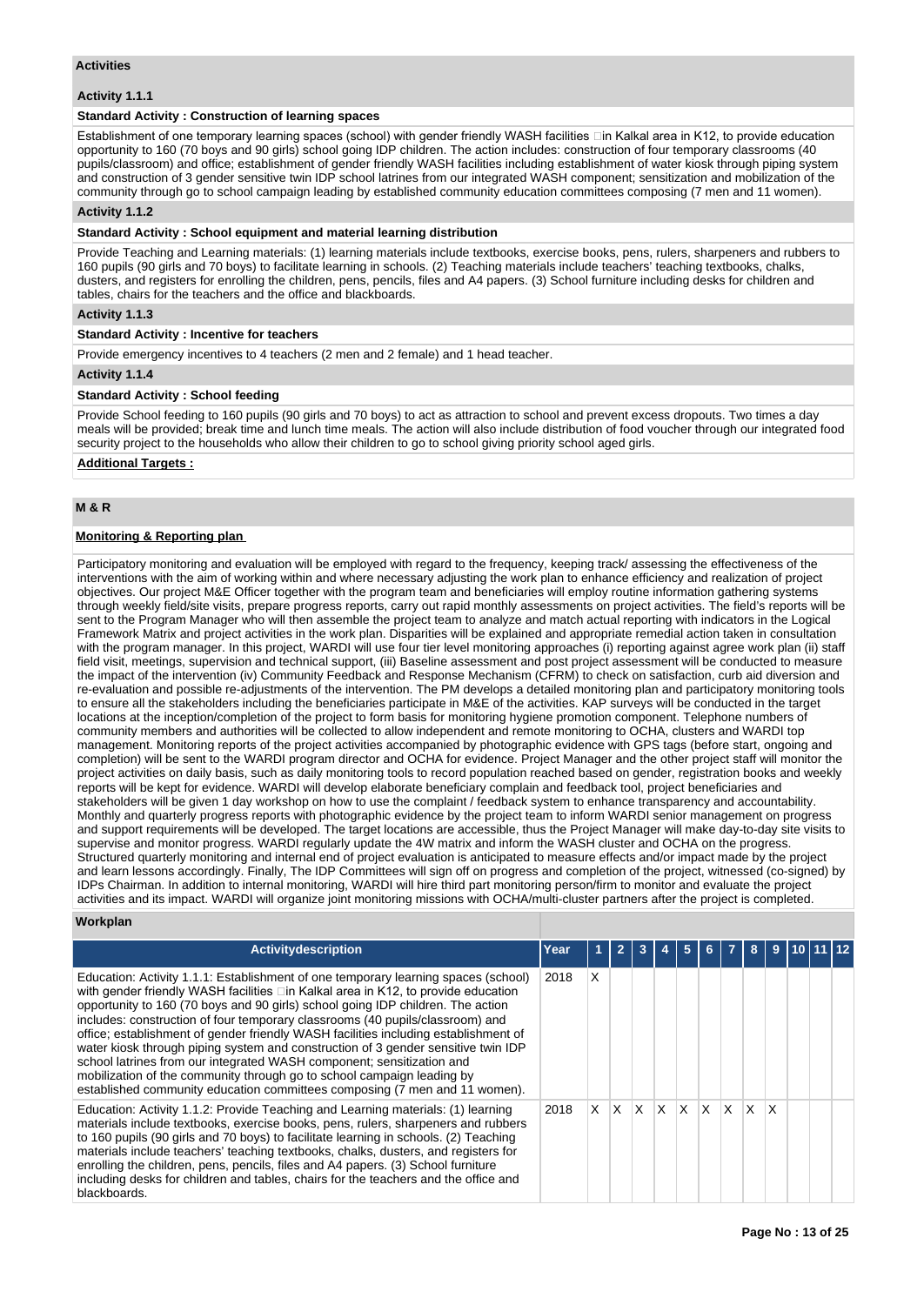| Education: Activity 1.1.3: Provide emergency incentives to 4 teachers (2 men and 2 2018<br>female) and 1 head teacher.                                                                                                                                                                                                                                                                                                                                                                                                                                                                                                                                                                                                                                                                                                                                                                                                                                                                                                       |      | X  | IX.                      | <b>XX</b>    |              | X            | X.             | X            | X                         | $\mathsf{X}$ |  |  |
|------------------------------------------------------------------------------------------------------------------------------------------------------------------------------------------------------------------------------------------------------------------------------------------------------------------------------------------------------------------------------------------------------------------------------------------------------------------------------------------------------------------------------------------------------------------------------------------------------------------------------------------------------------------------------------------------------------------------------------------------------------------------------------------------------------------------------------------------------------------------------------------------------------------------------------------------------------------------------------------------------------------------------|------|----|--------------------------|--------------|--------------|--------------|----------------|--------------|---------------------------|--------------|--|--|
| Education: Activity 1.1.4: Provide School feeding to 160 pupils (90 girls and 70<br>boys) to act as attraction to school and prevent excess dropouts. Two times a day<br>meals will be provided; break time and lunch time meals. The action will also<br>include distribution of food voucher through our integrated food security project to<br>the households who allow their children to go to school giving priority school aged<br>girls.                                                                                                                                                                                                                                                                                                                                                                                                                                                                                                                                                                              | 2018 | X. | ΙX.                      | $\mathsf{X}$ | $\mathsf{X}$ | X.           | $\mathsf{X}^-$ | X.           | X.                        | $\times$     |  |  |
| Food Security: Activity 1.1.1: Prior to targeting of beneficiaries, undertake<br>community meeting where WARDI will inform the community on the intended<br>project, share and revise the inclusion criteria the community and with their support<br>and using the criteria list identify the beneficiaries. Soon after every transfer cycle,<br>conduct community level meetings to get feedback on the program, address<br>grievances and bottlenecks. Outcomes from such review meetings will be utilized<br>to better transfer in the next month.                                                                                                                                                                                                                                                                                                                                                                                                                                                                        | 2018 | X  | X                        | ΙX           |              |              |                |              |                           |              |  |  |
| Food Security: Activity 1.1.2: Prepare and distribute food voucher valuing<br>USD70/month for 3 consecutive months to 700 households in Crisis/Emergency<br>giving priority female-headed households, households with malnourished children,<br>households ready to bring school aged children to the schools and households<br>with disability person to meet their basic food needs. The total monthly value of the<br>household food vouchers will be US\$70, which will enable HHs to meet part of their<br>daily caloric needs. WARDI will distribute unconditional vouchers through a defined<br>food basket methodology based on the Food Security and Nutrition Analysis Unit's<br>Minimum Food Basket for Somalia (Urban town - South). Each \$70 voucher will<br>provide for approximately 80% of a HH's monthly food needs. 700 beneficiary HHs<br>will receive vouchers each month for a three-month period. The vouchers will be<br>redeemable at identified local vendors for a defined basket of commodities. | 2018 | X. | $\mathsf{X}$             | $\mathsf{X}$ |              |              |                |              |                           |              |  |  |
| Health: Activity 1.1.1: Provide adequate drugs and medical supplies to the target<br>health facility (KalKal Health centre) and one mobile health/nutrition unit based on<br>morbidity data. Drugs to be procured will be based on Somalia Essential Drugs List.                                                                                                                                                                                                                                                                                                                                                                                                                                                                                                                                                                                                                                                                                                                                                             | 2018 | X  | X                        | X.           | IX.          | X            | X              | X            | X                         | X            |  |  |
| Health: Activity 1.1.2: Provide quality and safe routine immunization to 900 children<br>under the age of one year, 450 boys and 450 girls and at the static health center<br>and mobile outreach. Vaccines will be sourced from the ministry Health managed<br>Banadir region cold room.                                                                                                                                                                                                                                                                                                                                                                                                                                                                                                                                                                                                                                                                                                                                    | 2018 | X. | X.                       |              | $X \times X$ |              | X              | X.           | IX.                       | $\mathsf{X}$ |  |  |
| Health: Activity 1.1.3: Provide Basic Emergency Obstetric care to 1250 pregnant<br>women by fully equipping and staffing the kalkal Health centre. Provide focused<br>antenatal care, skilled delivery and postnatal care. Complicated cases requiring<br>CEmONC will be referred to Banadir Hospital and Hamar Jajab referral health<br>centre.                                                                                                                                                                                                                                                                                                                                                                                                                                                                                                                                                                                                                                                                             | 2018 | X. | $X \mid X \mid X \mid X$ |              |              |              | ΙX.            | $\mathsf{X}$ | x x                       |              |  |  |
| Health: Activity 1.1.4: Conduct 5 days classroom training for 9 (3 nurses, 3<br>midwives and 3 auxiliary nurses) front line health staff on common illnesses and/or<br>integrated management of childhood illnesses, surveillance and emergency<br>preparedness for communicable disease outbreaks to enable them competently<br>provide the healthcare needs of the target population and adequately respond to<br>AWD/cholera outbreaks                                                                                                                                                                                                                                                                                                                                                                                                                                                                                                                                                                                    | 2018 | X  | X                        | X.           | ΙX.          | $\times$     | X              | X            | X                         | X            |  |  |
| Health: Activity 1.1.5: Provide consultations of non-communicable diseases such<br>as pneumonia, malaria, diarrhoea, measles, skin conditions, injury care in children<br>and urinary tract infections, Sexually transmitted infections among others in<br>women, men, boys and girls through one static health facilities and a mobile<br>outreach.90 consultations per day per health facility for nine month.                                                                                                                                                                                                                                                                                                                                                                                                                                                                                                                                                                                                             | 2018 | X  | IX.                      |              | $ X $ $ X $  |              | X.             | XX           |                           | X            |  |  |
| Health: Activity 2.1.1: Conduct 8 community mobilization/awareness raising<br>sessions(one session per week per facility, one health centre and one mobile unit)<br>to create awareness on common communicable diseases with emphasis on AWD,<br>malaria, maternal and reproductive health, child health and nutrition through health<br>facility staff and community health workers. Each mobilization session will target at<br>least 50 persons with 7200 persons targeted.                                                                                                                                                                                                                                                                                                                                                                                                                                                                                                                                               | 2018 | X. | IX.                      | X X          |              | IX.          | X.             | $\mathsf{X}$ | $\mathsf{X}$ $\mathsf{X}$ |              |  |  |
| Health: Activity 2.1.2: Conduct one day community education and sensitization<br>workshop targeting 50 persons(35 women and 15 men) including influential<br>members of the community, leaders, women groups and religious leaders with the<br>aim of facilitating a dialogue around the common health challenges the community<br>faces including AWD, childhood and maternal illnesses, malnutrition and the role<br>they can play in influencing their community members to attain optimum attitude<br>and behaviors that support prevention and response to these health problems                                                                                                                                                                                                                                                                                                                                                                                                                                        | 2018 | X  |                          |              |              |              |                |              |                           |              |  |  |
| Nutrition: Activity 1.1.1: Sustain nutrition services including SAM management,<br>IYCF-E, referral of SAM with complications and MAM in one health center and a<br>mobile unit that will serve a catchment population of 25,000 people.                                                                                                                                                                                                                                                                                                                                                                                                                                                                                                                                                                                                                                                                                                                                                                                     | 2018 | X  | X                        | X            | $\mathsf{X}$ | X            | X              | X.           | IX.                       | ΙX           |  |  |
| Nutrition: Activity 1.1.2: Undertake weekly anthropometric screening and<br>identification for all children 6-59 months and pregnant and lactating women (PLW)<br>□ with the aim of admitting them to the SAM program for management and/or<br>referral to sites where they can receive appropriate care.5970 people including<br>4500 children under five and 1470 Pregnant and Lactating Women will be targeted<br>for screening.                                                                                                                                                                                                                                                                                                                                                                                                                                                                                                                                                                                          | 2018 | X. | IX.                      | X X          |              | $\mathsf{X}$ | IX.            | $\mathsf{X}$ | $\mathsf{X}$ $\mathsf{X}$ |              |  |  |
| Nutrition: Activity 1.1.3: Provide treatment of SAM without medical complication for<br>2300 children under five. This will be done by health workers based in the target<br>health centre and at community level through a mobile unit providing integrated<br>health and nutrition services.                                                                                                                                                                                                                                                                                                                                                                                                                                                                                                                                                                                                                                                                                                                               | 2018 | X  | X                        | X.           | ΙX.          | X            | X              | X            | X.                        | X            |  |  |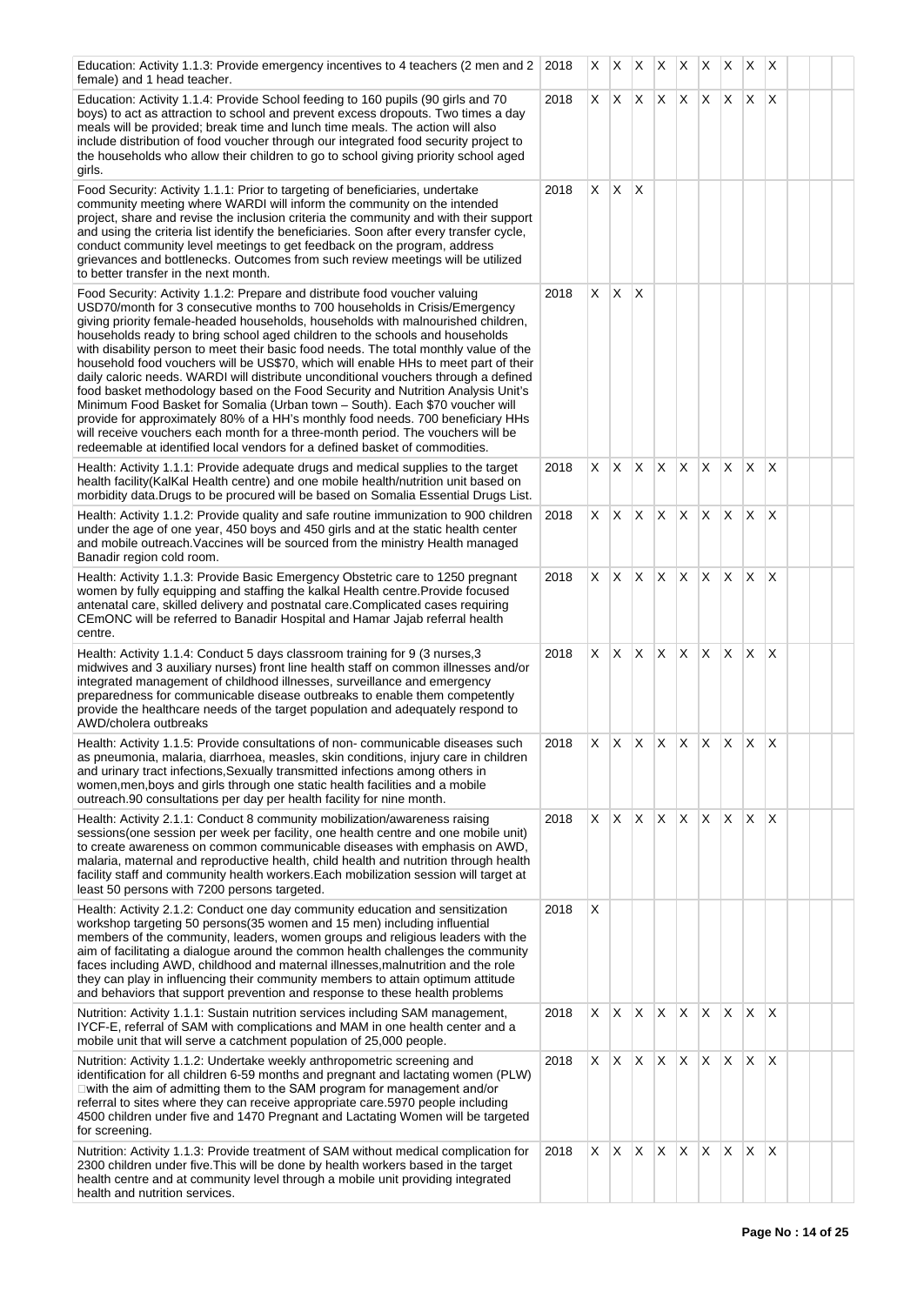| Nutrition: Activity 1.1.4: Undertake referral of MAM and SAM with complication and<br>failed appetite for appropriate care. A total of 2700 children will be referred (2500)<br>MAM cases and 200 SAM with complication or/and failed appetite.                                                                                                                                                                                                                                                                                                                                                                                                                                                                                                                                                                                                                                                                                                                                                                                                                                                                                                                                                                | 2018 | X. |     |              | $x \times x$            |          |    | $ X $ $ X $ $ X $ |     |   |  |  |
|----------------------------------------------------------------------------------------------------------------------------------------------------------------------------------------------------------------------------------------------------------------------------------------------------------------------------------------------------------------------------------------------------------------------------------------------------------------------------------------------------------------------------------------------------------------------------------------------------------------------------------------------------------------------------------------------------------------------------------------------------------------------------------------------------------------------------------------------------------------------------------------------------------------------------------------------------------------------------------------------------------------------------------------------------------------------------------------------------------------------------------------------------------------------------------------------------------------|------|----|-----|--------------|-------------------------|----------|----|-------------------|-----|---|--|--|
| Nutrition: Activity 1.2.1: Conduct IYCF-E promotion sessions at facility and<br>community level through mobile unit and CHWs. Weekly promotion sessions will<br>be conducted targeting at least 12 persons per session(36 sessions). At the end of<br>the program, it is planned that 432 persons would have taken part in IYCF-E<br>sessions.                                                                                                                                                                                                                                                                                                                                                                                                                                                                                                                                                                                                                                                                                                                                                                                                                                                                 | 2018 | X. | X.  |              | $\mathsf{X} \mathsf{X}$ | X.       | X. | Χ                 | X.  | X |  |  |
| Nutrition: Activity 1.2.2: Conduct weekly individual one on one counselling of PLW<br>on Infant Young Child feeding in emergencies. Counseling sessions will be<br>facilitated by Trained IYCF counsellors at health facility and community level<br>through the mobile health unit.10 mothers will be targeted every week                                                                                                                                                                                                                                                                                                                                                                                                                                                                                                                                                                                                                                                                                                                                                                                                                                                                                     | 2018 | X. | X   | X.           | $\mathsf{X}$            | $\times$ | X. | X                 | X.  | X |  |  |
| Nutrition: Activity 1.2.3: Provide Multiple micronutrients supplementation to 2200<br>pregnant and lactating women to reduce micronutrient deficiency among Pregnant<br>and lactating women.                                                                                                                                                                                                                                                                                                                                                                                                                                                                                                                                                                                                                                                                                                                                                                                                                                                                                                                                                                                                                   | 2018 | X. | IX. |              | $x \times x$            |          | X. | $\mathsf{X}$      | ΙX. | X |  |  |
| Nutrition: Activity 1.2.4: Train 10 Nutrition, Health and Hygiene promoters (NHHP)<br>for a period of three days to provide them with the knowledge and requisite skills<br>required to appropriately conduct promotion sessions to individual clients or group<br>to groups. Promotion sessions will be planned around key nutrition, health and<br>hygiene challenges facing target IDP camps.                                                                                                                                                                                                                                                                                                                                                                                                                                                                                                                                                                                                                                                                                                                                                                                                               | 2018 | X  |     |              |                         |          |    |                   |     |   |  |  |
| Nutrition: Activity 1.2.5: Provide vitamin A supplementation and deworming to<br>4,500 children under five (90% of children U5 in the target population.) with the aim<br>of improving their general health and survival.                                                                                                                                                                                                                                                                                                                                                                                                                                                                                                                                                                                                                                                                                                                                                                                                                                                                                                                                                                                      | 2018 | X  | X   | X.           | $\mathsf{X}$            | X        | X  | X                 | X   | X |  |  |
| Water, Sanitation and Hygiene: Activity 1.1.1: Establishment of 12 communal water<br>points (11 in IDP camps and 1 in school) using existing boreholes through piping<br>system and sign an agreement with water source owner to provide 180 metric<br>cubic of safe water per day to 2000 HHs (approximately 12,000 persons). Women<br>and girls will be consulted the location and design of the water points to preserve<br>their safety and avoid SGBV during the water fetching as both women and girls fell<br>the responsibility of water collecting to the households.                                                                                                                                                                                                                                                                                                                                                                                                                                                                                                                                                                                                                                 | 2018 | X  | IX. | $\mathsf{X}$ |                         |          |    |                   |     |   |  |  |
| Water, Sanitation and Hygiene: Activity 1.1.2: Support fuel, operation and<br>maintenance to 3 boreholes in a period of 3 months to supply 180 cubic meter/day<br>chlorinated safe water to 12 communal water points (11 in IDP camps and 1 in<br>school) through piping system. WARDI, borehole owners and IDP committees<br>(40% of the committees are women) and representative from the local authority will<br>sign an agreement letter indicating the amount of water supplied to the IDPs/day<br>and the number of months. Clean and safe water will be provided to 2000<br>households(12000 persons).                                                                                                                                                                                                                                                                                                                                                                                                                                                                                                                                                                                                  | 2018 | X  | X.  | $\mathsf{X}$ |                         |          |    |                   |     |   |  |  |
| Water, Sanitation and Hygiene: Activity 1.1.3: Chlorinate the 3 boreholes and<br>conduct daily monitor the free chlorine residual testing (FRC) by providing the well<br>operators training and equipping with appropriate amount of chlorine needed to<br>disinfect the wells on daily basis. Chlorination of wells is vital to avoid the recurrent<br>AWD/cholera diseases outbreak in the IDPs caused by unsafe water. To keep the<br>sustainability of the chlorination of the wells, WARDI has stocks of chlorine in store<br>and will provide on weekly basis the required amount of chlorine/borehole/week,<br>Secondly, the trained operators are from the community, who will be stationed in<br>the wells and they will be trained to chlorinate the wells on daily basis.12000<br>persons(approximately 2000 Households) will access safe water.                                                                                                                                                                                                                                                                                                                                                    | 2018 | X. | X   |              | X                       | X.       | X. | X.                | X.  | X |  |  |
| Water, Sanitation and Hygiene: Activity 1.1.4: In consultation with the community<br>members, identify, select and conduct continuous capacity building of community<br>institutions in operation and maintenance of developed water infrastructure<br>throughout the project implementation period, which will ensure that there is a local<br>technical skill to ensure sustainability of developed water facilities beyond the<br>project. The training will be given:<br>(1) 15 WASH committees, each committee will compose 7 members (4men,<br>3women) will be trained on better water resource management, HHWT use, and<br>maintenance of water facilities.<br>(2) 6 well operators from the 3 boreholes will be trained on O&M the training will<br>also include the chlorination of the wells to keep the sustainability of the<br>chlorination.<br>(3) As a cross cutting, 100 community members (50 men and 50 women) shared<br>equally by men and women, will also be given one day training on disaster and risk<br>reduction response (DRR) and conflict resolution mechanisms (water resources<br>conflict mostly occurs among the communities due to its scarcity during the dry<br>seasons). | 2018 | X  |     |              |                         |          |    |                   |     |   |  |  |
| Water, Sanitation and Hygiene: Activity 2.1.1: NOT IMPLEMENTED: Desludge 50<br>filled-up IDP latrines (25 for men and 25 for women) by using pump, carrying<br>donkey cart to dump to appropriate place identified by WARDI and local authority<br>(WARDI has long experience for emptying filled latrines) to improve the sanitation<br>of 5 IDP camps in Kaxda along Afgoye road and repair the hand washing basins<br>and doors. The latrines will be disinfected to ensure safety inside and around the<br>latrines.                                                                                                                                                                                                                                                                                                                                                                                                                                                                                                                                                                                                                                                                                       | 2018 |    | X.  | $\mathsf{X}$ |                         |          |    |                   |     |   |  |  |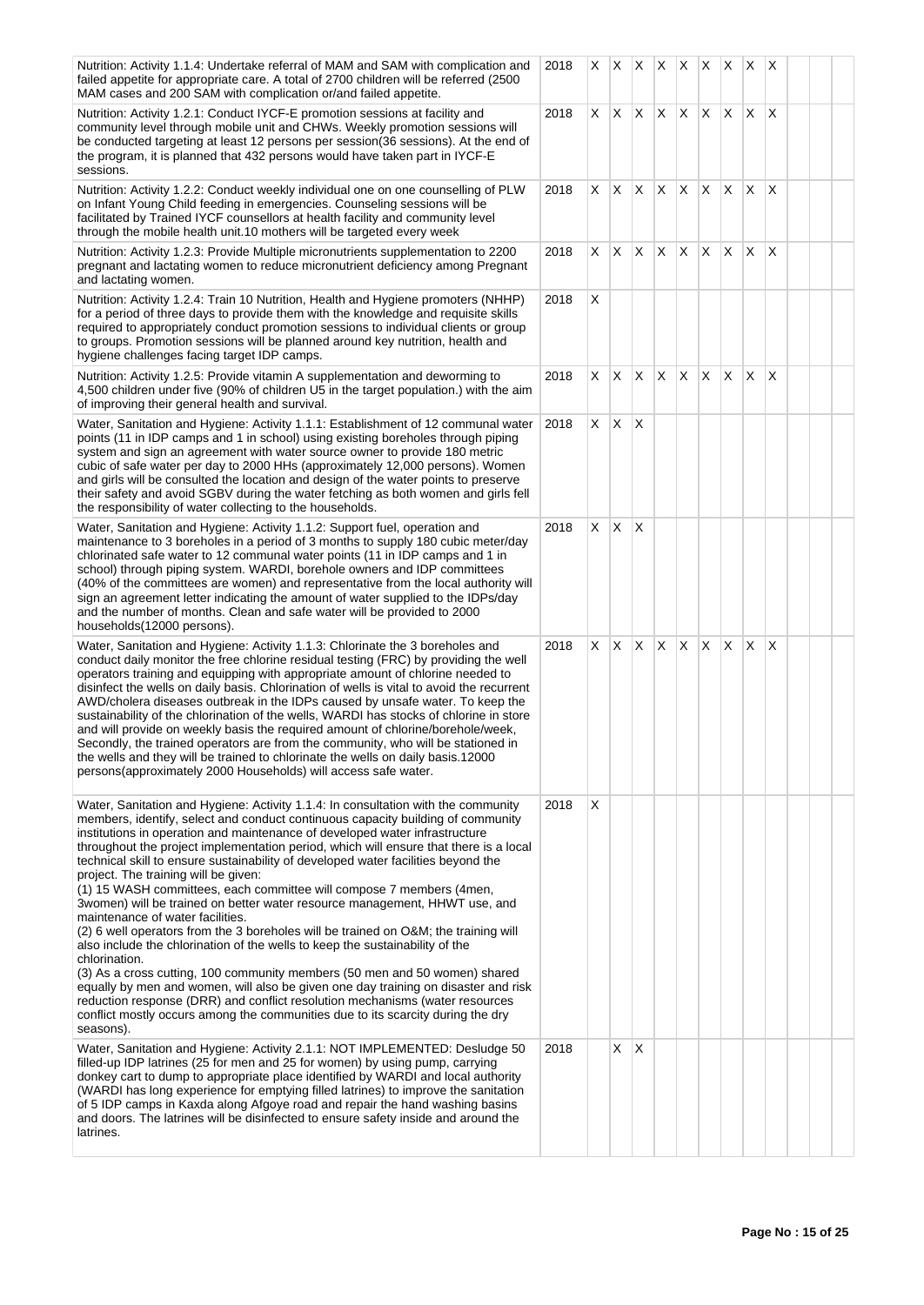| Water, Sanitation and Hygiene: Activity 2.1.2: NOT IMPLEMENTED: Construct 30-<br>flood proof desludging latrines (15 for male and 15 for female) with lockable doors<br>and hand-washing facilities to the newly arrived IDPs. Women and girls will<br>participate the selection of the latrines' location to keep their safety and to avoid<br>SGBV against them. The aim of desluging latrines (recommended by WASH<br>cluster) is when filled, it can be easily emptied and no need to construct new<br>latrines (space limitation and land ownership issue), For the sustainability of the<br>desludging, WARDI will mobilize the community to promote appropriate hygiene<br>practices related to the design, use and maintenance of the facilities. | 2018 |          |              | $x \mid x \mid x$ |     |     |                         |              |              |  |  |
|-----------------------------------------------------------------------------------------------------------------------------------------------------------------------------------------------------------------------------------------------------------------------------------------------------------------------------------------------------------------------------------------------------------------------------------------------------------------------------------------------------------------------------------------------------------------------------------------------------------------------------------------------------------------------------------------------------------------------------------------------------------|------|----------|--------------|-------------------|-----|-----|-------------------------|--------------|--------------|--|--|
| Water, Sanitation and Hygiene: Activity 2.1.3: Construct 3 gender sensitive flood<br>proof IDP school twin latrines (1 for boys, 1 for girls and 1 for school staff with hand<br>washing facilities and lockable doors to the constructed school (education<br>component of the project). The infrastructure will insure the safety of boys and girls.                                                                                                                                                                                                                                                                                                                                                                                                    | 2018 |          | X.           | ΙX.               |     |     |                         |              |              |  |  |
| Water, Sanitation and Hygiene: Activity 2.1.4: Conduct environmental sanitation<br>awareness campaigns to 16 IDP settlements participating women and men. The<br>action includes: (1) Distribution of sanitation sets. Each IDP settlement will receive<br>4 sanitation sets; each set contains (1 wheel barrow, 1 pick axe, 2 shovel/spades,<br>4 brooms, 2 rakes, and 1 barrel for collection of garbage). (2) Excavation of 1<br>garbage collection pit/IDP settlement. The cleanup campaigns will be held twice<br>per month. Men and women will participate equally the general cleanup and<br>collection of garbage campaigns.                                                                                                                      | 2018 |          |              | $X$ $X$ $X$ $X$   |     |     | $X$ $X$ $X$             | ΙX.          | ΙX.          |  |  |
| Water, Sanitation and Hygiene: Activity 3.1.1: Conduct: (1) KAP survey at the<br>inception of the project, to identify the gaps of hygiene, factors; (2) Based on the<br>survey findings, trained 10 CHPs will conduct comprehensive hygiene awareness<br>to 25,000 (6125men, 7575women, 5100boys and 6200girls) AWD/drought affected<br>IDPs and host communities through visiting house-to-house, health facilities,<br>schools and community gathering places; (3) Conduct at the end of the project<br>another KAP survey to evaluate the effectiveness of the HP interventions.                                                                                                                                                                      | 2018 |          |              | $X$ $X$ $X$       | ΙX. | ΙX. | $\mathsf{X} \mathsf{X}$ | $\mathsf{X}$ | <sup>X</sup> |  |  |
| Water, Sanitation and Hygiene: Activity 3.1.2: Distribute 1,000 HP kits to 1,000 IDP<br>households benefiting around 6000 (1818women, 1450men, 1224boys and<br>1488girls) persons from households with malnourished children, households at risk<br>of AWD/cholera diseases and households with discharged patients identified by<br>health and nutrition staffs from health/nutrition component of the project. Each HP<br>kit contains (200 aqua tabs, 1 Jerry can (20I Capacity), 1 bucket (20I capacity and<br>5 bars of soaps (each 800mg).                                                                                                                                                                                                          | 2018 | $\times$ | $\mathsf{X}$ |                   |     |     |                         |              |              |  |  |
| <b>OTHER INFO</b>                                                                                                                                                                                                                                                                                                                                                                                                                                                                                                                                                                                                                                                                                                                                         |      |          |              |                   |     |     |                         |              |              |  |  |

# **Accountability to Affected Populations**

WARDI will hold at the inception of the project, community mobilization, and sensitization meetings with all stakeholders including the local authorities to officially launch the project. During the sensitization meetings, the project objectives, implementation strategies, scope, beneficiary selection criteria, beneficiary entitlement and roles and duties of each stakeholder including M&E roles will be discussed and agreed. WARDI will develop elaborate beneficiary complain and feedback tool, project beneficiaries and stakeholders will be given 1 day workshop on how to use the complaint /feedback system to enhance transparency and accountability. Community ownership of the project will be done through formation of structures such as Beneficiary Representatives, Relief Committees, and Community Health workers. In order to meet the IDP needs, WARDI will involve the target community through its leaders and engendered committees in the first stage of planning of the project to ensure community participation. The organization will establish engendered committees (women participation will be strictly adhered) that will have hand-in-hand working relations with the project team and beneficiary communities; both sides will exchange any information related to the management and implementation of the project activities. Community Feedback and Response Mechanism (CFRM) will also be used to make sure that the beneficiaries are satisfied with services provided and complaints can be channeled to the right direction. There will be comprehensive checklists based on the consultations with the target communities that will be applied to facilitate the CFRM process; there will be direct contact between community leaders and project team as technique of CFRM to act accordingly in case of complaints. WARDI will adhere the principles of "do no Harm" through not creating any partial, nepotism, conflict oriented and sensitive issues within the project beneficiaries. WARDI will adhere to these principles of "do no harm" at all times throughout the project cycle by involving all categories of the community.

#### **Implementation Plan**

WARDI will recruit and contract qualified multi-sectoral staffs through public announcement for the proper implementation of this project. WARDI will also implement this project with the participation of other key stakeholders using participatory approaches and methods. Mobilization and consultative meetings with the communities and other stakeholders will be held regularly at field level. WARDI will recruit experienced project staff that will ensure effective community participatory approach in project planning, implementation & management. The project Manager will be responsible overall the project implementation while the other staffs from the different sectors of the project will ensure the quality of the activities assigned for each staff. WARDI will also recruit through job vacancy announcement multi-sectoral officers who will guide and supervise the implementation of the activities and will share reports to the project team to make sure activities are coordinated and are inline with the plan. Successful implementation of this project is likely to substantially attenuate the transmissible disease burden borne. The existing IDP Committees will be be given training on the selection criteria of the beneficiaries, enlistment of the beneficiaries, proper monitoring of the distribution process. Quarterly meetings will be held with the community members and other stakeholders to update them ongoing project activities and get their valuable input on how best to achieve the desired goals. To provide effective coordination, WARDI will provide monthly activity updates with partners including clusters both regional and Nairobi level, Other agencies working in the field who are doing other sector projects in the project sites will also be updated to avoid duplication and promote effective and longer sustainability of the project. WARDI will identify the risk of conflict in the project area and immediately avert this risk, the organization will closely engage the local leaders, government officials and the community to sort out any possible threat and the committee will be trained on Disaster risk reduction and conflict resolution mechanism measures. M&E coordinator will make regular monitoring to the project implementation activities producing reports on the plans versus the actual achievements and gives consultations with the project staffs. Finally, WARDI will contract to third part firm/individual to monitor the activities achievements versus the panned and evaluate the impact of the delivered services to the community. The third part monitoring firm/individual will develop third part monitoring report, which will be shared with UNOCHA.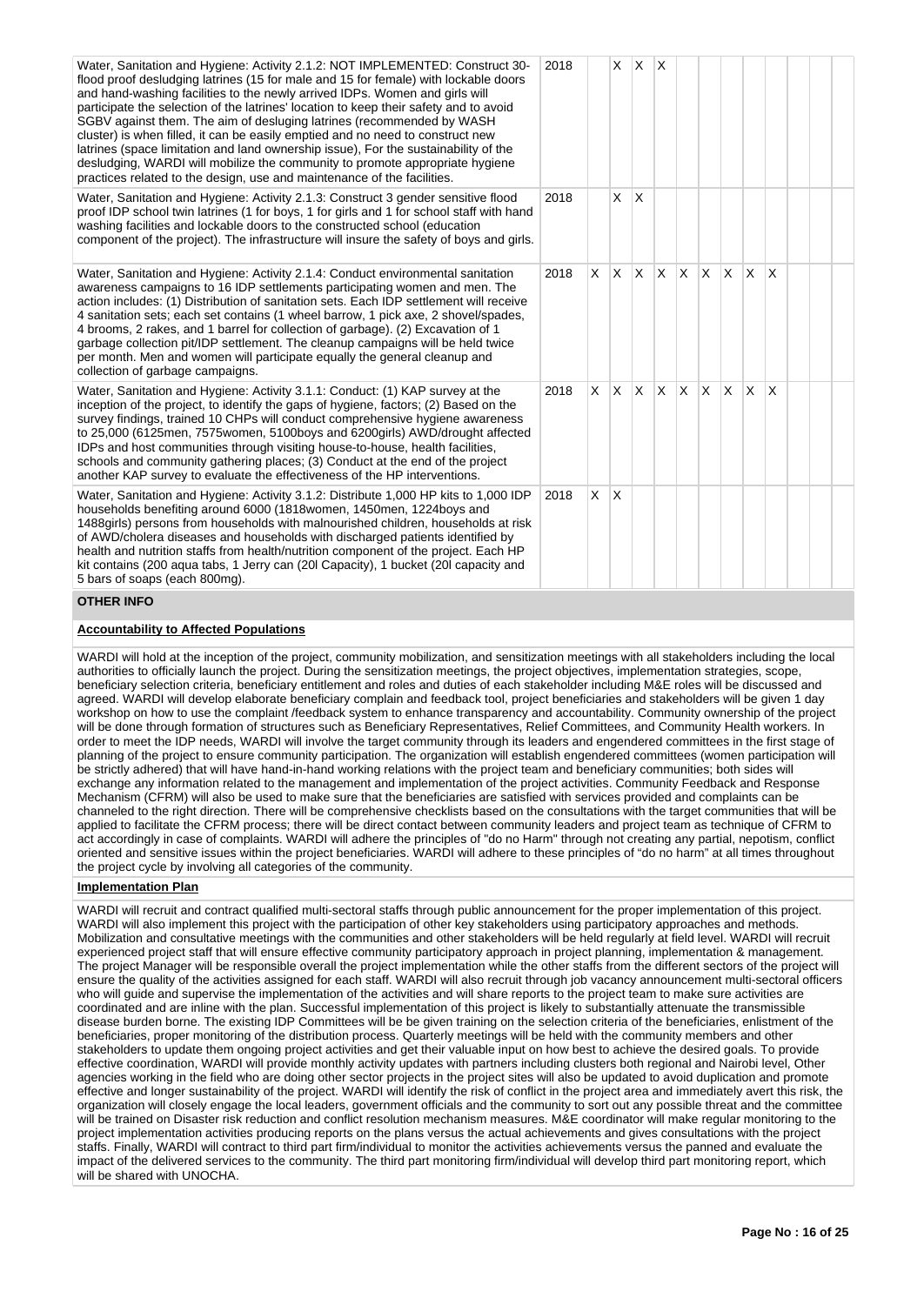#### **Coordination with other Organizations in project area**

| Name of the organization                            | Areas/activities of collaboration and rationale                                                                                                                                                                                                                                                                                                                                                                                                                                                                                                                                                                                                                                                                                                                                                                                                                                                                                                   |
|-----------------------------------------------------|---------------------------------------------------------------------------------------------------------------------------------------------------------------------------------------------------------------------------------------------------------------------------------------------------------------------------------------------------------------------------------------------------------------------------------------------------------------------------------------------------------------------------------------------------------------------------------------------------------------------------------------------------------------------------------------------------------------------------------------------------------------------------------------------------------------------------------------------------------------------------------------------------------------------------------------------------|
| UNICEF,                                             | WARDI in partnership with UNICEF is implementing health and<br>nutrition project in Kaxda District, synergies will be created between<br>the tow projects to maximise benefits for IDPs and host community                                                                                                                                                                                                                                                                                                                                                                                                                                                                                                                                                                                                                                                                                                                                        |
| Clusters-Health, nutrition, WASH, FSC and education | WARDI is an active member of the concerned clusters in Nairobi and<br>in the fields. Clusters' members are all NGOs, government and UN<br>agencies implementing actively humanitarian services in Somalia.<br>The clusters' partners are filling 4W matrix developed by the<br>Clusters, which tracks activities implemented by the agencies<br>including UN agencies. The matrix is updated monthly and is one of<br>the platforms for sharing information by the clusters' members. This<br>assists in avoiding duplication of activities in the field. The Clusters<br>meetings take place monthly both in Nairobi and in the fields, where<br>there are focal points responsible for chairing regular meetings and<br>facilitating needs assessment whenever required. WARDI always<br>participates the field meetings, which every active member presents<br>its activities (when and where implements) to avoid duplication and<br>overlap. |

#### **Environment Marker Of The Project**

A: Neutral Impact on environment with No mitigation

#### **Gender Marker Of The Project**

2a- The project is designed to contribute significantly to gender equality

#### **Justify Chosen Gender Marker Code**

All the multi-sectoral project activities are engendered, gender will be factored in the on-set of the project through the assessments sampling, where female-headed households will be prioritized. Women will be consulted during the sitting of the project to ensure that it reduces the likelihood of GBV. Targeting for distribution will consider female-headed households, the elderly, and breastfeeding mothers, as they are more vulnerable to poor health, nutrition and WASH related diseases and responsible water fetching at household level. Men and women will share equally the members of the committees. Finally, women, men, girls and boys will have equal access to the project multisectoral activities.

#### **Protection Mainstreaming**

The overall goal of the proposed multi-sectoral project activities is to reduce the burden of women/girls and time spent in search of water regarding dangers of long distance or secluded places, health, food security, education and nutrition, for example safety and security measures were taken into account by close consultation with women in programme design like latrines to be constructed close to their settlements and distribution points inside their settlements, health/nutrition outreach will be done near their IDP settlements. This project is totally Addresses the needs of WASH, health, nutrition, food security and education to the drought affected IDPs in their respective settlements that can easily accessible, instead of women and girls walking long distance for searching safe and reliable water (women and girls are responsible for fetching water to their households; this will reduce the exposure of women and girls to SGBV, while providing more time for livelihood activities for women and give spaces for girls education. Children will give chance to educate and reduce the exploitation of the children to recruite to the armed factions, child labour and etc.

#### **Country Specific Information**

#### **Safety and Security**

The security situation in the project location is relatively calm, although there has been sometimes Al Shabaab insurgents seen at the roads between Mogadishu and Afgooye, but operating under cover due to the heavy presence of security providers such as the AMISOM regiments operating in the area as well as Somalia National Forces. WARDI has a longstanding presence in the IDP settlements located Km7- KM14 since 2011.WARDI has good understanding of the context. The security manager will train regularly the teams involved in operations. WARDI has established direct relations with the IDP elders to promote humanitarian principles, gain access, enhance program awareness, monitoring on issues including complaints/feedback about operation within the framework of the new complaint/feedback system. WARDI also maintains proper balancing between different clans/sub-clans, including service provision, contracting for services or goods or in staff recruitment. These measures reinforce local acceptance and protection of the staff by the communities, local authorities and other interest groups. WARDI has analyzed the security context in the proposed target location for this project. The target IDP locations are easily accessible to the project staff and OCHA focal point. WARDI is currently implementing WASH, food security, protection, Health and Nutrition projects in the project location with out any security problem. Rapid needs assessment and technical assessments were done in the target locations by WARDI staff without security challenges. Security in Somalia is dynamic and the districts security focal point will be analyzing security situation and advice the front line staff the situation every morning. It is anticipated that the security will remain calm and allow smooth implementation of activities within the project time frame. WARDI will identify the risk of conflict in the project area and immediately avert this risk. WARDI will closely engage the local leaders, government officials and the community to sort out any possible threat and the committee as cross-cutting will be trained on Disaster Risk Reduction and conflict resolution mechanism measures.

#### **Access**

The project locations can be easily accessed by the local and international organizations and no incidents were reported recently. WARDI has been operating in the project locations since its establishment, Thus, the relationship between WARDI and the community is very strong, which enabled WARDI to implement many projects such as, WASH, Nutrition, Health, Education and food security, this shows how WARDI has cordial relationship with the communities of which it is helping, WARDI enjoys full access from all corners of the IDP settlements inside and outside Mogadishu,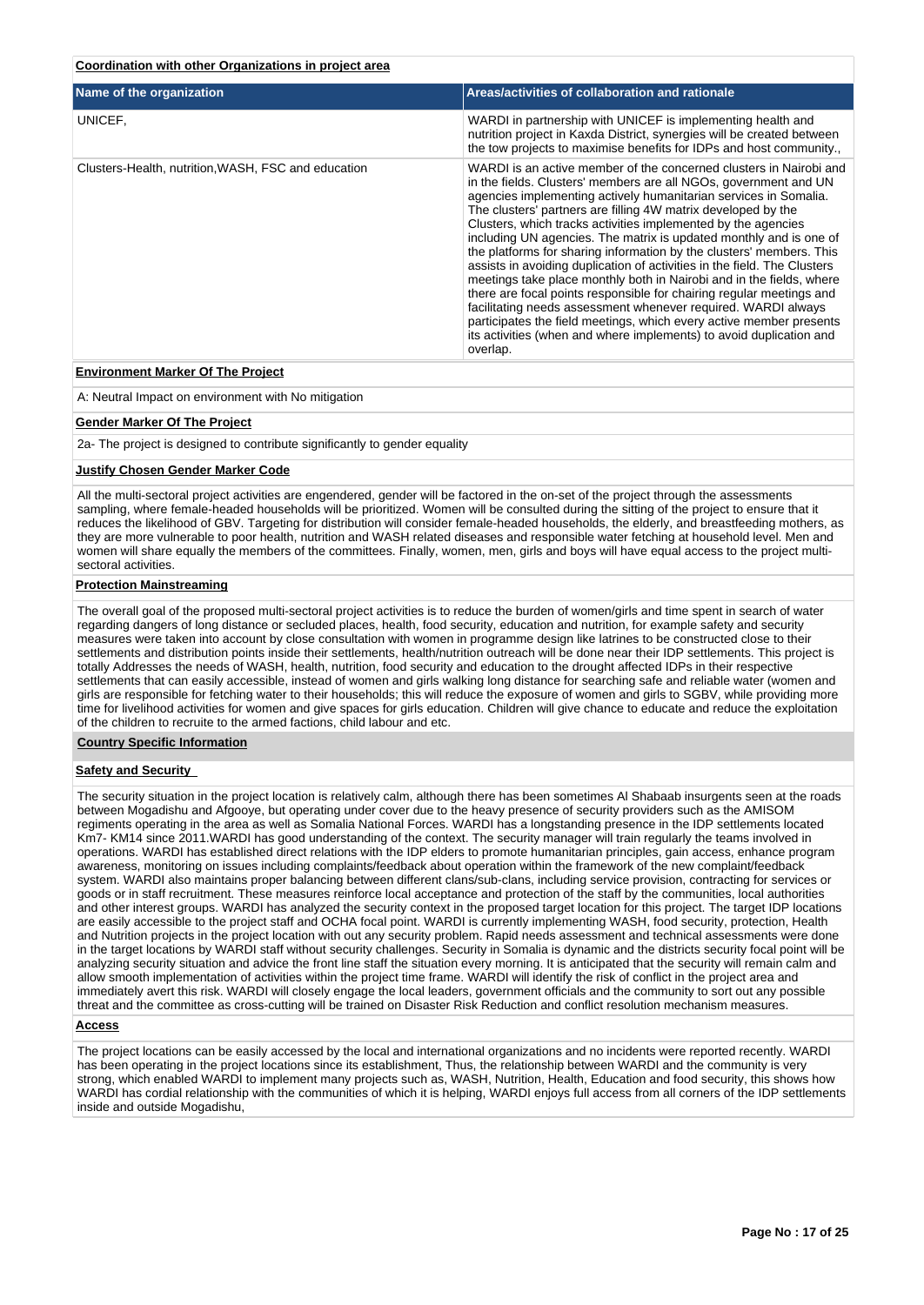# **BUDGET**

| <b>RUDGEI</b>     |                                                              |           |                     |              |                                   |                                    |                   |
|-------------------|--------------------------------------------------------------|-----------|---------------------|--------------|-----------------------------------|------------------------------------|-------------------|
| Code              | <b>Budget Line Description</b>                               | D/S       | Quantity            | Unit<br>cost | <b>Duration</b><br>Recurran<br>ce | $\frac{9}{6}$<br>charged<br>to CHF | <b>Total Cost</b> |
|                   | 1. Supplies (materials and goods)                            |           |                     |              |                                   |                                    |                   |
| <b>NA</b>         | <b>NA</b>                                                    | <b>NA</b> | $\mathsf{O}\xspace$ | 0.00         | $\mathbf 0$                       | $\pmb{0}$                          | 0.00              |
|                   | <b>NA</b>                                                    |           |                     |              |                                   |                                    |                   |
|                   | <b>Section Total</b>                                         |           |                     |              |                                   |                                    | 0.00              |
|                   | 2. Transport and Storage                                     |           |                     |              |                                   |                                    |                   |
| <b>NA</b>         | <b>NA</b>                                                    | <b>NA</b> | $\mathsf{O}\xspace$ | 0.00         | $\mathbf 0$                       | $\pmb{0}$                          | 0.00              |
|                   | <b>NA</b>                                                    |           |                     |              |                                   |                                    |                   |
|                   | <b>Section Total</b>                                         |           |                     |              |                                   |                                    | 0.00              |
|                   | 3. International Staff                                       |           |                     |              |                                   |                                    |                   |
| <b>NA</b>         | <b>NA</b>                                                    | <b>NA</b> | $\mathbf 0$         | 0.00         | $\mathbf 0$                       | $\pmb{0}$                          | 0.00              |
|                   | <b>NA</b>                                                    |           |                     |              |                                   |                                    |                   |
|                   |                                                              |           |                     |              |                                   |                                    |                   |
|                   | <b>Section Total</b>                                         |           |                     |              |                                   |                                    | 0.00              |
| 4. Local Staff    |                                                              |           |                     |              |                                   |                                    |                   |
| <b>NA</b>         | <b>NA</b>                                                    | <b>NA</b> | $\mathbf 0$         | 0.00         | $\pmb{0}$                         | $\pmb{0}$                          | 0.00              |
|                   | <b>NA</b>                                                    |           |                     |              |                                   |                                    |                   |
|                   | <b>Section Total</b>                                         |           |                     |              |                                   |                                    | 0.00              |
|                   | 5. Training of Counterparts                                  |           |                     |              |                                   |                                    |                   |
| <b>NA</b>         | <b>NA</b>                                                    | <b>NA</b> | 0                   | 0.00         | $\pmb{0}$                         | 0                                  | 0.00              |
|                   | <b>NA</b>                                                    |           |                     |              |                                   |                                    |                   |
|                   | <b>Section Total</b>                                         |           |                     |              |                                   |                                    | 0.00              |
|                   | 6. Contracts (with implementing partners)                    |           |                     |              |                                   |                                    |                   |
| <b>NA</b>         | <b>NA</b>                                                    | <b>NA</b> | 0                   | 0.00         | 0                                 | 0                                  | 0.00              |
|                   | NA                                                           |           |                     |              |                                   |                                    |                   |
|                   | <b>Section Total</b>                                         |           |                     |              |                                   |                                    | $0.00\,$          |
|                   | 7. Other Direct Costs                                        |           |                     |              |                                   |                                    |                   |
| <b>NA</b>         | $\sf NA$                                                     | <b>NA</b> | $\mathsf{O}\xspace$ | 0.00         | $\mathbf 0$                       | 0                                  | 0.00              |
|                   | <b>NA</b>                                                    |           |                     |              |                                   |                                    |                   |
|                   | <b>Section Total</b>                                         |           |                     |              |                                   |                                    | 0.00              |
| 8. Indirect Costs |                                                              |           |                     |              |                                   |                                    |                   |
| <b>NA</b>         | <b>NA</b>                                                    | <b>NA</b> | $\mathbf 0$         | 0.00         | $\mathbf 0$                       | 0                                  | 0.00              |
|                   | <b>NA</b>                                                    |           |                     |              |                                   |                                    |                   |
|                   | <b>Section Total</b>                                         |           |                     |              |                                   |                                    | 0.00              |
|                   | 11. A:1 Staff and Other Personnel Costs: International Staff |           |                     |              |                                   |                                    |                   |
| <b>NA</b>         | <b>NA</b>                                                    | <b>NA</b> | $\mathsf{O}\xspace$ | 0.00         | $\mathbf 0$                       | 0                                  | 0.00              |
|                   | <b>NA</b>                                                    |           |                     |              |                                   |                                    |                   |
|                   | <b>Section Total</b>                                         |           |                     |              |                                   |                                    | $0.00\,$          |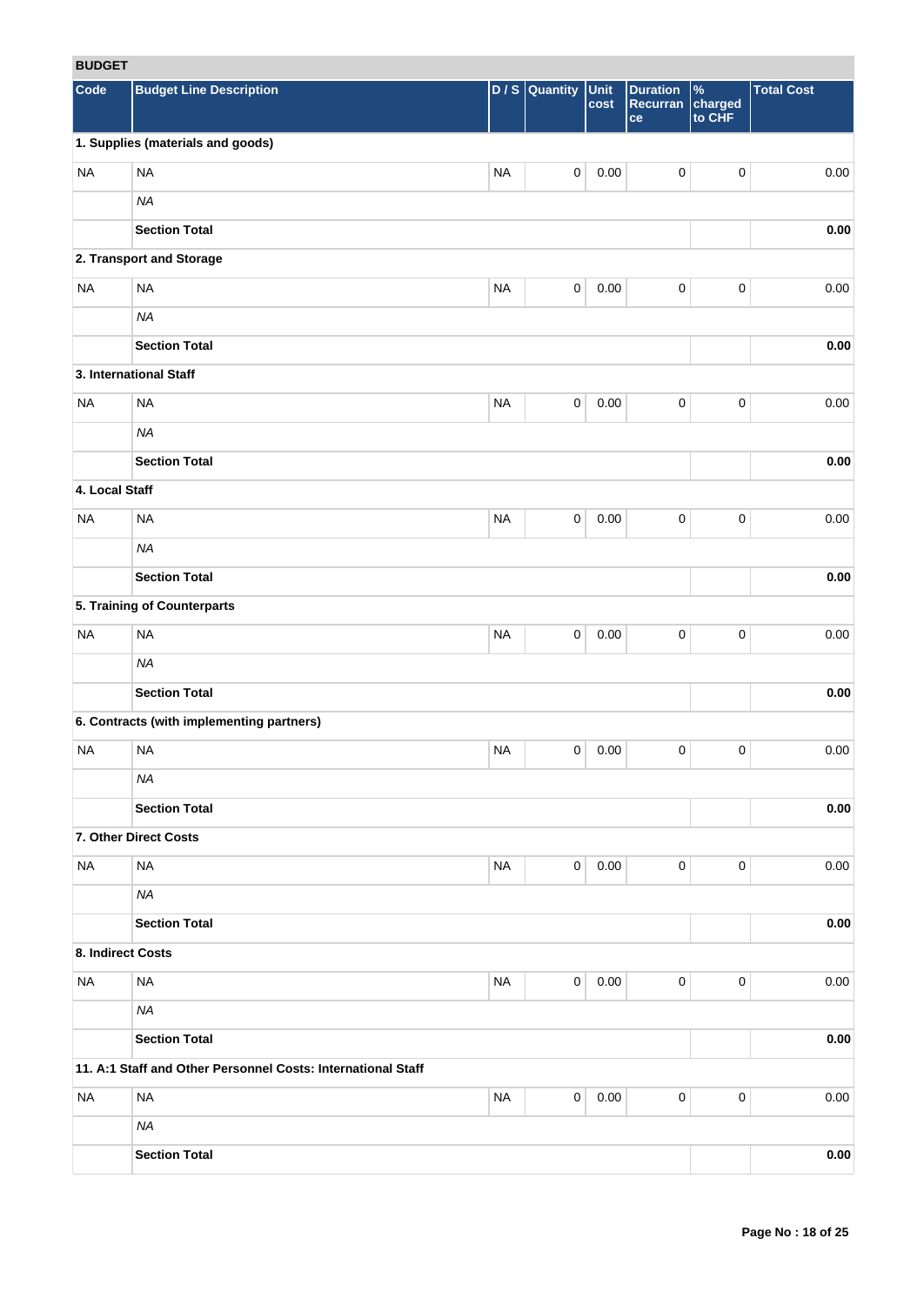|                | 12. A:1 Staff and Other Personnel Costs: Local Staff                                                                                                                                                                                                                               |           |   |                       |   |             |           |
|----------------|------------------------------------------------------------------------------------------------------------------------------------------------------------------------------------------------------------------------------------------------------------------------------------|-----------|---|-----------------------|---|-------------|-----------|
| NA             | <b>NA</b>                                                                                                                                                                                                                                                                          | NA        | 0 | 0.00                  | 0 | 0           | 0.00      |
|                | <b>NA</b>                                                                                                                                                                                                                                                                          |           |   |                       |   |             |           |
|                | <b>Section Total</b>                                                                                                                                                                                                                                                               |           |   |                       |   |             | 0.00      |
|                | 13. B:2 Supplies, Commodities, Materials                                                                                                                                                                                                                                           |           |   |                       |   |             |           |
| <b>NA</b>      | <b>NA</b>                                                                                                                                                                                                                                                                          | <b>NA</b> | 0 | 0.00                  | 0 | 0           | 0.00      |
|                | <b>NA</b>                                                                                                                                                                                                                                                                          |           |   |                       |   |             |           |
|                | <b>Section Total</b>                                                                                                                                                                                                                                                               |           |   |                       |   |             | 0.00      |
|                | 14. C:3 Equipment                                                                                                                                                                                                                                                                  |           |   |                       |   |             |           |
| NA             | <b>NA</b>                                                                                                                                                                                                                                                                          | <b>NA</b> | 0 | 0.00                  | 0 | 0           | 0.00      |
|                | <b>NA</b>                                                                                                                                                                                                                                                                          |           |   |                       |   |             |           |
|                | <b>Section Total</b>                                                                                                                                                                                                                                                               |           |   |                       |   |             | 0.00      |
|                | 15. D:4 Contractual Services                                                                                                                                                                                                                                                       |           |   |                       |   |             |           |
| NA             | <b>NA</b>                                                                                                                                                                                                                                                                          | <b>NA</b> | 0 | 0.00                  | 0 | $\mathbf 0$ | 0.00      |
|                | <b>NA</b>                                                                                                                                                                                                                                                                          |           |   |                       |   |             |           |
|                | <b>Section Total</b>                                                                                                                                                                                                                                                               |           |   |                       |   |             | 0.00      |
| 16. E:5 Travel |                                                                                                                                                                                                                                                                                    |           |   |                       |   |             |           |
| <b>NA</b>      | <b>NA</b>                                                                                                                                                                                                                                                                          | <b>NA</b> | 0 | 0.00                  | 0 | 0           | 0.00      |
|                | <b>NA</b>                                                                                                                                                                                                                                                                          |           |   |                       |   |             |           |
|                | <b>Section Total</b>                                                                                                                                                                                                                                                               |           |   |                       |   |             | 0.00      |
|                | 17. F:6 Transfers and Grants to Counterparts                                                                                                                                                                                                                                       |           |   |                       |   |             |           |
| <b>NA</b>      | <b>NA</b>                                                                                                                                                                                                                                                                          | <b>NA</b> | 0 | 0.00                  | 0 | 0           | 0.00      |
|                | <b>NA</b>                                                                                                                                                                                                                                                                          |           |   |                       |   |             |           |
|                | <b>Section Total</b>                                                                                                                                                                                                                                                               |           |   |                       |   |             | 0.00      |
|                | 18. G:7 General Operating and Other Direct Costs                                                                                                                                                                                                                                   |           |   |                       |   |             |           |
| NA             | <b>NA</b>                                                                                                                                                                                                                                                                          | NA        | 0 | 0.00                  | 0 | 0           | 0.00      |
|                | <b>NA</b>                                                                                                                                                                                                                                                                          |           |   |                       |   |             |           |
|                | <b>Section Total</b>                                                                                                                                                                                                                                                               |           |   |                       |   |             | 0.00      |
|                | 19. H.8 Indirect Programme Support Costs                                                                                                                                                                                                                                           |           |   |                       |   |             |           |
| NA             | <b>NA</b>                                                                                                                                                                                                                                                                          | NA        | 0 | 0.00                  | 0 | 0           | 0.00      |
|                | <b>NA</b>                                                                                                                                                                                                                                                                          |           |   |                       |   |             |           |
|                | <b>Section Total</b>                                                                                                                                                                                                                                                               |           |   |                       |   |             | 0.00      |
|                | 20. Staff and Other Personnel Costs                                                                                                                                                                                                                                                |           |   |                       |   |             |           |
| 1.1            | Field Health and Nutrition Coordinator                                                                                                                                                                                                                                             | D         |   | $1 \mid 2,000$        | 9 | 44.00       | 7,920.00  |
|                | One project coordinator will be recruited to coordinate the activities of the integrated project to ensure the intended project<br>outcomes are realised. All-inclusive monthly salary of \$2000.00 will be paid to the coordinator. SHF will contribute 44% of the<br>total cost. |           |   | .00                   |   |             |           |
| 1.2            | Project Officer                                                                                                                                                                                                                                                                    | D         |   | $1 \mid 1,200$<br>.00 | 9 | 100.00      | 10,800.00 |
|                | One project officer who will be in-charge of the day to day running of the project will be employed. He/she will report to project                                                                                                                                                 |           |   |                       |   |             |           |
| 1.3            | coordinator. Monthly salary of \$1200.00 will be paid to the officer; SHF will pay 100% of the total cost.<br>Project Finance Officer                                                                                                                                              | D         |   | $1 \mid 1,000$        | 9 | 50.00       | 4,500.00  |
|                |                                                                                                                                                                                                                                                                                    |           |   | .00                   |   |             |           |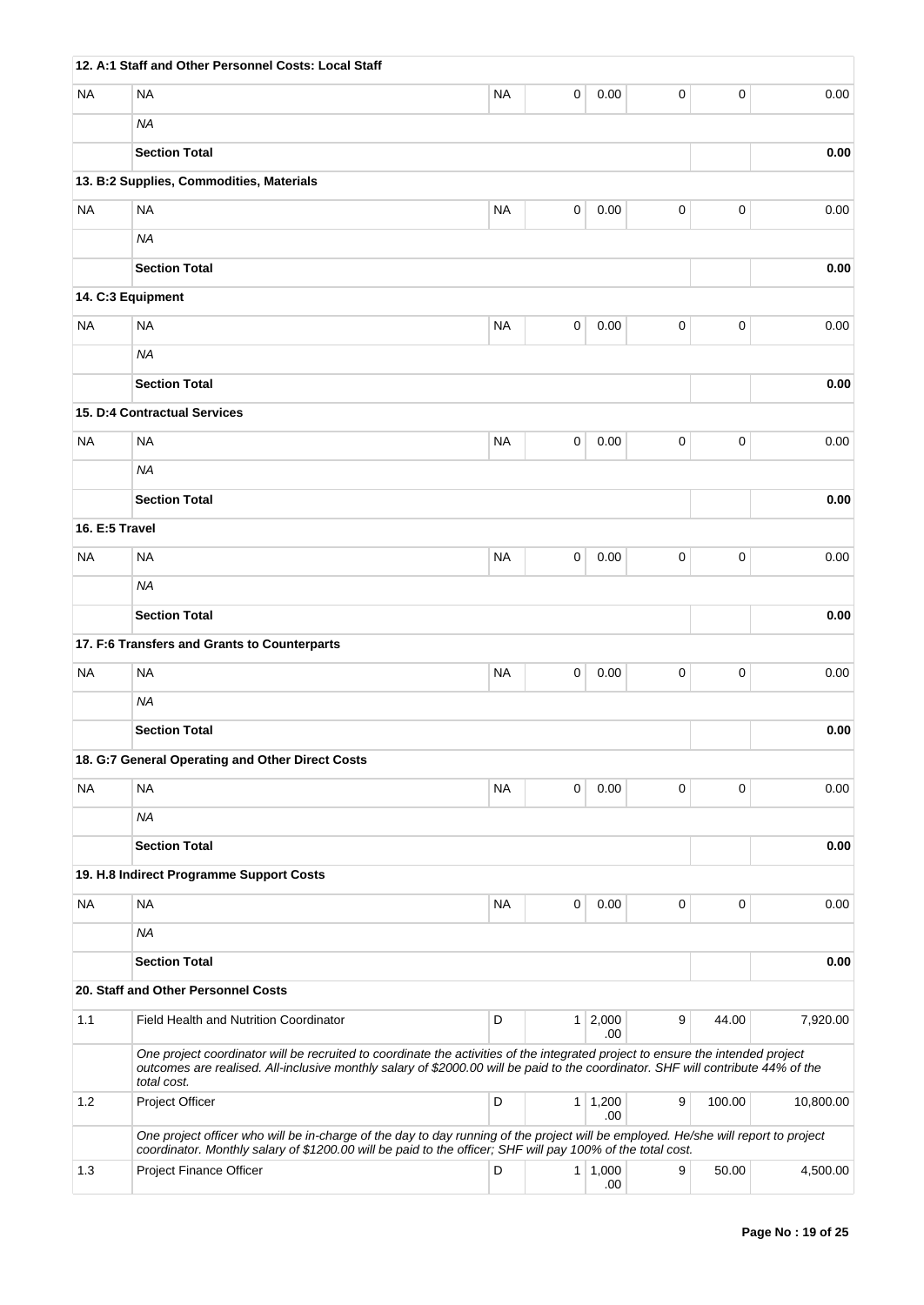|      | A project finance officer will be employed. The Finance officer will be tasked with; Monitoring budgets, prepare monthly financial<br>ensure compliance to financial and procurement procedures. The officer will be paid \$1000.00 per months for 9 months period;<br>SHF will contribute 50% of the total cost.                                                                                                                                                                                                                                                                                                                                                                                                                                                                                                                                                             |   |                |                                |   |        |            |
|------|-------------------------------------------------------------------------------------------------------------------------------------------------------------------------------------------------------------------------------------------------------------------------------------------------------------------------------------------------------------------------------------------------------------------------------------------------------------------------------------------------------------------------------------------------------------------------------------------------------------------------------------------------------------------------------------------------------------------------------------------------------------------------------------------------------------------------------------------------------------------------------|---|----------------|--------------------------------|---|--------|------------|
| 1.4  | Community Mobilizers-Food security component                                                                                                                                                                                                                                                                                                                                                                                                                                                                                                                                                                                                                                                                                                                                                                                                                                  | D |                | 1 700.0<br>$\Omega$            | 3 | 100.00 | 2,100.00   |
|      | One community Mobiliser will be engaged for a period of 3 months. The officer while closely working with the project coordinator<br>and officer, mobilise the target beneficiaries for the cash project. He she will be paid \$700 per months for a period of 9<br>months. SHF will contribute 100% of the total cost.                                                                                                                                                                                                                                                                                                                                                                                                                                                                                                                                                        |   |                |                                |   |        |            |
| 1.5  | <b>Qualified Nurses</b>                                                                                                                                                                                                                                                                                                                                                                                                                                                                                                                                                                                                                                                                                                                                                                                                                                                       | D |                | 3 400.0<br>0                   | 9 | 100.00 | 10,800.00  |
|      | 3 nurses will be employed,2 for the health facility and one attached to the mobile health/nutrition unit. They will medically assess<br>children, men and women, classify them and provide the appropriate curative and nursing care. Each will be paid \$400.00 per<br>month for a period of 9 months. SHF will contribute 100% of the total cost.                                                                                                                                                                                                                                                                                                                                                                                                                                                                                                                           |   |                |                                |   |        |            |
| 1.6  | <b>Auxiliary Nurses-3</b>                                                                                                                                                                                                                                                                                                                                                                                                                                                                                                                                                                                                                                                                                                                                                                                                                                                     | D |                | 3 250.0<br>0                   | 9 | 100.00 | 6,750.00   |
|      | 3 auxiliary nurses will be employed to assist nurses execute their functions. Each nurses will have an assistant nurse attached to<br>her. Each Assistant nurse will be paid \$250 per month for a period of 9 months.                                                                                                                                                                                                                                                                                                                                                                                                                                                                                                                                                                                                                                                        |   |                |                                |   |        |            |
| 1.7  | Qualified Midwives-3                                                                                                                                                                                                                                                                                                                                                                                                                                                                                                                                                                                                                                                                                                                                                                                                                                                          | D | 3              | 400.0<br>0                     | 9 | 100.00 | 10,800.00  |
|      | 3 midwives will be recruited for the project, two in the health facility and one for the mobile team . They will expected to; examine<br>and monitor pregnant women, assess care requirements and write care plans, undertake antenatal care, carry out screening<br>tests, provide information, emotional support and reassurance to women and their partners, take patient samples, take and<br>record patient vital signs, monitor labour and provide skilled delivery to women. Detect, monitor, assist or refer complicated<br>pregnancies for further management. Counsel and assess postnatal mothers and advise them on daily care of their newborn<br>babies, help parents to cope with miscarriage, termination, stillbirth and neonatal death, and write records. The salary of<br>midwives will be at US\$400 month. SHF will pay 100% of the midwives' salaries. |   |                |                                |   |        |            |
| 1.8  | <b>Assistant Midwives</b>                                                                                                                                                                                                                                                                                                                                                                                                                                                                                                                                                                                                                                                                                                                                                                                                                                                     | D |                | 3 250.0<br>$\Omega$            | 9 | 100.00 | 6,750.00   |
|      | The Assistant midwives will be employed to be attached to the qualified midwives.they will support the midwives perform their<br>function as expected. Each will be paid \$250 per month for a period of 9 month. SHF will contribute 100% of the cost.                                                                                                                                                                                                                                                                                                                                                                                                                                                                                                                                                                                                                       |   |                |                                |   |        |            |
| 1.9  | <b>Nutrition Screeners-2</b>                                                                                                                                                                                                                                                                                                                                                                                                                                                                                                                                                                                                                                                                                                                                                                                                                                                  | D |                | $2 \mid 250.0$<br>0            | 9 | 100.00 | 4,500.00   |
|      | Two screeners will be employed. One screener attached to the health centre and another to the mobile team. They will be tasked<br>with screening children under five for malnutrition for the purpose of admitting them to the appropriate program.Each will be paid<br>\$250 per month for 9 month.                                                                                                                                                                                                                                                                                                                                                                                                                                                                                                                                                                          |   |                |                                |   |        |            |
| 1.10 | Registrars                                                                                                                                                                                                                                                                                                                                                                                                                                                                                                                                                                                                                                                                                                                                                                                                                                                                    | D |                | $2 \mid 250.0$<br><sup>n</sup> | 9 | 100.00 | 4,500.00   |
|      | 2 Registerars, one attached to the HF and another to the mobile unit. The registrars will be responsible for recording details<br>including the anthropometric measurements of children under five in the OTP register. Each will be paid \$250 per month for 9<br>month.                                                                                                                                                                                                                                                                                                                                                                                                                                                                                                                                                                                                     |   |                |                                |   |        |            |
| 1.11 | <b>IYCF Consellors</b>                                                                                                                                                                                                                                                                                                                                                                                                                                                                                                                                                                                                                                                                                                                                                                                                                                                        | D |                | 2   600.0<br>0                 | 9 | 100.00 | 10,800.00  |
|      | One IYCF counsellor will be employed to provide counselling on IYCF-E to caretakers of children below 24 months.Counselling<br>will be well planned and will target either individual clients or group of clients.Each will be paid a monthly salary of \$600 each for<br>the entire project period. SHF will pay 100% of the total cost.                                                                                                                                                                                                                                                                                                                                                                                                                                                                                                                                     |   |                |                                |   |        |            |
| 1.12 | Nutrition Health and Hygiene Promoters (NHHP)                                                                                                                                                                                                                                                                                                                                                                                                                                                                                                                                                                                                                                                                                                                                                                                                                                 | D |                | 10 150.0<br>0                  | 9 | 100.00 | 13,500.00  |
|      | 10 Nutrition Health and Hygiene Promoters (NHHP) will be employed for the purpose of undertaking community<br>mobilisation/sensitisation, counselling and education sessions on pertinent health, nutrition and hygiene issues. They will be<br>selected from the community and each of the NHHP will be responsible of visiting at least 300 households a month to appropriate<br>messages on health, hygiene and nutrition. They will be central in improving the community knowledge to achieve optimum<br>behaviours that supports improved health and utilisation of availed health, nutrition and WASH services. They will be \$150 per<br>month per person for a period of 9 months. SHF will contribute 100% of the cost.                                                                                                                                             |   |                |                                |   |        |            |
| 1.13 | <b>Head Teacher Incentive</b>                                                                                                                                                                                                                                                                                                                                                                                                                                                                                                                                                                                                                                                                                                                                                                                                                                                 | D | 1 <sup>1</sup> | 150.0<br>0                     | 9 | 100.00 | 1,350.00   |
|      | A head teacher to manage the established learning spaces will be recruited and incentivised. He will be paid \$150 per month, with<br>SHF contributing 100% of the total cost.                                                                                                                                                                                                                                                                                                                                                                                                                                                                                                                                                                                                                                                                                                |   |                |                                |   |        |            |
| 1.14 | Cleaners-3                                                                                                                                                                                                                                                                                                                                                                                                                                                                                                                                                                                                                                                                                                                                                                                                                                                                    | D |                | 3 200.0                        | 9 | 100.00 | 5,400.00   |
|      | Three cleaners (one for the school and 2 for the health center) will be recruited and paid \$200.00 a month for 9 months. They will<br>be tasked with maintaining cleanliness in the health center and the school. SHF will contribute 100% of the total cost.                                                                                                                                                                                                                                                                                                                                                                                                                                                                                                                                                                                                                |   |                |                                |   |        |            |
| 1.15 | <b>Teachers</b>                                                                                                                                                                                                                                                                                                                                                                                                                                                                                                                                                                                                                                                                                                                                                                                                                                                               | D |                | 4 100.0<br>0                   | 9 | 100.00 | 3,600.00   |
|      | Four(4) teachers will be employed to teach 160 pupils in the established temporary school.Each will be paid \$100 a month for 9<br>month. SHF will contribute 100% of the total cost.                                                                                                                                                                                                                                                                                                                                                                                                                                                                                                                                                                                                                                                                                         |   |                |                                |   |        |            |
|      | <b>Section Total</b>                                                                                                                                                                                                                                                                                                                                                                                                                                                                                                                                                                                                                                                                                                                                                                                                                                                          |   |                |                                |   |        | 104,070.00 |
|      | 21. Supplies, Commodities, Materials                                                                                                                                                                                                                                                                                                                                                                                                                                                                                                                                                                                                                                                                                                                                                                                                                                          |   |                |                                |   |        |            |
| 2.1  | Communal water points complete with piping network                                                                                                                                                                                                                                                                                                                                                                                                                                                                                                                                                                                                                                                                                                                                                                                                                            | D |                | $12 \mid 5,081$<br>.00         | 1 | 100.00 | 60,972.00  |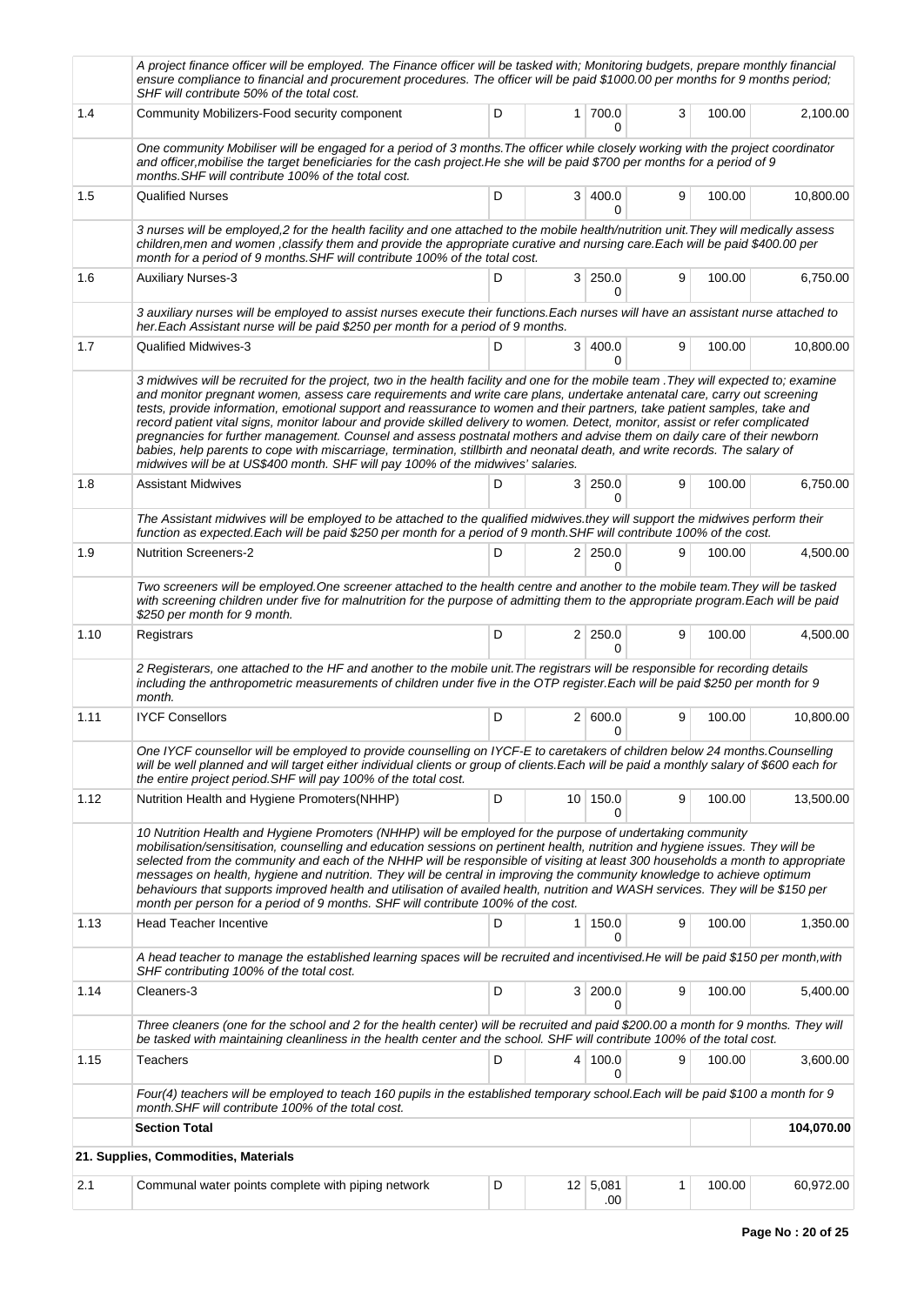|      | Establishment of 12 communal water points (11 for the IDP camps and 1 for the constructed IDP school) using existing water<br>sources /boreholes and sign an agreement with water source owner to provide 375 metric cubic of safe water per day to 2000<br>households(approximately 12,000 persons). the cost for the construction of 12 communal water points including the piping<br>network is USD60,972. SHF will contribute 100% of the cost.                                                                                                      |   |                 |                        |              |        |            |
|------|----------------------------------------------------------------------------------------------------------------------------------------------------------------------------------------------------------------------------------------------------------------------------------------------------------------------------------------------------------------------------------------------------------------------------------------------------------------------------------------------------------------------------------------------------------|---|-----------------|------------------------|--------------|--------|------------|
| 2.2  | Operation and maintenance of 3 boreholes including fuel and<br>lubricants                                                                                                                                                                                                                                                                                                                                                                                                                                                                                | D |                 | 3   8,200<br>.00       | 3            | 100.00 | 73,800.00  |
|      | Support fuel, operation and maintenance to 3 boreholes in a period of 3 months to supply 375 cubic meter safe water to 12<br>communal water points through piping system and distribution points to enable 2000 households(12000 persons). Total budget<br>for operation and maintenance including the fuel is USD73,800, SHF will contribute 100%.                                                                                                                                                                                                      |   |                 |                        |              |        |            |
| 2.3  | Rehabilitation of IDP latrines including desludging of the filled<br>septic tanks                                                                                                                                                                                                                                                                                                                                                                                                                                                                        | D | 0               | 0.00                   | 0            | 100.00 | 0.00       |
|      |                                                                                                                                                                                                                                                                                                                                                                                                                                                                                                                                                          |   |                 |                        |              |        |            |
| 2.4  | Construction of 30 desludging IDP latrines                                                                                                                                                                                                                                                                                                                                                                                                                                                                                                               | D | 20 <sup>1</sup> | 500.0<br>0             | 1            | 100.00 | 10,000.00  |
|      | Construct 20-flood proof, desludge and gender sensitive latrines (15 for male and 15 for female) with lockable doors and hand-<br>washing facilities to newly arrived IDPs to reduce open defecation. The total cost for the construction is USD25,000. SHF will<br>contribute 100% of the cost.                                                                                                                                                                                                                                                         |   |                 |                        |              |        |            |
| 2.5  | Construction of gender sensitive twin IDP school latrines                                                                                                                                                                                                                                                                                                                                                                                                                                                                                                | D |                 | $3 \mid 3.544$<br>.00  | 1            | 100.00 | 10,632.00  |
|      | Construct flood-proof twin IDP school latrines (1 for boys, 1 for girls and 1 for school staff (1 for men and 1 for women) with hand<br>washing facilities to 1 school in an IDP settlement. The construction cost is USD 10,632. SHF will contribute 100% of the cost.                                                                                                                                                                                                                                                                                  |   |                 |                        |              |        |            |
| 2.6  | HP kits                                                                                                                                                                                                                                                                                                                                                                                                                                                                                                                                                  | D |                 | 1000 18.00             | 1            | 100.00 | 18,000.00  |
|      | Distribute 1,000 HP kits to 1,000 IDP households benefiting around 6000 (1818women, 1450men, 1224boys and 1488girls) from<br>households with malnourished children, households at risk of AWD/cholera diseases and households with discharged patients.<br>Each HP kit contains (200 aqua tabs, 1 Jerry can (20l Capacity), 1 bucket (20l capacity and 3 bars of soaps (each 800mg). The<br>total cost of HP kits is USD18,000, SHF will contribute 100% of the cost.                                                                                    |   |                 |                        |              |        |            |
| 2.7  | sanitation sets                                                                                                                                                                                                                                                                                                                                                                                                                                                                                                                                          | D |                 | 64 80.00               | 1            | 100.00 | 5,120.00   |
|      | Distribution of sanitation kits to 16 IDP settlements. Each IDP settlement will receive 4 sanitation kits; each kit contains (1 wheel<br>barrow, 1 pick axe, 2 shovel/spades, 4 brooms, 2 rakes, and 1 barrel for collection of garbage). (2) Excavation of 1 garbage<br>collection pit/IDP settlement. The cost of sanitation sets is USD18,000. SHF will contribute 100% of the cost                                                                                                                                                                   |   |                 |                        |              |        |            |
| 2.8  | <b>WASH Training</b>                                                                                                                                                                                                                                                                                                                                                                                                                                                                                                                                     | D |                 | $1 \mid 15,06$<br>8.00 | $\mathbf{1}$ | 100.00 | 15,068.00  |
|      | The training cost includes: training cost of 16 WASH committees, training cost of 6 well operators, community workshop on DRR<br>and conflict resolution and training of community hygiene promoters. The total cost of the training is USD 15068 SHF will<br>contribute 100%.                                                                                                                                                                                                                                                                           |   |                 |                        |              |        |            |
| 2.9  | Voucher preparation and printing                                                                                                                                                                                                                                                                                                                                                                                                                                                                                                                         | D | 1000            | 1.22                   | 3            | 100.00 | 3,660.00   |
|      | The indicated cost involved in designing, printing and distribution of the vouchers for food to 1000 target beneficiaries. the cost of<br>preparation is USD 1.22/piece.                                                                                                                                                                                                                                                                                                                                                                                 |   |                 |                        |              |        |            |
| 2.10 | Food vuocher                                                                                                                                                                                                                                                                                                                                                                                                                                                                                                                                             | D |                 | 700 70.00              | 3            | 100.00 | 147,000.00 |
|      | Prepare and distribute food voucher valuing USD70/month for 3 consecutive months to 700 households in Crisis/Emergency<br>giving priority female-headed households, households with malnourished children, households ready to bring school aged<br>children to the schools and households with disability person to meet their basic food needs. The total monthly value of the<br>household food vouchers will be US\$70. SHF will contribute 100% of the cost.                                                                                        |   |                 |                        |              |        |            |
| 2.11 | Construction of temporary learning space (IDP school)                                                                                                                                                                                                                                                                                                                                                                                                                                                                                                    | D |                 | 1 29,59<br>9.00        | 1            | 100.00 | 29,599.00  |
|      | Four temporary learning spaces to accommodate 160 pupils (70 boys and 90 girls) and a staff room will be established in Kalkal<br>area of kilometre 13. Attached is a BOQ elaborating the indicated cost.                                                                                                                                                                                                                                                                                                                                                |   |                 |                        |              |        |            |
| 2.12 | Training of Frontline Staff on IMCI, disease surveillance and<br>response to outbreaks.                                                                                                                                                                                                                                                                                                                                                                                                                                                                  | D |                 | $1 \mid 3,114$<br>.50  | 1            | 100.00 | 3,114.50   |
|      | Conduct 5 days classroom training for 9 (3 nurses, 3 midwives and 3 auxiliary nurses) front line health staff on common illnesses<br>and/or integrated management of childhood illnesses, surveillance and emergency preparedness for communicable disease<br>outbreaks to enable them competently provide the healthcare needs of the target population and adequately respond to<br>AWD/cholera outbreaks. See attached BOQ                                                                                                                            |   |                 |                        |              |        |            |
| 2.13 | <b>Community Sensitisation Workshop</b>                                                                                                                                                                                                                                                                                                                                                                                                                                                                                                                  | D |                 | $1 \mid 1,802$<br>.00  | 1            | 100.00 | 1,802.00   |
|      | Conduct one day community education and sensitisation workshop targeting 50 persons(35 women and 15 men) including<br>influential members of the community, leaders, women groups and religious leaders with the aim of facilitating a dialogue around<br>the common health challenges the community faces including AWD, childhood and maternal illnesses, malnutrition and the role<br>they can play in influencing their community members to attain optimum attitude and behaviours that support prevention and<br>response to these health problems |   |                 |                        |              |        |            |
| 2.14 | Training of Nutrition, Health and Hygiene promoters                                                                                                                                                                                                                                                                                                                                                                                                                                                                                                      | D |                 | $1 \mid 1,938$<br>.00  | 1            | 100.00 | 1,938.00   |
|      | Train 10 Nutrition, Health and Hygiene promoters (NHHP) for a period of three days to provide them with the knowledge and<br>requisite skills required to appropriately conduct promotion sessions to individual clients or group to groups.                                                                                                                                                                                                                                                                                                             |   |                 |                        |              |        |            |
| 2.15 | School furniture, Learning/Teaching materials                                                                                                                                                                                                                                                                                                                                                                                                                                                                                                            | D |                 | $1 \mid 31,17$<br>8.00 | 1            | 100.00 | 31,178.00  |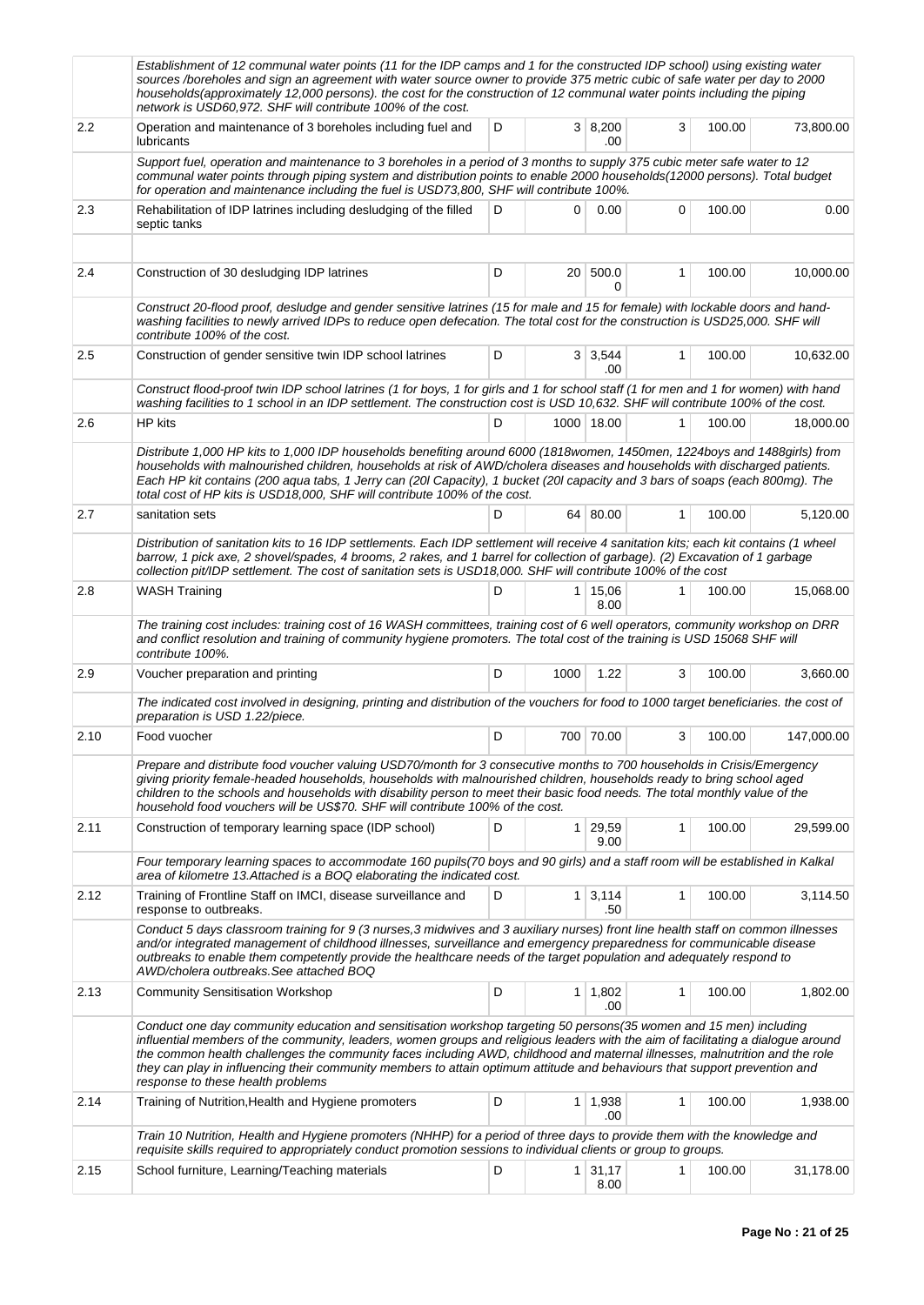|               | Provision of teaching and learning materials as well as school furniture including exercise books, pens, desks, text books, rulers,<br>sharpeners, chalks, blackboards, dusters and rubbers to facilitate learning in schools. The total cost is USD 31178 SHF will<br>contribute 100% of the total cost. BOQ                                                                                                                                                                            |           |   |                             |              |        |            |
|---------------|------------------------------------------------------------------------------------------------------------------------------------------------------------------------------------------------------------------------------------------------------------------------------------------------------------------------------------------------------------------------------------------------------------------------------------------------------------------------------------------|-----------|---|-----------------------------|--------------|--------|------------|
| 2.16          | School feeding-160 pupils.                                                                                                                                                                                                                                                                                                                                                                                                                                                               | D         |   | $1 \ 25,55$<br>0.00         | $\mathbf{1}$ | 100.00 | 25,550.00  |
|               | Provision of school feeding to 160 pupils (90 girls and 70 boys) to act as attraction to school and prevent excess dropouts. Two<br>times a day meals will be provided; break time and lunch time meals. The cost of the feeding per child is USD5/day. The school<br>will open 5 days/week (20 days/month). Therefore, the feeding cost for 9 months will be: 160 children* \$5/day*180 days=<br>\$144,000. SHF will contribute \$25,550, while WARDI will cover the remaining balance. |           |   |                             |              |        |            |
| 2.17          | Pharmaceuticals                                                                                                                                                                                                                                                                                                                                                                                                                                                                          | D         |   | 1 34,09<br>9.99             | 1            | 100.00 | 34,099.99  |
|               | Essential drugs based on Essential drugs list will be procured to ensure health facilities are well stocked with drugs for managing<br>medical conditions.25,000 beneficiaries will benefit from the supplies provided.see attached BOQ                                                                                                                                                                                                                                                  |           |   |                             |              |        |            |
| 2.18          | <b>Health Facility Utilities</b>                                                                                                                                                                                                                                                                                                                                                                                                                                                         | D         |   | 1   450.0<br>0              | 9            | 100.00 | 4,050.00   |
|               | Cost related to monthly electricity and water cost for the health health centre to enable smooth operation of the facility. Total cost<br>will be 450 USD per month with SHF paying 100% of the total cost.                                                                                                                                                                                                                                                                              |           |   |                             |              |        |            |
| 2.19          | None pharmaceuticals/medical equipments                                                                                                                                                                                                                                                                                                                                                                                                                                                  | D         |   | $1 \overline{7,033}$<br>.00 | $\mathbf{1}$ | 100.00 | 7,033.00   |
|               | These are equipments required for infection control within the health facility. Some of the items in these list include; gloves,<br>sterilisation equipments and cleaning materials.                                                                                                                                                                                                                                                                                                     |           |   |                             |              |        |            |
|               | <b>Section Total</b>                                                                                                                                                                                                                                                                                                                                                                                                                                                                     |           |   |                             |              |        | 482,616.49 |
| 22. Equipment |                                                                                                                                                                                                                                                                                                                                                                                                                                                                                          |           |   |                             |              |        |            |
| <b>NA</b>     | <b>NA</b>                                                                                                                                                                                                                                                                                                                                                                                                                                                                                | <b>NA</b> | 0 | 0.00                        | 0            | 0      | 0.00       |
|               | <b>NA</b>                                                                                                                                                                                                                                                                                                                                                                                                                                                                                |           |   |                             |              |        |            |
|               | <b>Section Total</b>                                                                                                                                                                                                                                                                                                                                                                                                                                                                     |           |   |                             |              |        | 0.00       |
|               | 23. Contractual Services                                                                                                                                                                                                                                                                                                                                                                                                                                                                 |           |   |                             |              |        |            |
| NA.           | <b>NA</b>                                                                                                                                                                                                                                                                                                                                                                                                                                                                                | <b>NA</b> | 0 | 0.00                        | 0            | 0      | 0.00       |
|               | <b>NA</b>                                                                                                                                                                                                                                                                                                                                                                                                                                                                                |           |   |                             |              |        |            |
|               | <b>Section Total</b>                                                                                                                                                                                                                                                                                                                                                                                                                                                                     |           |   |                             |              |        | 0.00       |
| 24. Travel    |                                                                                                                                                                                                                                                                                                                                                                                                                                                                                          |           |   |                             |              |        |            |
| 5.1           | Monitoring visits                                                                                                                                                                                                                                                                                                                                                                                                                                                                        | D         |   | 2 3,040<br>.00              | $\mathbf{1}$ | 100.00 | 6,080.00   |
|               | Cost of project monitoring visits, The cost will cater for air tickets(round trips), Visa fees, DSA, lodging and local transport.                                                                                                                                                                                                                                                                                                                                                        |           |   |                             |              |        |            |
| 5.2           | Vehicle hire                                                                                                                                                                                                                                                                                                                                                                                                                                                                             | D         |   | $2 \mid 1,800$<br>.00       | 9            | 100.00 | 32,400.00  |
|               | The vehicles will be used for mobile team outreach health/nutrition services and monitoring the day to day of the project activities<br>. The vehicle will be used by the project staffs for the transportation to their duty stations. The standard rate of vehicle rent in<br>Mogadishu is US\$1800/month including the driver, fuel and car routine services. SHF will contribute 100% of the total cost, which<br>id USD32,400.00.                                                   |           |   |                             |              |        |            |
|               | <b>Section Total</b>                                                                                                                                                                                                                                                                                                                                                                                                                                                                     |           |   |                             |              |        | 38,480.00  |
|               | 25. Transfers and Grants to Counterparts                                                                                                                                                                                                                                                                                                                                                                                                                                                 |           |   |                             |              |        |            |
| NA            | <b>NA</b>                                                                                                                                                                                                                                                                                                                                                                                                                                                                                | NA        | 0 | 0.00                        | 0            | 0      | 0.00       |
|               | ΝA                                                                                                                                                                                                                                                                                                                                                                                                                                                                                       |           |   |                             |              |        |            |
|               | <b>Section Total</b>                                                                                                                                                                                                                                                                                                                                                                                                                                                                     |           |   |                             |              |        | 0.00       |
|               | 26. General Operating and Other Direct Costs                                                                                                                                                                                                                                                                                                                                                                                                                                             |           |   |                             |              |        |            |
| 7.1           | Office rent                                                                                                                                                                                                                                                                                                                                                                                                                                                                              | S         |   | 1   4,000<br>.00            | 9            | 10.00  | 3,600.00   |
|               | Cost will cover Mogadishu office monthly rent cost. SHF will contribute 10% of the total cost.                                                                                                                                                                                                                                                                                                                                                                                           |           |   |                             |              |        |            |
| 7.2           | Stationery                                                                                                                                                                                                                                                                                                                                                                                                                                                                               | S         |   | $1 \mid 1,200$<br>.00       | 9            | 10.00  | 1,080.00   |
|               | Include; pens, printing papers, files, cartridges procured on quarterly basis to enable smooth running of the office activities.                                                                                                                                                                                                                                                                                                                                                         |           |   |                             |              |        |            |
| 7.3           | Communication                                                                                                                                                                                                                                                                                                                                                                                                                                                                            | S         |   | $1 \mid 329.0$<br>0         | 9            | 100.00 | 2,961.00   |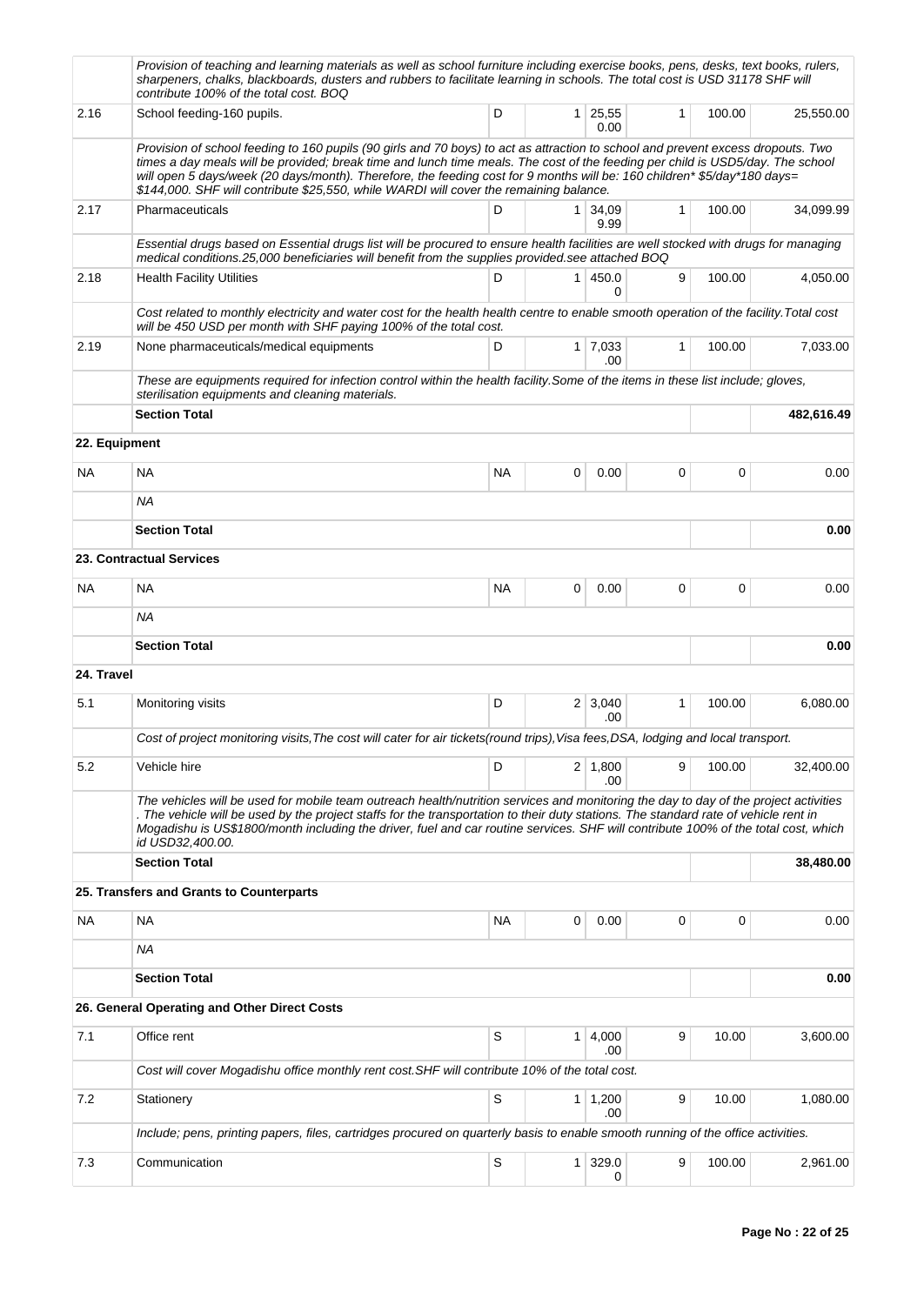|                         | Cost related to internet and telephone airtime for Mogadishu office with SHF contributing 100% of the total cost. The items are<br>necessary for effective project coordination. |   |                |            |   |        |            |
|-------------------------|----------------------------------------------------------------------------------------------------------------------------------------------------------------------------------|---|----------------|------------|---|--------|------------|
| 7.4                     | Utilities                                                                                                                                                                        | S | $\mathbf{1}$   | 699.0<br>0 | 9 | 36.00  | 2,264.76   |
|                         | Shared cost. Mogadishu office water and electricity cost. The monthly cost is \$699 for a period of 9 month. SHF will contribute 36%<br>of the cost.                             |   |                |            |   |        |            |
| 7.5                     | Guards                                                                                                                                                                           | D | $\overline{2}$ | 100.0<br>0 | 9 | 100.00 | 1,800.00   |
|                         | 2 guards will be recruited to provide 24/7 security to the health centre and the learning space. They will be paid \$100 a month for<br>9 months.                                |   |                |            |   |        |            |
|                         | <b>Section Total</b>                                                                                                                                                             |   |                |            |   |        | 11,705.76  |
| <b>SubTotal</b>         |                                                                                                                                                                                  |   | 2,862.00       |            |   |        | 636,872.25 |
| <b>Direct</b>           |                                                                                                                                                                                  |   |                |            |   |        | 626,966.49 |
| Support                 |                                                                                                                                                                                  |   |                |            |   |        | 9,905.76   |
| <b>PSC Cost</b>         |                                                                                                                                                                                  |   |                |            |   |        |            |
| <b>PSC Cost Percent</b> |                                                                                                                                                                                  |   |                |            |   |        | 5.00       |
| <b>PSC Amount</b>       |                                                                                                                                                                                  |   |                |            |   |        | 31,843.61  |
| <b>Total Cost</b>       |                                                                                                                                                                                  |   |                |            |   |        | 668,715.86 |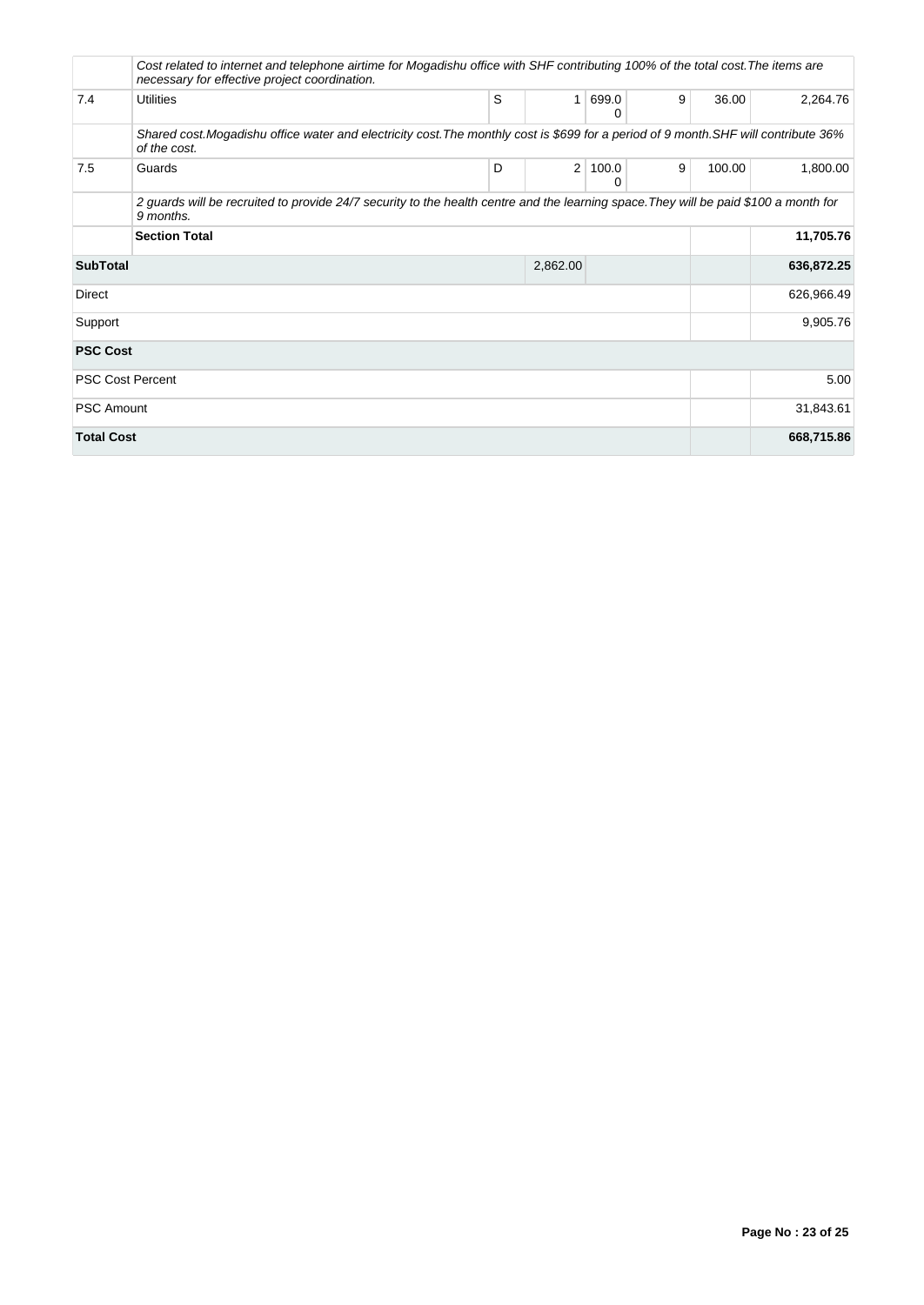# **Project Locations**

| <b>Location</b> | <b>Estimated</b><br>percentage<br>of budget<br>for each<br><b>location</b> | <b>Estimated number of beneficiaries</b><br>for each location |                              |                   |  |  | <b>Activity Name</b>                                                                                                                                                                                                                                                                                                                                                                                                                                                                                                                                                                                                                                                                                                                                                                                                                                                                                                                                                                                                                                                                                                                                                                                                                                                                                                                                                                                                                                                                                                                                                                                                                                                                                                                                                                                                                                                                                                                                                                                                                                                                                                                                                                                                                                                                                                                                                                                                                                                                                                                                                                                                                                                                                                                                                                                                                                                                                                                                     |
|-----------------|----------------------------------------------------------------------------|---------------------------------------------------------------|------------------------------|-------------------|--|--|----------------------------------------------------------------------------------------------------------------------------------------------------------------------------------------------------------------------------------------------------------------------------------------------------------------------------------------------------------------------------------------------------------------------------------------------------------------------------------------------------------------------------------------------------------------------------------------------------------------------------------------------------------------------------------------------------------------------------------------------------------------------------------------------------------------------------------------------------------------------------------------------------------------------------------------------------------------------------------------------------------------------------------------------------------------------------------------------------------------------------------------------------------------------------------------------------------------------------------------------------------------------------------------------------------------------------------------------------------------------------------------------------------------------------------------------------------------------------------------------------------------------------------------------------------------------------------------------------------------------------------------------------------------------------------------------------------------------------------------------------------------------------------------------------------------------------------------------------------------------------------------------------------------------------------------------------------------------------------------------------------------------------------------------------------------------------------------------------------------------------------------------------------------------------------------------------------------------------------------------------------------------------------------------------------------------------------------------------------------------------------------------------------------------------------------------------------------------------------------------------------------------------------------------------------------------------------------------------------------------------------------------------------------------------------------------------------------------------------------------------------------------------------------------------------------------------------------------------------------------------------------------------------------------------------------------------------|
|                 |                                                                            | <b>Men</b>                                                    | Women   Boys   Girls   Total |                   |  |  |                                                                                                                                                                                                                                                                                                                                                                                                                                                                                                                                                                                                                                                                                                                                                                                                                                                                                                                                                                                                                                                                                                                                                                                                                                                                                                                                                                                                                                                                                                                                                                                                                                                                                                                                                                                                                                                                                                                                                                                                                                                                                                                                                                                                                                                                                                                                                                                                                                                                                                                                                                                                                                                                                                                                                                                                                                                                                                                                                          |
| <b>Banadir</b>  |                                                                            | 100 6,125                                                     |                              | 7,575 5,100 6,200 |  |  | 25,00 Food Security: Activity 1.1.1: Prior to targeting of<br>0 beneficiaries, undertake community meeting<br>where WARDI will inform the community on the<br>intended project, share and revise the<br>Food Security: Activity 1.1.2: Prepare and<br>distribute food voucher valuing USD70/month for<br>3 consecutive months to 700 households in<br>Crisis/Emergency giving priority female-headed<br>Health: Activity 1.1.1: Provide adequate drugs<br>and medical supplies to the target health facility<br>(KalKal Health centre) and one mobile<br>health/nutrition unit based on morbidi<br>Health: Activity 1.1.2: Provide quality and safe<br>routine immunization to 900 children under the<br>age of one year, 450 boys and 450 girls and at<br>the static health center and m<br>Water, Sanitation and Hygiene: Activity 1.1.1:<br>Establishment of 12 communal water points (11<br>in IDP camps and 1 in school) using existing<br>boreholes through piping system and sign an<br>agreement with<br>Water, Sanitation and Hygiene: Activity 1.1.2:<br>Support fuel, operation and maintenance to 3<br>boreholes in a period of 3 months to supply 180<br>cubic meter/day chlorinated safe water to 12<br>communal wa<br>Water, Sanitation and Hygiene: Activity 1.1.3:<br>Chlorinate the 3 boreholes and conduct daily<br>monitor the free chlorine residual testing (FRC)<br>by providing the well operators training and<br>equipping<br>Nutrition: Activity 1.1.1: Sustain nutrition services<br>including SAM management, IYCF-E, referral of<br>SAM with complications and MAM in one health<br>center and a mobile unit that w<br>Nutrition: Activity 1.1.2: Undertake weekly<br>anthropometric screening and identification for all<br>children 6-59 months and pregnant and lactating<br>women (PLW) ?with the aim of adm<br>Nutrition: Activity 1.1.3: Provide treatment of<br>SAM without medical complication for 2300<br>children under five. This will be done by health<br>workers based in the target health cen<br>Nutrition: Activity 1.1.4: Undertake referral of<br>MAM and SAM with complication and failed<br>appetite for appropriate care. A total of 2700<br>children will be referred (2500 MAM cas<br>Education: Activity 1.1.1: Establishment of one<br>temporary learning spaces (school) with gender<br>friendly WASH facilities ?in Kalkal area in K12, to<br>provide education opportunity<br>Education: Activity 1.1.2: Provide Teaching and<br>Learning materials: (1) learning materials include<br>textbooks, exercise books, pens, rulers,<br>sharpeners and rubbers to 160 pupils<br>Education: Activity 1.1.3: Provide emergency<br>incentives to 4 teachers (2 men and 2 female)<br>and 1 head teacher.<br>Education: Activity 1.1.4: Provide School feeding<br>to 160 pupils (90 girls and 70 boys) to act as<br>attraction to school and prevent excess dropouts.<br>Two times a day meals will be |

**Documents**

| <b>Category Name</b>                | Document Description             |
|-------------------------------------|----------------------------------|
| <b>Project Supporting Documents</b> | SHF IP stafflist WARDI 7477.xlsx |
| <b>Project Supporting Documents</b> | SHF IP stafflist WARDI 7477.pdf  |